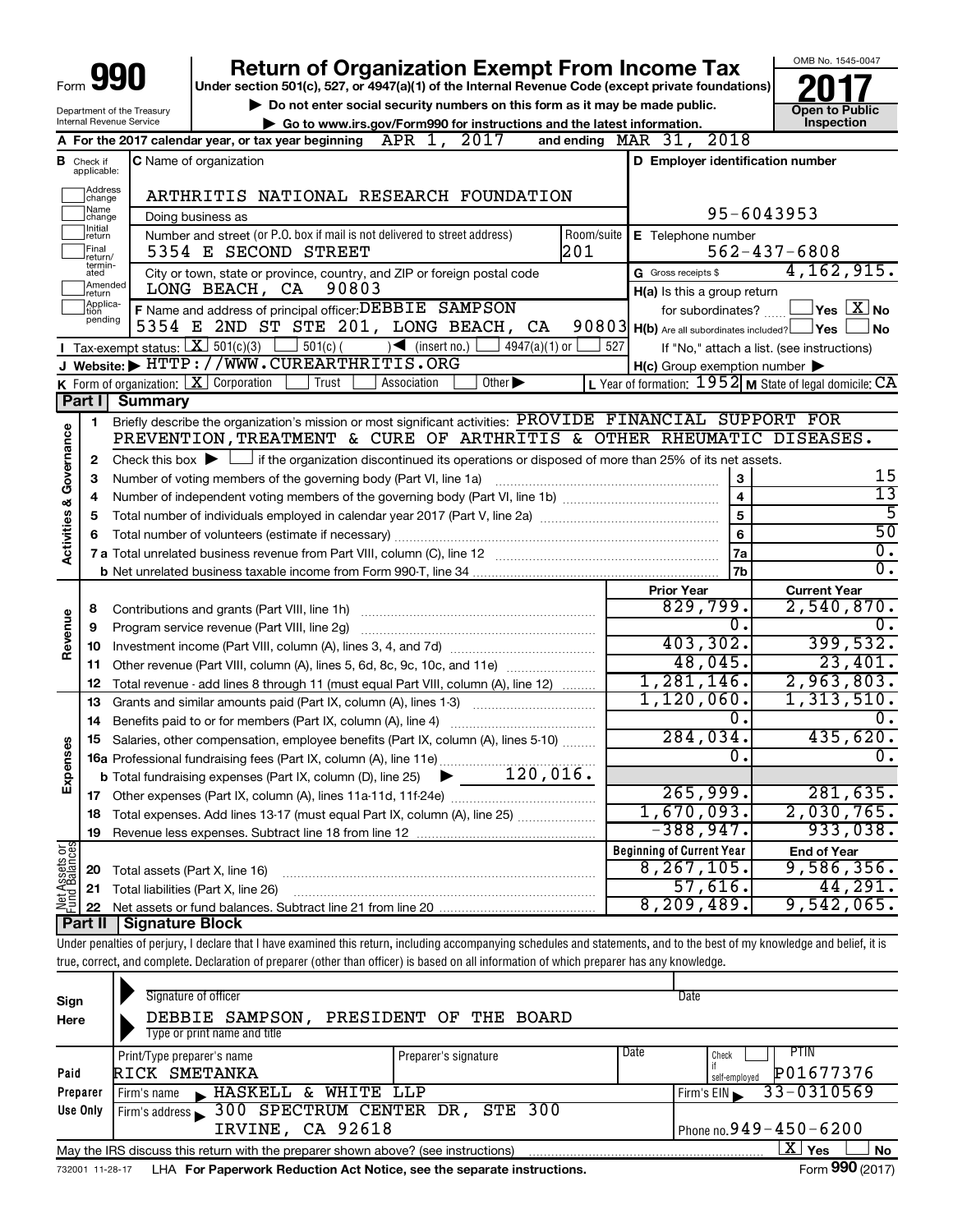|              | 95-6043953<br>ARTHRITIS NATIONAL RESEARCH FOUNDATION<br>Page 2                                                                                                                                                                                                                                                                                                                                                                                                                                                                                                                                                                                                                                                                                                                                                                                                                                                                                                                                                                                                                                                                                                                                                                                                                                                                                                                                                                                                                                                                                                                                                                                                                                                                                                                                                                                                                                                                                                                                                                                                                                                                                                                                                                                                                                                                                                                                                                                 |
|--------------|------------------------------------------------------------------------------------------------------------------------------------------------------------------------------------------------------------------------------------------------------------------------------------------------------------------------------------------------------------------------------------------------------------------------------------------------------------------------------------------------------------------------------------------------------------------------------------------------------------------------------------------------------------------------------------------------------------------------------------------------------------------------------------------------------------------------------------------------------------------------------------------------------------------------------------------------------------------------------------------------------------------------------------------------------------------------------------------------------------------------------------------------------------------------------------------------------------------------------------------------------------------------------------------------------------------------------------------------------------------------------------------------------------------------------------------------------------------------------------------------------------------------------------------------------------------------------------------------------------------------------------------------------------------------------------------------------------------------------------------------------------------------------------------------------------------------------------------------------------------------------------------------------------------------------------------------------------------------------------------------------------------------------------------------------------------------------------------------------------------------------------------------------------------------------------------------------------------------------------------------------------------------------------------------------------------------------------------------------------------------------------------------------------------------------------------------|
|              |                                                                                                                                                                                                                                                                                                                                                                                                                                                                                                                                                                                                                                                                                                                                                                                                                                                                                                                                                                                                                                                                                                                                                                                                                                                                                                                                                                                                                                                                                                                                                                                                                                                                                                                                                                                                                                                                                                                                                                                                                                                                                                                                                                                                                                                                                                                                                                                                                                                |
| 1            |                                                                                                                                                                                                                                                                                                                                                                                                                                                                                                                                                                                                                                                                                                                                                                                                                                                                                                                                                                                                                                                                                                                                                                                                                                                                                                                                                                                                                                                                                                                                                                                                                                                                                                                                                                                                                                                                                                                                                                                                                                                                                                                                                                                                                                                                                                                                                                                                                                                |
|              | TO PROVIDE INITIAL RESEARCH FUNDING TO BRILLIANT, INVESTIGATIVE                                                                                                                                                                                                                                                                                                                                                                                                                                                                                                                                                                                                                                                                                                                                                                                                                                                                                                                                                                                                                                                                                                                                                                                                                                                                                                                                                                                                                                                                                                                                                                                                                                                                                                                                                                                                                                                                                                                                                                                                                                                                                                                                                                                                                                                                                                                                                                                |
|              | Form 990 (2017)<br><b>Part III   Statement of Program Service Accomplishments</b><br>Briefly describe the organization's mission:<br>SCIENTISTS WITH NEW IDEAS TO CURE ARTHRITIS AND RELATED AUTOIMMUNE<br><b>DISEASES</b><br>Did the organization undertake any significant program services during the year which were not listed on the<br>prior Form 990 or 990-EZ?<br>If "Yes," describe these new services on Schedule O.<br>Did the organization cease conducting, or make significant changes in how it conducts, any program services?<br>If "Yes," describe these changes on Schedule O.<br>revenue, if any, for each program service reported.<br>$1,313,510.$ (Revenue \$<br>$\overline{1,537}$ , $187$ . including grants of \$<br>) (Expenses \$<br>(Code:<br>EACH YEAR, ARTHRITIS RESEARCH GRANTS ARE AWARDED TO INDEPENDENT MD<br>AND/OR PHD SCIENTISTS AT UNAFFILIATED RESEARCH FACILITIES AND<br>UNIVERSITIES ACROSS THE COUNTRY. ANRF'S SCIENTIFIC ADVISORY BOARD<br>PERFORMS A NIH-LEVEL REVIEW OF ALL APPLICATIONS, RANKING THE PROPOSALS<br>AS TO THE EXCELLENCE OF THE SCIENCE, OPPORTUNITY TO MAKE A<br>BREAK-THROUGH DISCOVERY AND THE QUALITY OF THE INVESTIGATOR AWARDEES,<br>WHO RECEIVE A MAXIMUM GRANT OF \$100,000. APPLICANTS MUST PROVIDE<br>PROGRESS AND FINAL REPORTS OF THEIR WORK, INCLUDING PUBLICATIONS<br>SCIENTIFIC JOURNALS AND PRESENTATIONS AT SCIENTIFIC MEETINGS.<br>IF<br>PROGRESS IS DEEMED SIGNIFICANT IN THE FIRST YEAR, AWARDEES MAY APPLY<br>FOR AND EARN A SECOND YEAR OF SUPPORT. ANRF ALSO SUPPORTS SMALL TRAVEL<br>GRANTS TO SCIENTIFIC MEETINGS FOR YOUNG INVESTIGATORS.<br>236, 428.<br>(Expenses \$<br>including grants of \$<br>(Code:<br>) (Revenue \$<br>ANRF HAS VARIOUS PROGRAMS TO RAISE AWARENESS WITHIN<br>THE GENERAL<br>PUBLIC, THOSE SUFFERING WITH ARTHRITIS AND THE MEDICAL/SCIENTIFIC<br>RESEARCH COMMUNITIES ABOUT THE IMPORTANCE OF AND NEED FOR ARTHRITIS<br>RESEARCH FOR DEVELOPING A CURE AND MORE EFFECTIVE TREATMENTS. ALSO PART<br>OF THE EDUCATION COMPONENT IS RAISING AWARENESS OF THE PREVALENCE OF<br>THE FACT THAT CHILDREN GET ARTHRITIS AND THE CURRENT WORK<br>ARTHRITIS,<br>BEING DONE IN THE FIELD OF ARTHRITIS RESEARCH.<br>$\left(\text{Code:} \right) \left(\text{Expenses } \$\right)$<br>) (Revenue \$<br>including grants of \$<br>Other program services (Describe in Schedule O.)<br>(Expenses \$<br>(Revenue \$<br>including grants of \$ |
|              |                                                                                                                                                                                                                                                                                                                                                                                                                                                                                                                                                                                                                                                                                                                                                                                                                                                                                                                                                                                                                                                                                                                                                                                                                                                                                                                                                                                                                                                                                                                                                                                                                                                                                                                                                                                                                                                                                                                                                                                                                                                                                                                                                                                                                                                                                                                                                                                                                                                |
| $\mathbf{2}$ |                                                                                                                                                                                                                                                                                                                                                                                                                                                                                                                                                                                                                                                                                                                                                                                                                                                                                                                                                                                                                                                                                                                                                                                                                                                                                                                                                                                                                                                                                                                                                                                                                                                                                                                                                                                                                                                                                                                                                                                                                                                                                                                                                                                                                                                                                                                                                                                                                                                |
|              | $ {\mathsf Y}\mathsf{es}^- \overline{{\mathsf X}} $ No                                                                                                                                                                                                                                                                                                                                                                                                                                                                                                                                                                                                                                                                                                                                                                                                                                                                                                                                                                                                                                                                                                                                                                                                                                                                                                                                                                                                                                                                                                                                                                                                                                                                                                                                                                                                                                                                                                                                                                                                                                                                                                                                                                                                                                                                                                                                                                                         |
| з            | $ {\mathsf Y}$ es $\lfloor \underline{{\mathsf X}} \rfloor$ No                                                                                                                                                                                                                                                                                                                                                                                                                                                                                                                                                                                                                                                                                                                                                                                                                                                                                                                                                                                                                                                                                                                                                                                                                                                                                                                                                                                                                                                                                                                                                                                                                                                                                                                                                                                                                                                                                                                                                                                                                                                                                                                                                                                                                                                                                                                                                                                 |
|              |                                                                                                                                                                                                                                                                                                                                                                                                                                                                                                                                                                                                                                                                                                                                                                                                                                                                                                                                                                                                                                                                                                                                                                                                                                                                                                                                                                                                                                                                                                                                                                                                                                                                                                                                                                                                                                                                                                                                                                                                                                                                                                                                                                                                                                                                                                                                                                                                                                                |
| 4            | Describe the organization's program service accomplishments for each of its three largest program services, as measured by expenses.                                                                                                                                                                                                                                                                                                                                                                                                                                                                                                                                                                                                                                                                                                                                                                                                                                                                                                                                                                                                                                                                                                                                                                                                                                                                                                                                                                                                                                                                                                                                                                                                                                                                                                                                                                                                                                                                                                                                                                                                                                                                                                                                                                                                                                                                                                           |
|              | Section 501(c)(3) and 501(c)(4) organizations are required to report the amount of grants and allocations to others, the total expenses, and                                                                                                                                                                                                                                                                                                                                                                                                                                                                                                                                                                                                                                                                                                                                                                                                                                                                                                                                                                                                                                                                                                                                                                                                                                                                                                                                                                                                                                                                                                                                                                                                                                                                                                                                                                                                                                                                                                                                                                                                                                                                                                                                                                                                                                                                                                   |
| 4a           |                                                                                                                                                                                                                                                                                                                                                                                                                                                                                                                                                                                                                                                                                                                                                                                                                                                                                                                                                                                                                                                                                                                                                                                                                                                                                                                                                                                                                                                                                                                                                                                                                                                                                                                                                                                                                                                                                                                                                                                                                                                                                                                                                                                                                                                                                                                                                                                                                                                |
|              |                                                                                                                                                                                                                                                                                                                                                                                                                                                                                                                                                                                                                                                                                                                                                                                                                                                                                                                                                                                                                                                                                                                                                                                                                                                                                                                                                                                                                                                                                                                                                                                                                                                                                                                                                                                                                                                                                                                                                                                                                                                                                                                                                                                                                                                                                                                                                                                                                                                |
|              |                                                                                                                                                                                                                                                                                                                                                                                                                                                                                                                                                                                                                                                                                                                                                                                                                                                                                                                                                                                                                                                                                                                                                                                                                                                                                                                                                                                                                                                                                                                                                                                                                                                                                                                                                                                                                                                                                                                                                                                                                                                                                                                                                                                                                                                                                                                                                                                                                                                |
|              |                                                                                                                                                                                                                                                                                                                                                                                                                                                                                                                                                                                                                                                                                                                                                                                                                                                                                                                                                                                                                                                                                                                                                                                                                                                                                                                                                                                                                                                                                                                                                                                                                                                                                                                                                                                                                                                                                                                                                                                                                                                                                                                                                                                                                                                                                                                                                                                                                                                |
|              |                                                                                                                                                                                                                                                                                                                                                                                                                                                                                                                                                                                                                                                                                                                                                                                                                                                                                                                                                                                                                                                                                                                                                                                                                                                                                                                                                                                                                                                                                                                                                                                                                                                                                                                                                                                                                                                                                                                                                                                                                                                                                                                                                                                                                                                                                                                                                                                                                                                |
|              |                                                                                                                                                                                                                                                                                                                                                                                                                                                                                                                                                                                                                                                                                                                                                                                                                                                                                                                                                                                                                                                                                                                                                                                                                                                                                                                                                                                                                                                                                                                                                                                                                                                                                                                                                                                                                                                                                                                                                                                                                                                                                                                                                                                                                                                                                                                                                                                                                                                |
|              |                                                                                                                                                                                                                                                                                                                                                                                                                                                                                                                                                                                                                                                                                                                                                                                                                                                                                                                                                                                                                                                                                                                                                                                                                                                                                                                                                                                                                                                                                                                                                                                                                                                                                                                                                                                                                                                                                                                                                                                                                                                                                                                                                                                                                                                                                                                                                                                                                                                |
|              | ΙN                                                                                                                                                                                                                                                                                                                                                                                                                                                                                                                                                                                                                                                                                                                                                                                                                                                                                                                                                                                                                                                                                                                                                                                                                                                                                                                                                                                                                                                                                                                                                                                                                                                                                                                                                                                                                                                                                                                                                                                                                                                                                                                                                                                                                                                                                                                                                                                                                                             |
|              |                                                                                                                                                                                                                                                                                                                                                                                                                                                                                                                                                                                                                                                                                                                                                                                                                                                                                                                                                                                                                                                                                                                                                                                                                                                                                                                                                                                                                                                                                                                                                                                                                                                                                                                                                                                                                                                                                                                                                                                                                                                                                                                                                                                                                                                                                                                                                                                                                                                |
|              |                                                                                                                                                                                                                                                                                                                                                                                                                                                                                                                                                                                                                                                                                                                                                                                                                                                                                                                                                                                                                                                                                                                                                                                                                                                                                                                                                                                                                                                                                                                                                                                                                                                                                                                                                                                                                                                                                                                                                                                                                                                                                                                                                                                                                                                                                                                                                                                                                                                |
|              |                                                                                                                                                                                                                                                                                                                                                                                                                                                                                                                                                                                                                                                                                                                                                                                                                                                                                                                                                                                                                                                                                                                                                                                                                                                                                                                                                                                                                                                                                                                                                                                                                                                                                                                                                                                                                                                                                                                                                                                                                                                                                                                                                                                                                                                                                                                                                                                                                                                |
| 4b           |                                                                                                                                                                                                                                                                                                                                                                                                                                                                                                                                                                                                                                                                                                                                                                                                                                                                                                                                                                                                                                                                                                                                                                                                                                                                                                                                                                                                                                                                                                                                                                                                                                                                                                                                                                                                                                                                                                                                                                                                                                                                                                                                                                                                                                                                                                                                                                                                                                                |
|              |                                                                                                                                                                                                                                                                                                                                                                                                                                                                                                                                                                                                                                                                                                                                                                                                                                                                                                                                                                                                                                                                                                                                                                                                                                                                                                                                                                                                                                                                                                                                                                                                                                                                                                                                                                                                                                                                                                                                                                                                                                                                                                                                                                                                                                                                                                                                                                                                                                                |
|              |                                                                                                                                                                                                                                                                                                                                                                                                                                                                                                                                                                                                                                                                                                                                                                                                                                                                                                                                                                                                                                                                                                                                                                                                                                                                                                                                                                                                                                                                                                                                                                                                                                                                                                                                                                                                                                                                                                                                                                                                                                                                                                                                                                                                                                                                                                                                                                                                                                                |
|              |                                                                                                                                                                                                                                                                                                                                                                                                                                                                                                                                                                                                                                                                                                                                                                                                                                                                                                                                                                                                                                                                                                                                                                                                                                                                                                                                                                                                                                                                                                                                                                                                                                                                                                                                                                                                                                                                                                                                                                                                                                                                                                                                                                                                                                                                                                                                                                                                                                                |
|              |                                                                                                                                                                                                                                                                                                                                                                                                                                                                                                                                                                                                                                                                                                                                                                                                                                                                                                                                                                                                                                                                                                                                                                                                                                                                                                                                                                                                                                                                                                                                                                                                                                                                                                                                                                                                                                                                                                                                                                                                                                                                                                                                                                                                                                                                                                                                                                                                                                                |
|              |                                                                                                                                                                                                                                                                                                                                                                                                                                                                                                                                                                                                                                                                                                                                                                                                                                                                                                                                                                                                                                                                                                                                                                                                                                                                                                                                                                                                                                                                                                                                                                                                                                                                                                                                                                                                                                                                                                                                                                                                                                                                                                                                                                                                                                                                                                                                                                                                                                                |
|              |                                                                                                                                                                                                                                                                                                                                                                                                                                                                                                                                                                                                                                                                                                                                                                                                                                                                                                                                                                                                                                                                                                                                                                                                                                                                                                                                                                                                                                                                                                                                                                                                                                                                                                                                                                                                                                                                                                                                                                                                                                                                                                                                                                                                                                                                                                                                                                                                                                                |
|              |                                                                                                                                                                                                                                                                                                                                                                                                                                                                                                                                                                                                                                                                                                                                                                                                                                                                                                                                                                                                                                                                                                                                                                                                                                                                                                                                                                                                                                                                                                                                                                                                                                                                                                                                                                                                                                                                                                                                                                                                                                                                                                                                                                                                                                                                                                                                                                                                                                                |
|              |                                                                                                                                                                                                                                                                                                                                                                                                                                                                                                                                                                                                                                                                                                                                                                                                                                                                                                                                                                                                                                                                                                                                                                                                                                                                                                                                                                                                                                                                                                                                                                                                                                                                                                                                                                                                                                                                                                                                                                                                                                                                                                                                                                                                                                                                                                                                                                                                                                                |
|              |                                                                                                                                                                                                                                                                                                                                                                                                                                                                                                                                                                                                                                                                                                                                                                                                                                                                                                                                                                                                                                                                                                                                                                                                                                                                                                                                                                                                                                                                                                                                                                                                                                                                                                                                                                                                                                                                                                                                                                                                                                                                                                                                                                                                                                                                                                                                                                                                                                                |
|              |                                                                                                                                                                                                                                                                                                                                                                                                                                                                                                                                                                                                                                                                                                                                                                                                                                                                                                                                                                                                                                                                                                                                                                                                                                                                                                                                                                                                                                                                                                                                                                                                                                                                                                                                                                                                                                                                                                                                                                                                                                                                                                                                                                                                                                                                                                                                                                                                                                                |
| 4с           |                                                                                                                                                                                                                                                                                                                                                                                                                                                                                                                                                                                                                                                                                                                                                                                                                                                                                                                                                                                                                                                                                                                                                                                                                                                                                                                                                                                                                                                                                                                                                                                                                                                                                                                                                                                                                                                                                                                                                                                                                                                                                                                                                                                                                                                                                                                                                                                                                                                |
|              |                                                                                                                                                                                                                                                                                                                                                                                                                                                                                                                                                                                                                                                                                                                                                                                                                                                                                                                                                                                                                                                                                                                                                                                                                                                                                                                                                                                                                                                                                                                                                                                                                                                                                                                                                                                                                                                                                                                                                                                                                                                                                                                                                                                                                                                                                                                                                                                                                                                |
|              |                                                                                                                                                                                                                                                                                                                                                                                                                                                                                                                                                                                                                                                                                                                                                                                                                                                                                                                                                                                                                                                                                                                                                                                                                                                                                                                                                                                                                                                                                                                                                                                                                                                                                                                                                                                                                                                                                                                                                                                                                                                                                                                                                                                                                                                                                                                                                                                                                                                |
|              |                                                                                                                                                                                                                                                                                                                                                                                                                                                                                                                                                                                                                                                                                                                                                                                                                                                                                                                                                                                                                                                                                                                                                                                                                                                                                                                                                                                                                                                                                                                                                                                                                                                                                                                                                                                                                                                                                                                                                                                                                                                                                                                                                                                                                                                                                                                                                                                                                                                |
|              |                                                                                                                                                                                                                                                                                                                                                                                                                                                                                                                                                                                                                                                                                                                                                                                                                                                                                                                                                                                                                                                                                                                                                                                                                                                                                                                                                                                                                                                                                                                                                                                                                                                                                                                                                                                                                                                                                                                                                                                                                                                                                                                                                                                                                                                                                                                                                                                                                                                |
|              |                                                                                                                                                                                                                                                                                                                                                                                                                                                                                                                                                                                                                                                                                                                                                                                                                                                                                                                                                                                                                                                                                                                                                                                                                                                                                                                                                                                                                                                                                                                                                                                                                                                                                                                                                                                                                                                                                                                                                                                                                                                                                                                                                                                                                                                                                                                                                                                                                                                |
|              |                                                                                                                                                                                                                                                                                                                                                                                                                                                                                                                                                                                                                                                                                                                                                                                                                                                                                                                                                                                                                                                                                                                                                                                                                                                                                                                                                                                                                                                                                                                                                                                                                                                                                                                                                                                                                                                                                                                                                                                                                                                                                                                                                                                                                                                                                                                                                                                                                                                |
|              |                                                                                                                                                                                                                                                                                                                                                                                                                                                                                                                                                                                                                                                                                                                                                                                                                                                                                                                                                                                                                                                                                                                                                                                                                                                                                                                                                                                                                                                                                                                                                                                                                                                                                                                                                                                                                                                                                                                                                                                                                                                                                                                                                                                                                                                                                                                                                                                                                                                |
| 4d           |                                                                                                                                                                                                                                                                                                                                                                                                                                                                                                                                                                                                                                                                                                                                                                                                                                                                                                                                                                                                                                                                                                                                                                                                                                                                                                                                                                                                                                                                                                                                                                                                                                                                                                                                                                                                                                                                                                                                                                                                                                                                                                                                                                                                                                                                                                                                                                                                                                                |
|              | 1,773,615.<br>Total program service expenses                                                                                                                                                                                                                                                                                                                                                                                                                                                                                                                                                                                                                                                                                                                                                                                                                                                                                                                                                                                                                                                                                                                                                                                                                                                                                                                                                                                                                                                                                                                                                                                                                                                                                                                                                                                                                                                                                                                                                                                                                                                                                                                                                                                                                                                                                                                                                                                                   |
| 4е           | Form 990 (2017)                                                                                                                                                                                                                                                                                                                                                                                                                                                                                                                                                                                                                                                                                                                                                                                                                                                                                                                                                                                                                                                                                                                                                                                                                                                                                                                                                                                                                                                                                                                                                                                                                                                                                                                                                                                                                                                                                                                                                                                                                                                                                                                                                                                                                                                                                                                                                                                                                                |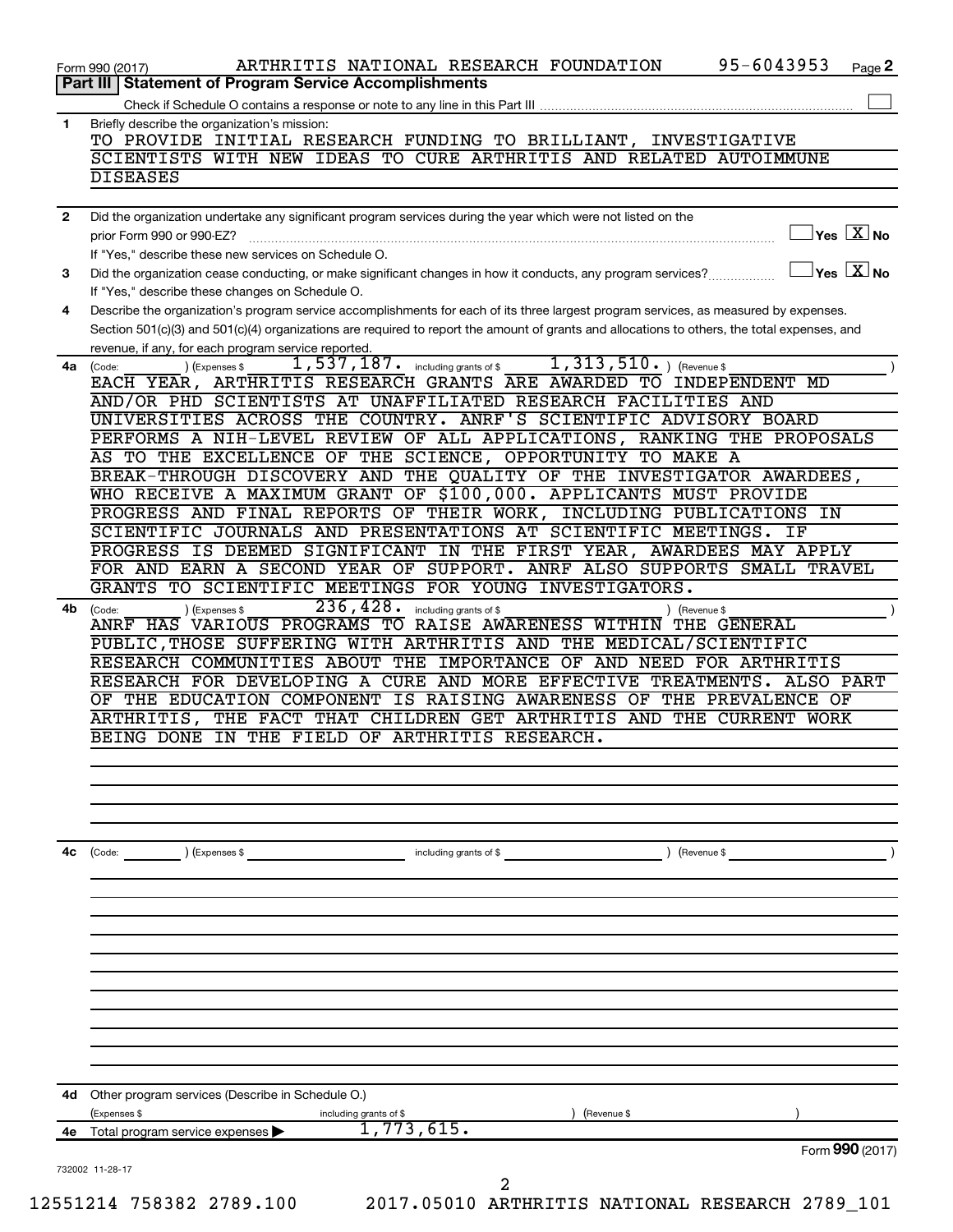|  | Form 990 (2017) |
|--|-----------------|
|  |                 |

### Form 990 (2017) Page ARTHRITIS NATIONAL RESEARCH FOUNDATION 95-6043953

|    | <b>Part IV   Checklist of Required Schedules</b>                                                                                                                |                 |                       |                         |
|----|-----------------------------------------------------------------------------------------------------------------------------------------------------------------|-----------------|-----------------------|-------------------------|
|    |                                                                                                                                                                 |                 | Yes                   | No                      |
| 1. | Is the organization described in section 501(c)(3) or 4947(a)(1) (other than a private foundation)?                                                             |                 |                       |                         |
|    |                                                                                                                                                                 | 1               | х                     |                         |
| 2  | Is the organization required to complete Schedule B, Schedule of Contributors? [11] The organization required to complete Schedule B, Schedule of Contributors? | $\overline{2}$  | $\overline{\text{x}}$ |                         |
| 3  | Did the organization engage in direct or indirect political campaign activities on behalf of or in opposition to candidates for                                 |                 |                       |                         |
|    |                                                                                                                                                                 | 3               |                       | х                       |
| 4  | Section 501(c)(3) organizations. Did the organization engage in lobbying activities, or have a section 501(h) election in effect                                |                 |                       |                         |
|    |                                                                                                                                                                 | 4               |                       | х                       |
| 5  | Is the organization a section 501(c)(4), 501(c)(5), or 501(c)(6) organization that receives membership dues, assessments, or                                    |                 |                       |                         |
|    |                                                                                                                                                                 | 5               |                       | х                       |
| 6  | Did the organization maintain any donor advised funds or any similar funds or accounts for which donors have the right to                                       |                 |                       |                         |
|    | provide advice on the distribution or investment of amounts in such funds or accounts? If "Yes," complete Schedule D, Part I                                    | 6               |                       | х                       |
| 7  | Did the organization receive or hold a conservation easement, including easements to preserve open space,                                                       |                 |                       |                         |
|    | the environment, historic land areas, or historic structures? If "Yes," complete Schedule D, Part II                                                            | $\overline{7}$  |                       | х                       |
| 8  | Did the organization maintain collections of works of art, historical treasures, or other similar assets? If "Yes," complete                                    |                 |                       |                         |
|    |                                                                                                                                                                 | 8               |                       | х                       |
|    |                                                                                                                                                                 |                 |                       |                         |
| 9  | Did the organization report an amount in Part X, line 21, for escrow or custodial account liability, serve as a custodian for                                   |                 |                       |                         |
|    | amounts not listed in Part X; or provide credit counseling, debt management, credit repair, or debt negotiation services?                                       |                 |                       | х                       |
|    |                                                                                                                                                                 | 9               |                       |                         |
| 10 | Did the organization, directly or through a related organization, hold assets in temporarily restricted endowments, permanent                                   |                 | х                     |                         |
|    |                                                                                                                                                                 | 10              |                       |                         |
| 11 | If the organization's answer to any of the following questions is "Yes," then complete Schedule D, Parts VI, VII, VIII, IX, or X                                |                 |                       |                         |
|    | as applicable.                                                                                                                                                  |                 |                       |                         |
|    | a Did the organization report an amount for land, buildings, and equipment in Part X, line 10? If "Yes," complete Schedule D,                                   |                 |                       |                         |
|    | Part VI                                                                                                                                                         | 11a             |                       | х                       |
|    | <b>b</b> Did the organization report an amount for investments - other securities in Part X, line 12 that is 5% or more of its total                            |                 |                       |                         |
|    |                                                                                                                                                                 | <b>11b</b>      |                       | x                       |
|    | c Did the organization report an amount for investments - program related in Part X, line 13 that is 5% or more of its total                                    |                 |                       |                         |
|    |                                                                                                                                                                 | 11c             |                       | x                       |
|    | d Did the organization report an amount for other assets in Part X, line 15 that is 5% or more of its total assets reported in                                  |                 |                       |                         |
|    |                                                                                                                                                                 | 11d             |                       | х                       |
|    | e Did the organization report an amount for other liabilities in Part X, line 25? If "Yes," complete Schedule D, Part X                                         | 11e             |                       | $\overline{\texttt{x}}$ |
| f  | Did the organization's separate or consolidated financial statements for the tax year include a footnote that addresses                                         |                 |                       |                         |
|    | the organization's liability for uncertain tax positions under FIN 48 (ASC 740)? If "Yes," complete Schedule D, Part X                                          | 11f             | х                     |                         |
|    | 12a Did the organization obtain separate, independent audited financial statements for the tax year? If "Yes," complete                                         |                 |                       |                         |
|    | Schedule D, Parts XI and XII                                                                                                                                    | 12a             | х                     |                         |
|    | <b>b</b> Was the organization included in consolidated, independent audited financial statements for the tax year?                                              |                 |                       |                         |
|    | If "Yes," and if the organization answered "No" to line 12a, then completing Schedule D, Parts XI and XII is optional <i>manimum</i>                            | 12 <sub>b</sub> |                       | х                       |
| 13 |                                                                                                                                                                 | 13              |                       | $\overline{\mathbf{X}}$ |
|    |                                                                                                                                                                 | 14a             |                       | $\overline{\mathbf{X}}$ |
|    | <b>b</b> Did the organization have aggregate revenues or expenses of more than \$10,000 from grantmaking, fundraising, business,                                |                 |                       |                         |
|    | investment, and program service activities outside the United States, or aggregate foreign investments valued at \$100,000                                      |                 |                       |                         |
|    |                                                                                                                                                                 | 14b             |                       | х                       |
| 15 | Did the organization report on Part IX, column (A), line 3, more than \$5,000 of grants or other assistance to or for any                                       |                 |                       |                         |
|    |                                                                                                                                                                 | 15              |                       | X                       |
| 16 | Did the organization report on Part IX, column (A), line 3, more than \$5,000 of aggregate grants or other assistance to                                        |                 |                       |                         |
|    |                                                                                                                                                                 | 16              |                       | х                       |
| 17 | Did the organization report a total of more than \$15,000 of expenses for professional fundraising services on Part IX,                                         |                 |                       |                         |
|    |                                                                                                                                                                 | 17              |                       | X                       |
| 18 | Did the organization report more than \$15,000 total of fundraising event gross income and contributions on Part VIII, lines                                    |                 |                       |                         |
|    |                                                                                                                                                                 | 18              | х                     |                         |
| 19 | Did the organization report more than \$15,000 of gross income from gaming activities on Part VIII, line 9a? If "Yes,"                                          |                 |                       |                         |
|    |                                                                                                                                                                 | 19              |                       | x                       |

Form (2017) **990**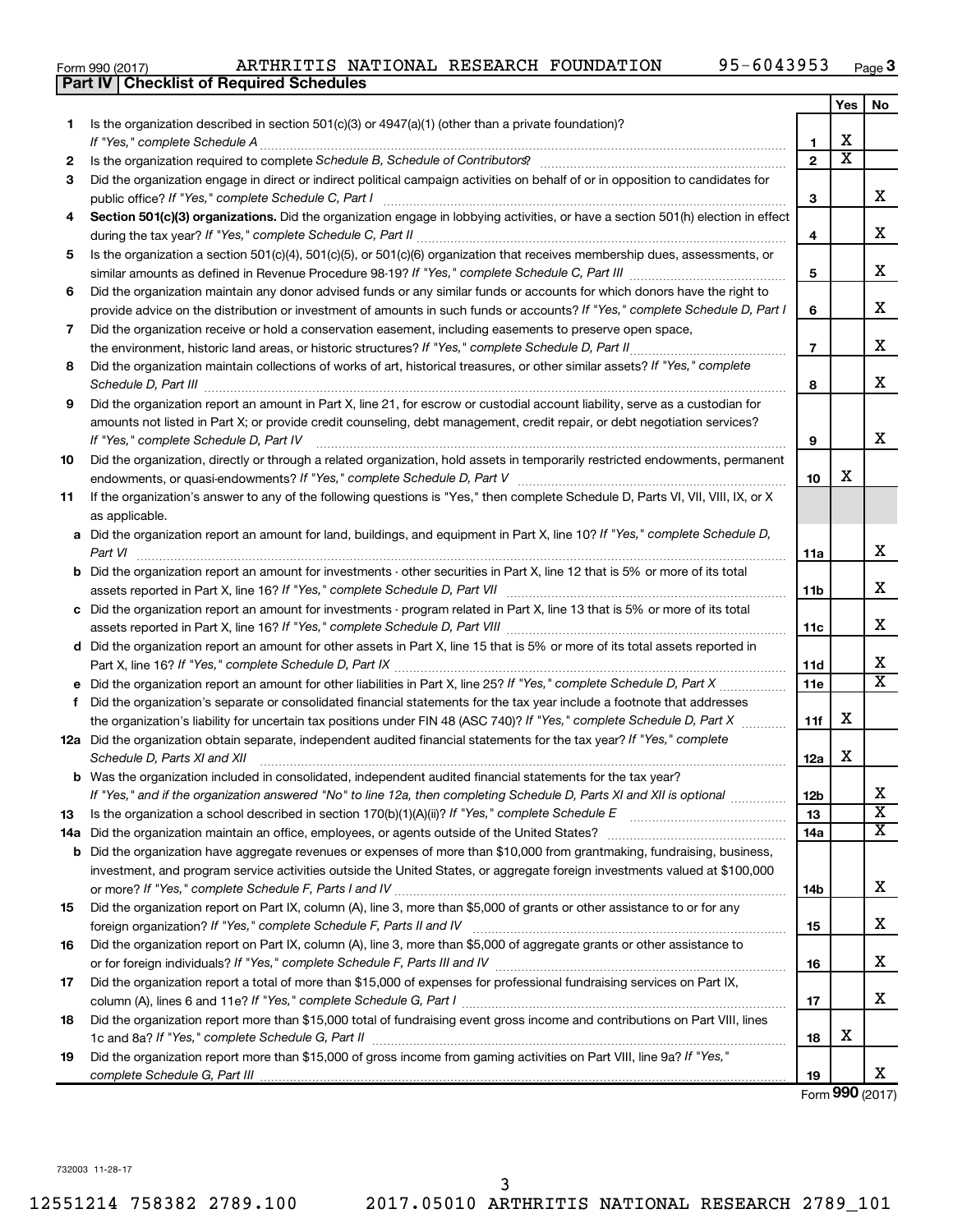| Form 990 (2017) |  |  |  | ARTHRITIS NATIONAL RESEARCH FOUNDATION | 95-6043953 | Page |
|-----------------|--|--|--|----------------------------------------|------------|------|
|-----------------|--|--|--|----------------------------------------|------------|------|

|    | <b>Part IV   Checklist of Required Schedules (continued)</b>                                                                                                                                                                   |                 |                         |                              |
|----|--------------------------------------------------------------------------------------------------------------------------------------------------------------------------------------------------------------------------------|-----------------|-------------------------|------------------------------|
|    |                                                                                                                                                                                                                                |                 | Yes                     | No                           |
|    | 20a Did the organization operate one or more hospital facilities? If "Yes," complete Schedule H                                                                                                                                | 20a             |                         | х                            |
|    |                                                                                                                                                                                                                                | 20 <sub>b</sub> |                         |                              |
| 21 | Did the organization report more than \$5,000 of grants or other assistance to any domestic organization or                                                                                                                    |                 |                         |                              |
|    |                                                                                                                                                                                                                                | 21              | X                       |                              |
| 22 | Did the organization report more than \$5,000 of grants or other assistance to or for domestic individuals on                                                                                                                  |                 |                         |                              |
|    |                                                                                                                                                                                                                                | 22              | X                       |                              |
| 23 | Did the organization answer "Yes" to Part VII, Section A, line 3, 4, or 5 about compensation of the organization's current                                                                                                     |                 |                         |                              |
|    | and former officers, directors, trustees, key employees, and highest compensated employees? If "Yes," complete                                                                                                                 |                 |                         |                              |
|    | Schedule J <b>Production Construction Construction Construction Construction Construction</b>                                                                                                                                  | 23              |                         | x                            |
|    | 24a Did the organization have a tax-exempt bond issue with an outstanding principal amount of more than \$100,000 as of the                                                                                                    |                 |                         |                              |
|    | last day of the year, that was issued after December 31, 2002? If "Yes," answer lines 24b through 24d and complete                                                                                                             |                 |                         |                              |
|    | Schedule K. If "No", go to line 25a                                                                                                                                                                                            | 24a             |                         | x                            |
| b  |                                                                                                                                                                                                                                | 24 <sub>b</sub> |                         |                              |
|    | Did the organization maintain an escrow account other than a refunding escrow at any time during the year to defease                                                                                                           |                 |                         |                              |
|    |                                                                                                                                                                                                                                | 24c             |                         |                              |
|    |                                                                                                                                                                                                                                | 24d             |                         |                              |
|    | 25a Section 501(c)(3), 501(c)(4), and 501(c)(29) organizations. Did the organization engage in an excess benefit                                                                                                               |                 |                         |                              |
|    | transaction with a disqualified person during the year? If "Yes," complete Schedule L, Part I manual manual manual manual manual manual manual manual manual manual manual manual manual manual manual manual manual manual ma | 25a             |                         | x                            |
|    | <b>b</b> Is the organization aware that it engaged in an excess benefit transaction with a disqualified person in a prior year, and                                                                                            |                 |                         |                              |
|    | that the transaction has not been reported on any of the organization's prior Forms 990 or 990-EZ? If "Yes," complete                                                                                                          |                 |                         |                              |
|    | Schedule L, Part I                                                                                                                                                                                                             | 25b             |                         | x                            |
| 26 | Did the organization report any amount on Part X, line 5, 6, or 22 for receivables from or payables to any current or                                                                                                          |                 |                         |                              |
|    | former officers, directors, trustees, key employees, highest compensated employees, or disqualified persons? If "Yes,"                                                                                                         |                 |                         |                              |
|    | complete Schedule L, Part II                                                                                                                                                                                                   | 26              |                         | x                            |
| 27 | Did the organization provide a grant or other assistance to an officer, director, trustee, key employee, substantial                                                                                                           |                 |                         |                              |
|    | contributor or employee thereof, a grant selection committee member, or to a 35% controlled entity or family member                                                                                                            |                 |                         |                              |
|    |                                                                                                                                                                                                                                | 27              |                         | X                            |
| 28 | Was the organization a party to a business transaction with one of the following parties (see Schedule L, Part IV                                                                                                              |                 |                         |                              |
|    | instructions for applicable filing thresholds, conditions, and exceptions):                                                                                                                                                    |                 |                         |                              |
| а  | A current or former officer, director, trustee, or key employee? If "Yes," complete Schedule L, Part IV                                                                                                                        | 28a             |                         | x                            |
| b  | A family member of a current or former officer, director, trustee, or key employee? If "Yes," complete Schedule L, Part IV                                                                                                     | 28 <sub>b</sub> | $\overline{\textbf{x}}$ |                              |
|    | c An entity of which a current or former officer, director, trustee, or key employee (or a family member thereof) was an officer,                                                                                              |                 |                         |                              |
|    | director, trustee, or direct or indirect owner? If "Yes," complete Schedule L, Part IV                                                                                                                                         | 28c             |                         | x<br>$\overline{\mathtt{x}}$ |
| 29 |                                                                                                                                                                                                                                | 29              |                         |                              |
| 30 | Did the organization receive contributions of art, historical treasures, or other similar assets, or qualified conservation                                                                                                    |                 |                         | v                            |
|    |                                                                                                                                                                                                                                | 30              |                         | 4                            |
| 31 | Did the organization liquidate, terminate, or dissolve and cease operations?                                                                                                                                                   | 31              |                         | x                            |
| 32 | Did the organization sell, exchange, dispose of, or transfer more than 25% of its net assets?/f "Yes," complete                                                                                                                |                 |                         |                              |
|    |                                                                                                                                                                                                                                | 32              |                         | x                            |
| 33 | Did the organization own 100% of an entity disregarded as separate from the organization under Regulations                                                                                                                     |                 |                         |                              |
|    |                                                                                                                                                                                                                                | 33              |                         | x                            |
| 34 | Was the organization related to any tax-exempt or taxable entity? If "Yes," complete Schedule R, Part II, III, or IV, and                                                                                                      |                 |                         |                              |
|    | Part V, line 1                                                                                                                                                                                                                 | 34              |                         | x                            |
|    |                                                                                                                                                                                                                                | 35a             |                         | $\overline{\mathtt{x}}$      |
|    | b If "Yes" to line 35a, did the organization receive any payment from or engage in any transaction with a controlled entity                                                                                                    |                 |                         |                              |
|    |                                                                                                                                                                                                                                | 35 <sub>b</sub> |                         |                              |
| 36 | Section 501(c)(3) organizations. Did the organization make any transfers to an exempt non-charitable related organization?                                                                                                     |                 |                         |                              |
|    |                                                                                                                                                                                                                                | 36              |                         | x                            |
| 37 | Did the organization conduct more than 5% of its activities through an entity that is not a related organization                                                                                                               |                 |                         |                              |
|    |                                                                                                                                                                                                                                | 37              |                         | x                            |
| 38 | Did the organization complete Schedule O and provide explanations in Schedule O for Part VI, lines 11b and 19?                                                                                                                 |                 |                         |                              |
|    |                                                                                                                                                                                                                                | 38              | X                       |                              |

Form (2017) **990**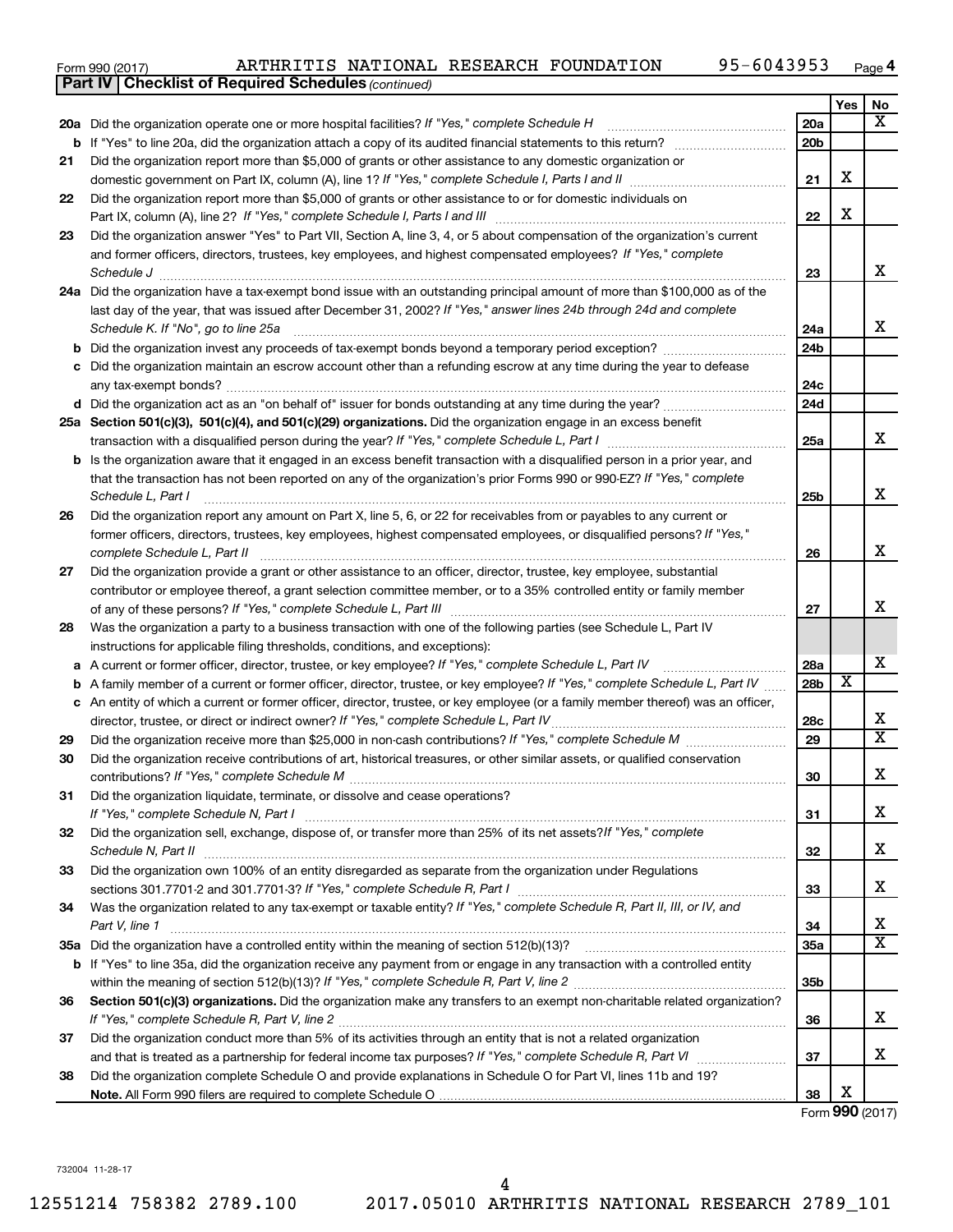|               | 95-6043953<br>ARTHRITIS NATIONAL RESEARCH FOUNDATION<br>Form 990 (2017)                                                                         |                 |                         | Page 5                |
|---------------|-------------------------------------------------------------------------------------------------------------------------------------------------|-----------------|-------------------------|-----------------------|
| <b>Part V</b> | <b>Statements Regarding Other IRS Filings and Tax Compliance</b>                                                                                |                 |                         |                       |
|               | Check if Schedule O contains a response or note to any line in this Part V                                                                      |                 |                         |                       |
|               |                                                                                                                                                 |                 | Yes                     | No                    |
|               | 1a                                                                                                                                              |                 |                         |                       |
| b             | 1 <sub>b</sub><br>Enter the number of Forms W-2G included in line 1a. Enter -0- if not applicable                                               |                 |                         |                       |
| c             | Did the organization comply with backup withholding rules for reportable payments to vendors and reportable gaming                              |                 |                         |                       |
|               |                                                                                                                                                 | 1c              | х                       |                       |
|               | 2a Enter the number of employees reported on Form W-3, Transmittal of Wage and Tax Statements,                                                  |                 |                         |                       |
|               | 5<br>filed for the calendar year ending with or within the year covered by this return<br>2a                                                    |                 |                         |                       |
|               |                                                                                                                                                 | 2 <sub>b</sub>  | х                       |                       |
|               |                                                                                                                                                 |                 |                         |                       |
|               | 3a Did the organization have unrelated business gross income of \$1,000 or more during the year?                                                | 3a              |                         | х                     |
|               |                                                                                                                                                 | 3 <sub>b</sub>  |                         |                       |
|               | 4a At any time during the calendar year, did the organization have an interest in, or a signature or other authority over, a                    |                 |                         |                       |
|               | financial account in a foreign country (such as a bank account, securities account, or other financial account)?                                | 4a              |                         | X                     |
|               | <b>b</b> If "Yes," enter the name of the foreign country: $\blacktriangleright$                                                                 |                 |                         |                       |
|               | See instructions for filing requirements for FinCEN Form 114, Report of Foreign Bank and Financial Accounts (FBAR).                             |                 |                         |                       |
|               |                                                                                                                                                 | 5a              |                         | х                     |
|               |                                                                                                                                                 | 5 <sub>b</sub>  |                         | $\overline{\text{X}}$ |
|               |                                                                                                                                                 | 5c              |                         |                       |
|               | 6a Does the organization have annual gross receipts that are normally greater than \$100,000, and did the organization solicit                  |                 |                         |                       |
|               |                                                                                                                                                 | 6a              |                         | X                     |
|               | <b>b</b> If "Yes," did the organization include with every solicitation an express statement that such contributions or gifts                   |                 |                         |                       |
|               |                                                                                                                                                 | 6b              |                         |                       |
| 7             | Organizations that may receive deductible contributions under section 170(c).                                                                   |                 |                         |                       |
| a             | Did the organization receive a payment in excess of \$75 made partly as a contribution and partly for goods and services provided to the payor? | 7a              | х                       |                       |
|               |                                                                                                                                                 | 7b              | $\overline{\textbf{x}}$ |                       |
|               | c Did the organization sell, exchange, or otherwise dispose of tangible personal property for which it was required                             |                 |                         |                       |
|               |                                                                                                                                                 | 7c              |                         | X                     |
|               |                                                                                                                                                 |                 |                         |                       |
| е             |                                                                                                                                                 | 7е              |                         | х                     |
| f.            |                                                                                                                                                 | 7f              |                         | $\overline{\text{X}}$ |
|               | If the organization received a contribution of qualified intellectual property, did the organization file Form 8899 as required?                | 7g              |                         |                       |
|               | h If the organization received a contribution of cars, boats, airplanes, or other vehicles, did the organization file a Form 1098-C?            | 7h              |                         |                       |
| 8             | Sponsoring organizations maintaining donor advised funds. Did a donor advised fund maintained by the                                            |                 |                         |                       |
|               |                                                                                                                                                 | 8               |                         |                       |
|               | Sponsoring organizations maintaining donor advised funds.                                                                                       |                 |                         |                       |
| а             | Did the sponsoring organization make any taxable distributions under section 4966?                                                              | 9а              |                         |                       |
| b             | Did the sponsoring organization make a distribution to a donor, donor advisor, or related person?                                               | 9b              |                         |                       |
| 10            | Section 501(c)(7) organizations. Enter:                                                                                                         |                 |                         |                       |
| а             | 10a                                                                                                                                             |                 |                         |                       |
| b             | 10 <sub>b</sub><br>Gross receipts, included on Form 990, Part VIII, line 12, for public use of club facilities                                  |                 |                         |                       |
| 11            | Section 501(c)(12) organizations. Enter:                                                                                                        |                 |                         |                       |
| а             | 11a                                                                                                                                             |                 |                         |                       |
| b             | Gross income from other sources (Do not net amounts due or paid to other sources against                                                        |                 |                         |                       |
|               | 11b                                                                                                                                             |                 |                         |                       |
|               | 12a Section 4947(a)(1) non-exempt charitable trusts. Is the organization filing Form 990 in lieu of Form 1041?                                  | 12a             |                         |                       |
|               | <b>b</b> If "Yes," enter the amount of tax-exempt interest received or accrued during the year<br>  12b                                         |                 |                         |                       |
| 13            | Section 501(c)(29) qualified nonprofit health insurance issuers.                                                                                |                 |                         |                       |
|               | a Is the organization licensed to issue qualified health plans in more than one state?                                                          | 13a             |                         |                       |
|               | Note. See the instructions for additional information the organization must report on Schedule O.                                               |                 |                         |                       |
|               | <b>b</b> Enter the amount of reserves the organization is required to maintain by the states in which the                                       |                 |                         |                       |
|               | 13b                                                                                                                                             |                 |                         |                       |
|               | 13с                                                                                                                                             |                 |                         |                       |
|               | 14a Did the organization receive any payments for indoor tanning services during the tax year?                                                  | 14a             |                         | X                     |
|               |                                                                                                                                                 | 14 <sub>b</sub> | Enrm $QQ \cap (2017)$   |                       |
|               |                                                                                                                                                 |                 |                         |                       |

Form (2017) **990**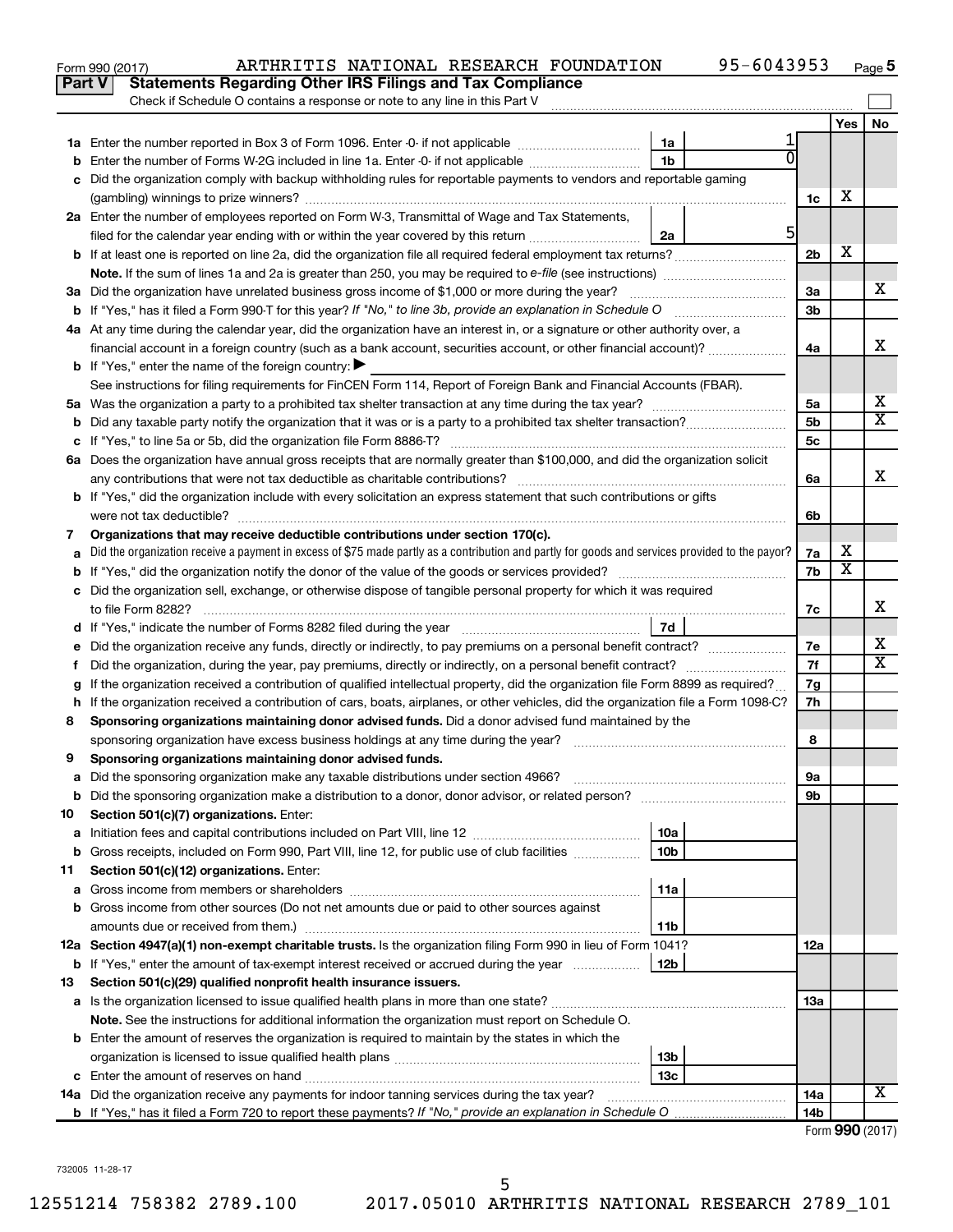| Form 990 (2017) |  |
|-----------------|--|
|-----------------|--|

### Form 990 (2017) Page ARTHRITIS NATIONAL RESEARCH FOUNDATION 95-6043953

**6**

| Part VI   Governance, Management, and Disclosure For each "Yes" response to lines 2 through 7b below, and for a "No" response |
|-------------------------------------------------------------------------------------------------------------------------------|
| to line 8a, 8b, or 10b below, describe the circumstances, processes, or changes in Schedule O. See instructions.              |

| <b>Section A. Governing Body and Management</b>                                                                                           |                                                                                   |                 |                                                 |
|-------------------------------------------------------------------------------------------------------------------------------------------|-----------------------------------------------------------------------------------|-----------------|-------------------------------------------------|
|                                                                                                                                           | 15                                                                                |                 | Yes                                             |
| 1a Enter the number of voting members of the governing body at the end of the tax year                                                    | 1a                                                                                |                 |                                                 |
| If there are material differences in voting rights among members of the governing body, or if the governing                               |                                                                                   |                 |                                                 |
| body delegated broad authority to an executive committee or similar committee, explain in Schedule O.                                     | 13                                                                                |                 |                                                 |
| <b>b</b> Enter the number of voting members included in line 1a, above, who are independent <i>manameron</i>                              | 1b                                                                                |                 |                                                 |
| Did any officer, director, trustee, or key employee have a family relationship or a business relationship with any other                  |                                                                                   |                 |                                                 |
|                                                                                                                                           |                                                                                   | $\mathbf{2}$    |                                                 |
| Did the organization delegate control over management duties customarily performed by or under the direct supervision                     |                                                                                   |                 |                                                 |
|                                                                                                                                           |                                                                                   | 3               |                                                 |
| Did the organization make any significant changes to its governing documents since the prior Form 990 was filed?                          |                                                                                   | 4               |                                                 |
|                                                                                                                                           |                                                                                   | 5               |                                                 |
|                                                                                                                                           |                                                                                   | 6               |                                                 |
| Did the organization have members, stockholders, or other persons who had the power to elect or appoint one or                            |                                                                                   |                 |                                                 |
|                                                                                                                                           |                                                                                   | 7a              |                                                 |
| <b>b</b> Are any governance decisions of the organization reserved to (or subject to approval by) members, stockholders, or               |                                                                                   |                 |                                                 |
| persons other than the governing body?                                                                                                    |                                                                                   | 7b              |                                                 |
| Did the organization contemporaneously document the meetings held or written actions undertaken during the year by the following:         |                                                                                   |                 |                                                 |
|                                                                                                                                           |                                                                                   | 8а              | х                                               |
|                                                                                                                                           |                                                                                   | 8b              | $\overline{\textbf{x}}$                         |
| Is there any officer, director, trustee, or key employee listed in Part VII, Section A, who cannot be reached at the                      |                                                                                   |                 |                                                 |
|                                                                                                                                           |                                                                                   | 9               |                                                 |
| Section B. Policies (This Section B requests information about policies not required by the Internal Revenue Code.)                       |                                                                                   |                 |                                                 |
|                                                                                                                                           |                                                                                   |                 | Yes                                             |
|                                                                                                                                           |                                                                                   | 10a             |                                                 |
| b If "Yes," did the organization have written policies and procedures governing the activities of such chapters, affiliates,              |                                                                                   |                 |                                                 |
| and branches to ensure their operations are consistent with the organization's exempt purposes?                                           |                                                                                   | 10 <sub>b</sub> |                                                 |
| 11a Has the organization provided a complete copy of this Form 990 to all members of its governing body before filing the form?           |                                                                                   | 11a             | X                                               |
| <b>b</b> Describe in Schedule O the process, if any, used by the organization to review this Form 990.                                    |                                                                                   |                 |                                                 |
| Did the organization have a written conflict of interest policy? If "No," go to line 13                                                   |                                                                                   | 12a             | x                                               |
| Were officers, directors, or trustees, and key employees required to disclose annually interests that could give rise to conflicts?       |                                                                                   | 12 <sub>b</sub> | $\overline{\text{x}}$                           |
| c Did the organization regularly and consistently monitor and enforce compliance with the policy? If "Yes," describe                      |                                                                                   |                 |                                                 |
| in Schedule O how this was done manufactured and continuum and contact the way to have a set of the state of t                            |                                                                                   | 12c             | х                                               |
|                                                                                                                                           |                                                                                   | 13              | $\overline{\textbf{x}}$                         |
| Did the organization have a written document retention and destruction policy? [11] manufaction manufaction in                            |                                                                                   | 14              | $\overline{\textbf{x}}$                         |
| Did the process for determining compensation of the following persons include a review and approval by independent                        |                                                                                   |                 |                                                 |
|                                                                                                                                           |                                                                                   |                 |                                                 |
| persons, comparability data, and contemporaneous substantiation of the deliberation and decision?                                         |                                                                                   | 15a             | x                                               |
|                                                                                                                                           |                                                                                   |                 | $\overline{\textbf{x}}$                         |
|                                                                                                                                           |                                                                                   | 15b             |                                                 |
| If "Yes" to line 15a or 15b, describe the process in Schedule O (see instructions).                                                       |                                                                                   |                 |                                                 |
| 16a Did the organization invest in, contribute assets to, or participate in a joint venture or similar arrangement with a                 |                                                                                   |                 |                                                 |
| taxable entity during the year?                                                                                                           |                                                                                   | 16a             |                                                 |
| <b>b</b> If "Yes," did the organization follow a written policy or procedure requiring the organization to evaluate its participation     |                                                                                   |                 |                                                 |
| in joint venture arrangements under applicable federal tax law, and take steps to safeguard the organization's                            |                                                                                   |                 |                                                 |
| exempt status with respect to such arrangements?                                                                                          |                                                                                   | 16b             |                                                 |
|                                                                                                                                           |                                                                                   |                 |                                                 |
| List the states with which a copy of this Form 990 is required to be filed CA, AZ, CT, IL, VA, FL, WA, NJ, TX, NC, NY                     |                                                                                   |                 |                                                 |
| Section 6104 requires an organization to make its Forms 1023 (or 1024 if applicable), 990, and 990-T (Section 501(c)(3)s only) available  |                                                                                   |                 |                                                 |
| for public inspection. Indicate how you made these available. Check all that apply.                                                       |                                                                                   |                 |                                                 |
| $\lfloor x \rfloor$ Upon request<br>$ \mathbf{X} $ Another's website                                                                      | Other (explain in Schedule O)                                                     |                 |                                                 |
| Describe in Schedule O whether (and if so, how) the organization made its governing documents, conflict of interest policy, and financial |                                                                                   |                 |                                                 |
| statements available to the public during the tax year.                                                                                   |                                                                                   |                 |                                                 |
| State the name, address, and telephone number of the person who possesses the organization's books and records:                           |                                                                                   |                 |                                                 |
| ZAHER NAHLE - (562)437-6808                                                                                                               |                                                                                   |                 |                                                 |
|                                                                                                                                           |                                                                                   |                 |                                                 |
|                                                                                                                                           |                                                                                   |                 | Form 990 (2017)                                 |
|                                                                                                                                           | 5354 E SECOND STREET, STE 201, LONG BEACH,<br>CA<br>6<br>12551214 758382 2789.100 | 90803           | 2017.05010 ARTHRITIS NATIONAL RESEARCH 2789 101 |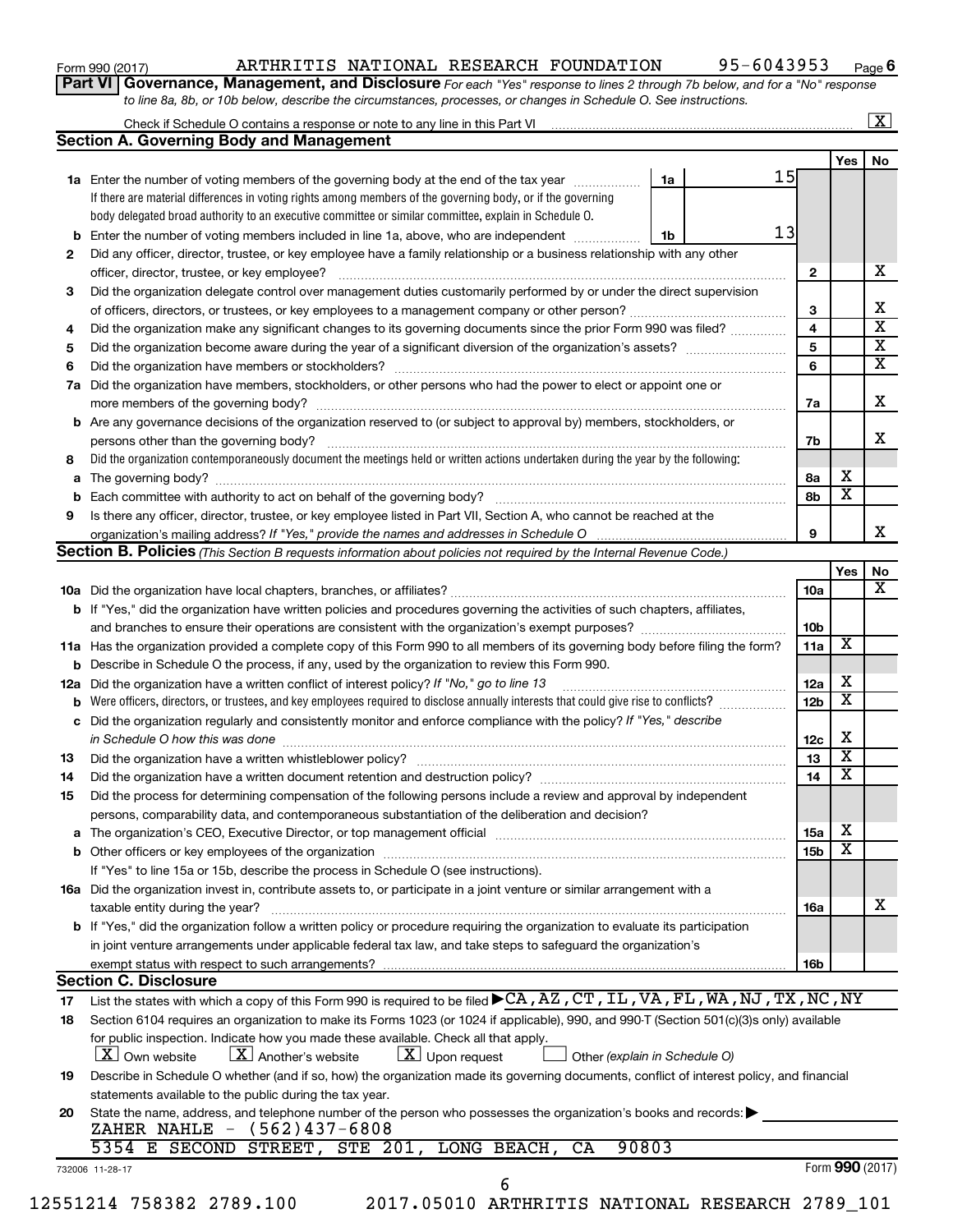$\Box$ 

| Part VII Compensation of Officers, Directors, Trustees, Key Employees, Highest Compensated |  |  |  |  |
|--------------------------------------------------------------------------------------------|--|--|--|--|
| <b>Employees, and Independent Contractors</b>                                              |  |  |  |  |

#### Check if Schedule O contains a response or note to any line in this Part VII

**Section A. Officers, Directors, Trustees, Key Employees, and Highest Compensated Employees**

**1a**  Complete this table for all persons required to be listed. Report compensation for the calendar year ending with or within the organization's tax year.

**•** List all of the organization's current officers, directors, trustees (whether individuals or organizations), regardless of amount of compensation.

Enter -0- in columns  $(D)$ ,  $(E)$ , and  $(F)$  if no compensation was paid.

**•** List all of the organization's **current** key employees, if any. See instructions for definition of "key employee."

**•** List the organization's five current highest compensated employees (other than an officer, director, trustee, or key employee) who received reportable compensation (Box 5 of Form W-2 and/or Box 7 of Form 1099-MISC) of more than \$100,000 from the organization and any related organizations.

**•** List all of the organization's former officers, key employees, and highest compensated employees who received more than \$100,000 of reportable compensation from the organization and any related organizations.

**•** List all of the organization's former directors or trustees that received, in the capacity as a former director or trustee of the organization, more than \$10,000 of reportable compensation from the organization and any related organizations.

List persons in the following order: individual trustees or directors; institutional trustees; officers; key employees; highest compensated employees; and former such persons.

Check this box if neither the organization nor any related organization compensated any current officer, director, or trustee.  $\Box$ 

| (A)                               | (B)                    |                                |                                                                  |             | (C)          |                                 |        | (D)                 | (E)                              | (F)                      |
|-----------------------------------|------------------------|--------------------------------|------------------------------------------------------------------|-------------|--------------|---------------------------------|--------|---------------------|----------------------------------|--------------------------|
| Name and Title                    | Average                |                                | (do not check more than one                                      | Position    |              |                                 |        | Reportable          | Reportable                       | Estimated                |
|                                   | hours per              |                                | box, unless person is both an<br>officer and a director/trustee) |             |              |                                 |        | compensation        | compensation                     | amount of                |
|                                   | week                   |                                |                                                                  |             |              |                                 |        | from                | from related                     | other                    |
|                                   | (list any<br>hours for | Individual trustee or director |                                                                  |             |              |                                 |        | the<br>organization | organizations<br>(W-2/1099-MISC) | compensation<br>from the |
|                                   | related                |                                |                                                                  |             |              |                                 |        | (W-2/1099-MISC)     |                                  | organization             |
|                                   | organizations          |                                | nstitutional trustee                                             |             |              | Highest compensated<br>employee |        |                     |                                  | and related              |
|                                   | below                  |                                |                                                                  |             | Key employee |                                 |        |                     |                                  | organizations            |
|                                   | line)                  |                                |                                                                  | Officer     |              |                                 | Former |                     |                                  |                          |
| SHAUN SKERIS<br>(1)               | 5.00                   |                                |                                                                  |             |              |                                 |        |                     |                                  |                          |
| PRESIDENT (OUTGOING)              |                        | $\mathbf X$                    |                                                                  | X           |              |                                 |        | 0.                  | $\mathbf 0$ .                    | 0.                       |
| SALLY ANNE SHERIDIAN<br>(2)       | 1.00                   |                                |                                                                  |             |              |                                 |        |                     |                                  |                          |
| VICE PRESIDENT                    |                        | $\mathbf X$                    |                                                                  | $\mathbf X$ |              |                                 |        | $\mathbf 0$ .       | 0.                               | $\mathbf 0$ .            |
| (3)<br>KELLY ROUBA                | 1.00                   |                                |                                                                  |             |              |                                 |        |                     |                                  |                          |
| 2ND VICE PRESIDENT                |                        | $\mathbf X$                    |                                                                  | $\mathbf X$ |              |                                 |        | 0                   | $\mathbf 0$                      | $0$ .                    |
| HELENE BELISLE<br>(4)             | 40.00                  |                                |                                                                  |             |              |                                 |        |                     |                                  |                          |
| EXECUTIVE DIR/SEC (OUTGOING)      |                        | X                              |                                                                  | $\mathbf X$ |              |                                 |        | 120,000             | $\mathbf 0$ .                    | 15,654.                  |
| (5)<br>MARK SCHULTEN              | 1.00                   |                                |                                                                  |             |              |                                 |        |                     |                                  |                          |
| <b>TREASURER</b>                  |                        | X                              |                                                                  | $\mathbf X$ |              |                                 |        | 0                   | $\mathbf 0$ .                    | 0.                       |
| KEVIN DONOHUE<br>(6)              | 1.00                   |                                |                                                                  |             |              |                                 |        |                     |                                  |                          |
| <b>DIRECTOR</b>                   |                        | X                              |                                                                  |             |              |                                 |        | 0                   | $\mathbf 0$ .                    | $\mathbf 0$ .            |
| (7)<br>KATHRYN S. FERRIS          | 1.00                   |                                |                                                                  |             |              |                                 |        |                     |                                  |                          |
| <b>DIRECTOR</b>                   |                        | X                              |                                                                  |             |              |                                 |        | $\mathbf 0$         | $\mathbf 0$                      | $\mathbf 0$ .            |
| GALE A. GRANGER, PH.D.<br>(8)     | 1.00                   |                                |                                                                  |             |              |                                 |        |                     |                                  |                          |
| <b>DIRECTOR</b>                   |                        | X                              |                                                                  |             |              |                                 |        | 0                   | $\mathbf 0$ .                    | $\mathbf 0$ .            |
| BRITT MEYER<br>(9)                | 1.00                   |                                |                                                                  |             |              |                                 |        |                     |                                  |                          |
| <b>DIRECTOR</b>                   |                        | X                              |                                                                  |             |              |                                 |        | 0                   | $\mathbf 0$ .                    | $\mathbf 0$ .            |
| (10) LYNN E. MOYER                | 1.00                   |                                |                                                                  |             |              |                                 |        |                     |                                  |                          |
| <b>DIRECTOR</b>                   |                        | $\mathbf X$                    |                                                                  |             |              |                                 |        | $\mathbf 0$ .       | $\mathbf 0$ .                    | 0.                       |
| (11) SCHALON NEWTON, DM           | 1.00                   |                                |                                                                  |             |              |                                 |        |                     |                                  |                          |
| <b>DIRECTOR</b>                   |                        | $\mathbf X$                    |                                                                  |             |              |                                 |        | $\mathbf 0$         | $\mathbf 0$                      | $\mathbf 0$ .            |
| (12) DEBBIE SAMPSON               | 5.00                   |                                |                                                                  |             |              |                                 |        |                     |                                  |                          |
| PRESIDENT OF THE BOARD (INCOMING) |                        | $\mathbf X$                    |                                                                  | $\mathbf X$ |              |                                 |        | 0                   | $\mathbf 0$ .                    | 0.                       |
| (13) CARL WARE, PH.D.             | 1.00                   |                                |                                                                  |             |              |                                 |        |                     |                                  |                          |
| <b>DIRECTOR</b>                   |                        | X                              |                                                                  |             |              |                                 |        | 1,400               | $\mathbf 0$ .                    | $\mathbf 0$ .            |
| (14) DAVID ISRAELSKY              | 1.00                   |                                |                                                                  |             |              |                                 |        |                     |                                  |                          |
| <b>DIRECTOR</b>                   |                        | $\mathbf X$                    |                                                                  |             |              |                                 |        | 0                   | $\mathbf 0$ .                    | $\mathbf 0$ .            |
| (15) MICHAEL LEBLANC              | 1.00                   |                                |                                                                  |             |              |                                 |        |                     |                                  |                          |
| <b>DIRECTOR</b>                   |                        | X                              |                                                                  |             |              |                                 |        | 0                   | $\mathbf 0$                      | $\mathbf 0$ .            |
| (16) ZAHER NAHLE                  | 40.00                  |                                |                                                                  |             |              |                                 |        |                     |                                  |                          |
| EXECUTIVE DIRECTOR (INCOMING)     |                        | X                              |                                                                  | $\mathbf X$ |              |                                 |        | 0                   | $\mathbf 0$ .                    | $\mathbf 0$ .            |
| (17) JONATHAN ROSE                | 1.00                   |                                |                                                                  |             |              |                                 |        |                     |                                  |                          |
| <b>DIRECTOR</b>                   |                        | $\mathbf X$                    |                                                                  |             |              |                                 |        | 0                   | $\mathbf 0$                      | $0$ .                    |
| 732007 11-28-17                   |                        |                                |                                                                  |             |              |                                 |        |                     |                                  | Form 990 (2017)          |

7

12551214 758382 2789.100 2017.05010 ARTHRITIS NATIONAL RESEARCH 2789\_101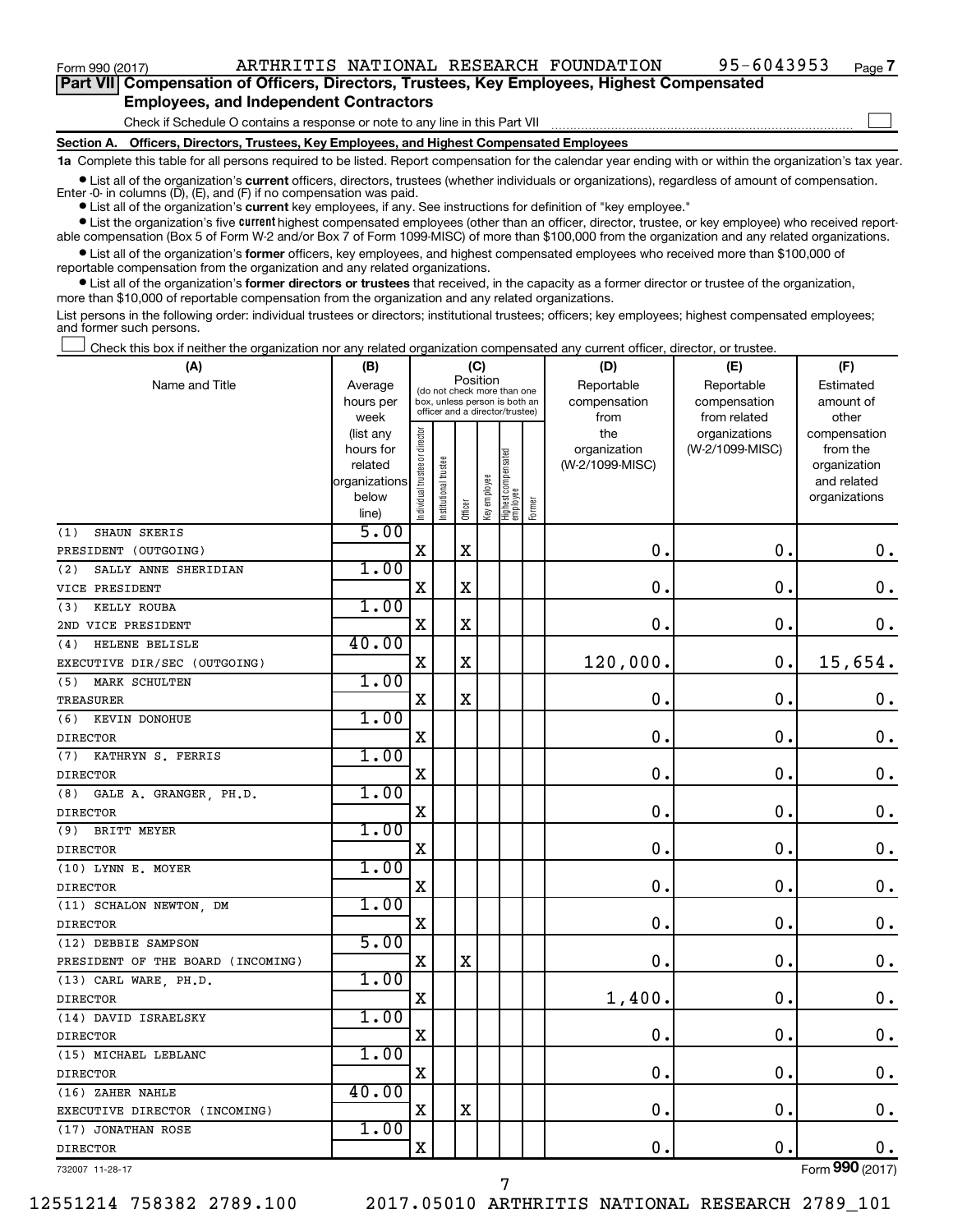|                 | Form 990 (2017)                                                                                                                                                                                                                         |                          |                                |                       |          |              |                                                                  |        | ARTHRITIS NATIONAL RESEARCH FOUNDATION | 95-6043953                   |                  |   |                              | Page 8           |
|-----------------|-----------------------------------------------------------------------------------------------------------------------------------------------------------------------------------------------------------------------------------------|--------------------------|--------------------------------|-----------------------|----------|--------------|------------------------------------------------------------------|--------|----------------------------------------|------------------------------|------------------|---|------------------------------|------------------|
| <b>Part VII</b> | Section A. Officers, Directors, Trustees, Key Employees, and Highest Compensated Employees (continued)                                                                                                                                  |                          |                                |                       |          |              |                                                                  |        |                                        |                              |                  |   |                              |                  |
|                 | (A)                                                                                                                                                                                                                                     | (B)                      |                                |                       | (C)      |              |                                                                  |        | (D)                                    | (E)                          |                  |   | (F)                          |                  |
|                 | Name and title                                                                                                                                                                                                                          | Average                  |                                |                       | Position |              | (do not check more than one                                      |        | Reportable                             | Reportable                   |                  |   | Estimated                    |                  |
|                 |                                                                                                                                                                                                                                         | hours per<br>week        |                                |                       |          |              | box, unless person is both an<br>officer and a director/trustee) |        | compensation<br>from                   | compensation<br>from related |                  |   | amount of<br>other           |                  |
|                 |                                                                                                                                                                                                                                         | (list any                |                                |                       |          |              |                                                                  |        | the                                    | organizations                |                  |   | compensation                 |                  |
|                 |                                                                                                                                                                                                                                         | hours for                | Individual trustee or director |                       |          |              |                                                                  |        | organization                           | (W-2/1099-MISC)              |                  |   | from the                     |                  |
|                 |                                                                                                                                                                                                                                         | related<br>organizations |                                |                       |          |              |                                                                  |        | (W-2/1099-MISC)                        |                              |                  |   | organization                 |                  |
|                 |                                                                                                                                                                                                                                         | below                    |                                |                       |          |              |                                                                  |        |                                        |                              |                  |   | and related<br>organizations |                  |
|                 |                                                                                                                                                                                                                                         | line)                    |                                | Institutional trustee | Officer  | Key employee | Highest compensated<br>employee                                  | Former |                                        |                              |                  |   |                              |                  |
|                 | (18) CRAIG WALSH                                                                                                                                                                                                                        | 1.00                     |                                |                       |          |              |                                                                  |        |                                        |                              |                  |   |                              |                  |
| <b>DIRECTOR</b> |                                                                                                                                                                                                                                         |                          | $\mathbf X$                    |                       |          |              |                                                                  |        | 1,600.                                 |                              | 0.               |   |                              | 0.               |
|                 |                                                                                                                                                                                                                                         |                          |                                |                       |          |              |                                                                  |        |                                        |                              |                  |   |                              |                  |
|                 |                                                                                                                                                                                                                                         |                          |                                |                       |          |              |                                                                  |        |                                        |                              |                  |   |                              |                  |
|                 |                                                                                                                                                                                                                                         |                          |                                |                       |          |              |                                                                  |        |                                        |                              |                  |   |                              |                  |
|                 |                                                                                                                                                                                                                                         |                          |                                |                       |          |              |                                                                  |        |                                        |                              |                  |   |                              |                  |
|                 |                                                                                                                                                                                                                                         |                          |                                |                       |          |              |                                                                  |        |                                        |                              |                  |   |                              |                  |
|                 |                                                                                                                                                                                                                                         |                          |                                |                       |          |              |                                                                  |        |                                        |                              |                  |   |                              |                  |
|                 |                                                                                                                                                                                                                                         |                          |                                |                       |          |              |                                                                  |        |                                        |                              |                  |   |                              |                  |
|                 |                                                                                                                                                                                                                                         |                          |                                |                       |          |              |                                                                  |        |                                        |                              |                  |   |                              |                  |
|                 |                                                                                                                                                                                                                                         |                          |                                |                       |          |              |                                                                  |        |                                        |                              |                  |   |                              |                  |
|                 |                                                                                                                                                                                                                                         |                          |                                |                       |          |              |                                                                  |        |                                        |                              |                  |   |                              |                  |
|                 |                                                                                                                                                                                                                                         |                          |                                |                       |          |              |                                                                  |        |                                        |                              |                  |   |                              |                  |
|                 |                                                                                                                                                                                                                                         |                          |                                |                       |          |              |                                                                  |        |                                        |                              |                  |   |                              |                  |
|                 |                                                                                                                                                                                                                                         |                          |                                |                       |          |              |                                                                  |        |                                        |                              |                  |   |                              |                  |
|                 |                                                                                                                                                                                                                                         |                          |                                |                       |          |              |                                                                  |        |                                        |                              |                  |   |                              |                  |
|                 | 1b Sub-total                                                                                                                                                                                                                            |                          |                                |                       |          |              |                                                                  |        | 123,000.                               |                              | $\overline{0}$ . |   | 15,654.                      |                  |
|                 | c Total from continuation sheets to Part VII, Section A [111] [12] [13] Continuum [13] Doctor Total III, Section A                                                                                                                      |                          |                                |                       |          |              |                                                                  |        | $\overline{0}$ .                       |                              | σ.               |   |                              | $\overline{0}$ . |
| d               |                                                                                                                                                                                                                                         |                          |                                |                       |          |              |                                                                  |        | 123,000.                               |                              | σ.               |   | 15,654.                      |                  |
| $\mathbf{2}$    | Total number of individuals (including but not limited to those listed above) who received more than \$100,000 of reportable                                                                                                            |                          |                                |                       |          |              |                                                                  |        |                                        |                              |                  |   |                              |                  |
|                 | compensation from the organization $\blacktriangleright$                                                                                                                                                                                |                          |                                |                       |          |              |                                                                  |        |                                        |                              |                  |   |                              | 1                |
|                 |                                                                                                                                                                                                                                         |                          |                                |                       |          |              |                                                                  |        |                                        |                              |                  |   | Yes                          | No               |
| З               | Did the organization list any former officer, director, or trustee, key employee, or highest compensated employee on<br>line 1a? If "Yes," complete Schedule J for such individual [11] manufacture manufacture in the set of the set o |                          |                                |                       |          |              |                                                                  |        |                                        |                              |                  | 3 |                              | x                |
| 4               | For any individual listed on line 1a, is the sum of reportable compensation and other compensation from the organization                                                                                                                |                          |                                |                       |          |              |                                                                  |        |                                        |                              |                  |   |                              |                  |
|                 | and related organizations greater than \$150,000? If "Yes," complete Schedule J for such individual                                                                                                                                     |                          |                                |                       |          |              |                                                                  |        |                                        |                              |                  | 4 |                              | х                |
| 5               | Did any person listed on line 1a receive or accrue compensation from any unrelated organization or individual for services                                                                                                              |                          |                                |                       |          |              |                                                                  |        |                                        |                              |                  |   |                              |                  |
|                 |                                                                                                                                                                                                                                         |                          |                                |                       |          |              |                                                                  |        |                                        |                              |                  | 5 |                              | x                |
|                 | <b>Section B. Independent Contractors</b>                                                                                                                                                                                               |                          |                                |                       |          |              |                                                                  |        |                                        |                              |                  |   |                              |                  |
| 1               | Complete this table for your five highest compensated independent contractors that received more than \$100,000 of compensation from                                                                                                    |                          |                                |                       |          |              |                                                                  |        |                                        |                              |                  |   |                              |                  |
|                 | the organization. Report compensation for the calendar year ending with or within the organization's tax year.                                                                                                                          |                          |                                |                       |          |              |                                                                  |        |                                        |                              |                  |   |                              |                  |
|                 | (A)<br>Name and business address                                                                                                                                                                                                        |                          |                                | <b>NONE</b>           |          |              |                                                                  |        | (B)<br>Description of services         |                              |                  |   | (C)<br>Compensation          |                  |
|                 |                                                                                                                                                                                                                                         |                          |                                |                       |          |              |                                                                  |        |                                        |                              |                  |   |                              |                  |
|                 |                                                                                                                                                                                                                                         |                          |                                |                       |          |              |                                                                  |        |                                        |                              |                  |   |                              |                  |
|                 |                                                                                                                                                                                                                                         |                          |                                |                       |          |              |                                                                  |        |                                        |                              |                  |   |                              |                  |
|                 |                                                                                                                                                                                                                                         |                          |                                |                       |          |              |                                                                  |        |                                        |                              |                  |   |                              |                  |
|                 |                                                                                                                                                                                                                                         |                          |                                |                       |          |              |                                                                  |        |                                        |                              |                  |   |                              |                  |
|                 |                                                                                                                                                                                                                                         |                          |                                |                       |          |              |                                                                  |        |                                        |                              |                  |   |                              |                  |
|                 |                                                                                                                                                                                                                                         |                          |                                |                       |          |              |                                                                  |        |                                        |                              |                  |   |                              |                  |
|                 |                                                                                                                                                                                                                                         |                          |                                |                       |          |              |                                                                  |        |                                        |                              |                  |   |                              |                  |
|                 |                                                                                                                                                                                                                                         |                          |                                |                       |          |              |                                                                  |        |                                        |                              |                  |   |                              |                  |
| 2               | Total number of independent contractors (including but not limited to those listed above) who received more than                                                                                                                        |                          |                                |                       |          |              |                                                                  |        |                                        |                              |                  |   |                              |                  |
|                 | \$100,000 of compensation from the organization                                                                                                                                                                                         |                          |                                |                       |          |              | 0                                                                |        |                                        |                              |                  |   |                              |                  |
|                 |                                                                                                                                                                                                                                         |                          |                                |                       |          |              |                                                                  |        |                                        |                              |                  |   | Form 990 (2017)              |                  |

732008 11-28-17

Form (2017) **990**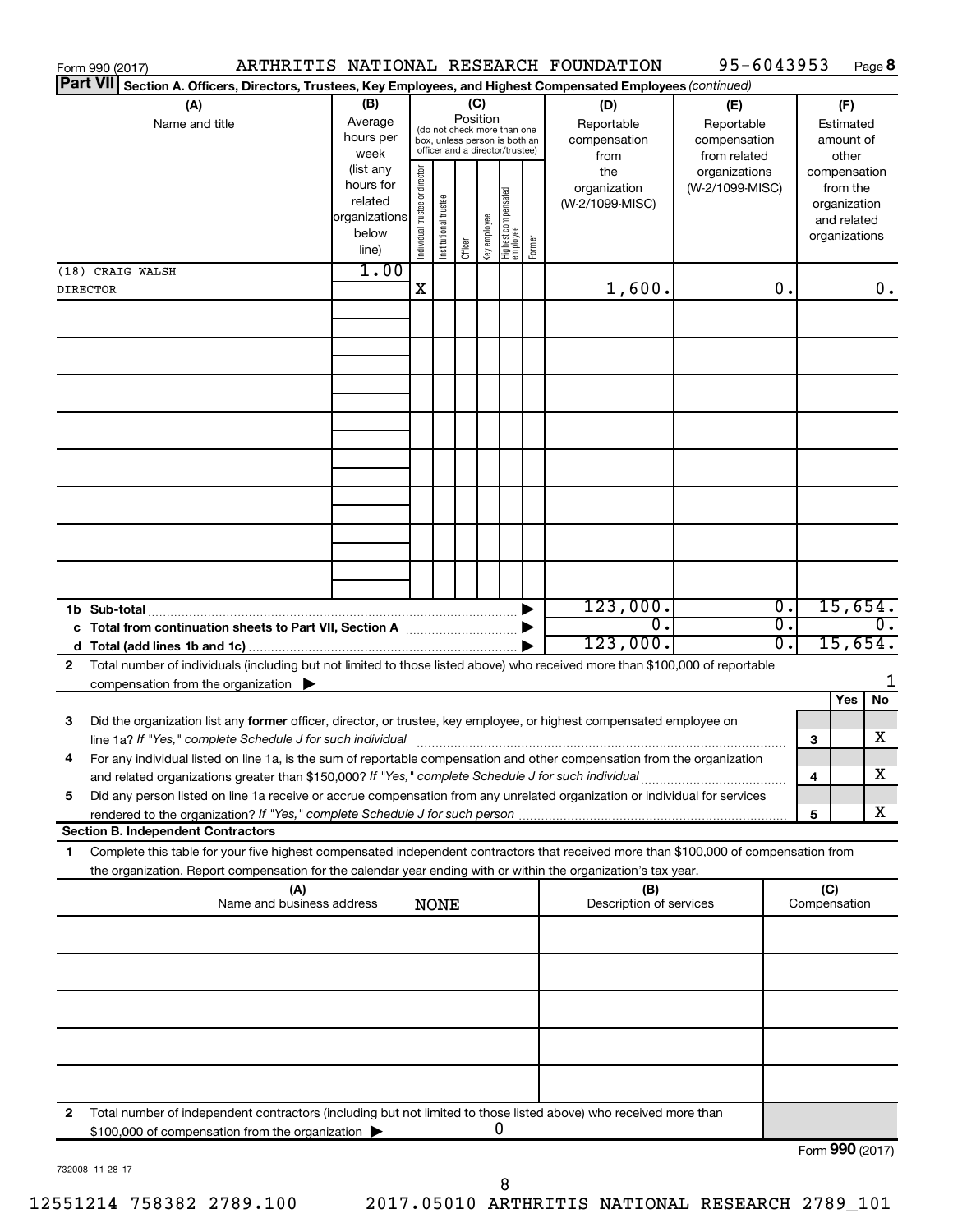|                                                           |                  | Form 990 (2017)                                                                                                                                                                                    |                |                      | ARTHRITIS NATIONAL RESEARCH FOUNDATION |                                          | 95-6043953                       | Page 9                                                             |
|-----------------------------------------------------------|------------------|----------------------------------------------------------------------------------------------------------------------------------------------------------------------------------------------------|----------------|----------------------|----------------------------------------|------------------------------------------|----------------------------------|--------------------------------------------------------------------|
|                                                           | <b>Part VIII</b> | <b>Statement of Revenue</b>                                                                                                                                                                        |                |                      |                                        |                                          |                                  |                                                                    |
|                                                           |                  |                                                                                                                                                                                                    |                |                      | (A)                                    | (B)                                      | (C)                              |                                                                    |
|                                                           |                  |                                                                                                                                                                                                    |                |                      | Total revenue                          | Related or<br>exempt function<br>revenue | Unrelated<br>business<br>revenue | (D)<br>Revenue excluded<br>from tax under<br>sections<br>512 - 514 |
|                                                           |                  | 1 a Federated campaigns                                                                                                                                                                            | 1a             | 139,789.             |                                        |                                          |                                  |                                                                    |
| Contributions, Gifts, Grants<br>and Other Similar Amounts |                  |                                                                                                                                                                                                    | 1 <sub>b</sub> |                      |                                        |                                          |                                  |                                                                    |
|                                                           |                  | c Fundraising events                                                                                                                                                                               | 1 <sub>c</sub> | 115,094.             |                                        |                                          |                                  |                                                                    |
|                                                           |                  | d Related organizations                                                                                                                                                                            | 1 <sub>d</sub> |                      |                                        |                                          |                                  |                                                                    |
|                                                           |                  | e Government grants (contributions)                                                                                                                                                                | 1e             |                      |                                        |                                          |                                  |                                                                    |
|                                                           |                  | f All other contributions, gifts, grants, and                                                                                                                                                      |                |                      |                                        |                                          |                                  |                                                                    |
|                                                           |                  | similar amounts not included above                                                                                                                                                                 | l 1f           | 2,285,987.           |                                        |                                          |                                  |                                                                    |
|                                                           |                  | g Noncash contributions included in lines 1a-1f: \$                                                                                                                                                |                |                      |                                        |                                          |                                  |                                                                    |
|                                                           |                  |                                                                                                                                                                                                    |                | <b>Business Code</b> | 2,540,870.                             |                                          |                                  |                                                                    |
|                                                           | 2 a              |                                                                                                                                                                                                    |                |                      |                                        |                                          |                                  |                                                                    |
|                                                           | b                | <u> 1980 - Johann Barbara, martxa alemaniar a</u>                                                                                                                                                  |                |                      |                                        |                                          |                                  |                                                                    |
|                                                           | с                | the control of the control of the control of the control of the control of the control of<br><u> 1989 - Johann Barbara, martxa alemaniar arg</u>                                                   |                |                      |                                        |                                          |                                  |                                                                    |
|                                                           | d                | the control of the control of the control of the control of the control of                                                                                                                         |                |                      |                                        |                                          |                                  |                                                                    |
| Program Service<br>Revenue                                | е                |                                                                                                                                                                                                    |                |                      |                                        |                                          |                                  |                                                                    |
|                                                           | f.               |                                                                                                                                                                                                    |                |                      |                                        |                                          |                                  |                                                                    |
|                                                           |                  |                                                                                                                                                                                                    |                |                      |                                        |                                          |                                  |                                                                    |
|                                                           | 3                | Investment income (including dividends, interest, and                                                                                                                                              |                |                      |                                        |                                          |                                  |                                                                    |
|                                                           |                  |                                                                                                                                                                                                    |                |                      | 161,308.                               |                                          |                                  | 161,308.                                                           |
|                                                           | 4                | Income from investment of tax-exempt bond proceeds                                                                                                                                                 |                |                      |                                        |                                          |                                  |                                                                    |
|                                                           | 5                |                                                                                                                                                                                                    |                |                      |                                        |                                          |                                  |                                                                    |
|                                                           |                  | 6 a Gross rents                                                                                                                                                                                    | (i) Real       | (ii) Personal        |                                        |                                          |                                  |                                                                    |
|                                                           |                  | $\ldots \ldots \ldots \ldots \ldots$<br><b>b</b> Less: rental expenses                                                                                                                             |                |                      |                                        |                                          |                                  |                                                                    |
|                                                           |                  | c Rental income or (loss)                                                                                                                                                                          |                |                      |                                        |                                          |                                  |                                                                    |
|                                                           |                  | d Net rental income or (loss)                                                                                                                                                                      |                |                      |                                        |                                          |                                  |                                                                    |
|                                                           |                  | 7 a Gross amount from sales of                                                                                                                                                                     | (i) Securities | (ii) Other           |                                        |                                          |                                  |                                                                    |
|                                                           |                  | assets other than inventory                                                                                                                                                                        | 1,388,128.     |                      |                                        |                                          |                                  |                                                                    |
|                                                           |                  | <b>b</b> Less: cost or other basis                                                                                                                                                                 |                |                      |                                        |                                          |                                  |                                                                    |
|                                                           |                  | and sales expenses                                                                                                                                                                                 | 1,149,904.     |                      |                                        |                                          |                                  |                                                                    |
|                                                           |                  |                                                                                                                                                                                                    | 238,224.       |                      |                                        |                                          |                                  |                                                                    |
|                                                           |                  |                                                                                                                                                                                                    |                |                      | 238, 224.                              | 238,224.                                 |                                  |                                                                    |
|                                                           |                  | 8 a Gross income from fundraising events (not                                                                                                                                                      |                |                      |                                        |                                          |                                  |                                                                    |
|                                                           |                  | including \$115,094. of                                                                                                                                                                            |                |                      |                                        |                                          |                                  |                                                                    |
| <b>Other Revenue</b>                                      |                  | contributions reported on line 1c). See                                                                                                                                                            |                | 72,609.              |                                        |                                          |                                  |                                                                    |
|                                                           |                  |                                                                                                                                                                                                    | b              | 49,208.              |                                        |                                          |                                  |                                                                    |
|                                                           |                  | c Net income or (loss) from fundraising events                                                                                                                                                     |                | .                    | 23,401.                                |                                          |                                  | 23,401.                                                            |
|                                                           |                  | 9 a Gross income from gaming activities. See                                                                                                                                                       |                |                      |                                        |                                          |                                  |                                                                    |
|                                                           |                  |                                                                                                                                                                                                    |                |                      |                                        |                                          |                                  |                                                                    |
|                                                           |                  |                                                                                                                                                                                                    | $\mathbf b$    |                      |                                        |                                          |                                  |                                                                    |
|                                                           |                  | c Net income or (loss) from gaming activities                                                                                                                                                      |                |                      |                                        |                                          |                                  |                                                                    |
|                                                           |                  | 10 a Gross sales of inventory, less returns                                                                                                                                                        |                |                      |                                        |                                          |                                  |                                                                    |
|                                                           |                  |                                                                                                                                                                                                    |                |                      |                                        |                                          |                                  |                                                                    |
|                                                           |                  | <b>b</b> Less: cost of goods sold $\ldots$ $\ldots$ $\ldots$ <b>b</b>                                                                                                                              |                |                      |                                        |                                          |                                  |                                                                    |
|                                                           |                  | c Net income or (loss) from sales of inventory                                                                                                                                                     |                |                      |                                        |                                          |                                  |                                                                    |
|                                                           | 11 a             | Miscellaneous Revenue                                                                                                                                                                              |                | <b>Business Code</b> |                                        |                                          |                                  |                                                                    |
|                                                           | b                |                                                                                                                                                                                                    |                |                      |                                        |                                          |                                  |                                                                    |
|                                                           | c                | the control of the control of the control of the control of the control of<br><u> 1989 - Johann John Stein, markin fan it ferskearre fan it ferskearre fan it ferskearre fan it ferskearre fan</u> |                |                      |                                        |                                          |                                  |                                                                    |
|                                                           | d                |                                                                                                                                                                                                    |                |                      |                                        |                                          |                                  |                                                                    |
|                                                           | е                |                                                                                                                                                                                                    |                |                      |                                        |                                          |                                  |                                                                    |
|                                                           | 12               |                                                                                                                                                                                                    |                |                      | 2,963,803.                             | 238,224.                                 | $\mathbf{0}$ .                   | 184,709.                                                           |
|                                                           | 732009 11-28-17  |                                                                                                                                                                                                    |                |                      |                                        |                                          |                                  | Form 990 (2017)                                                    |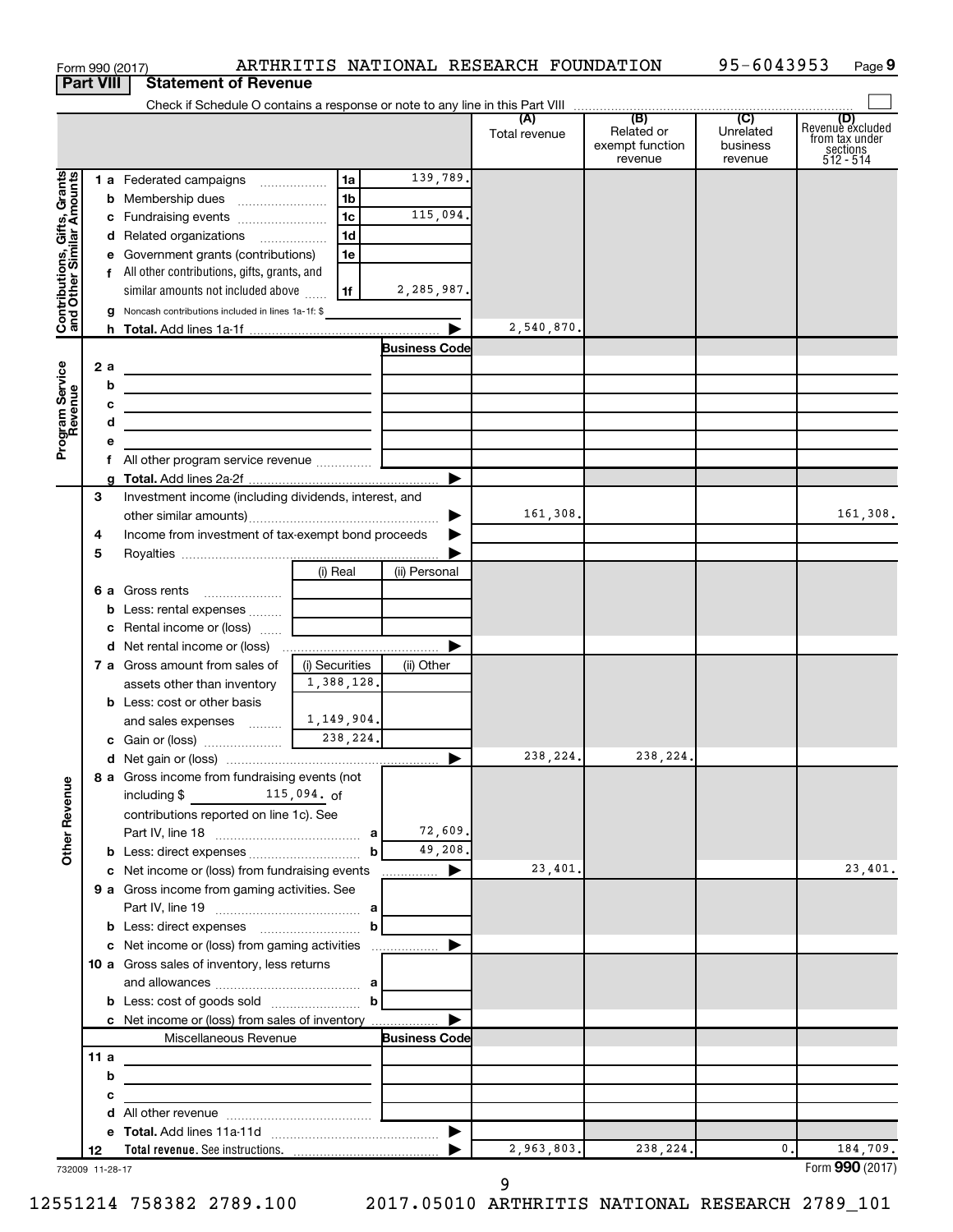**Part IX | Statement of Functional Expenses** 

### Form 990 (2017) ARTHRITIS NATIONAL RESEARCH FOUNDATION 95-6043953 Page

|              | Section 501(c)(3) and 501(c)(4) organizations must complete all columns. All other organizations must complete column (A).                                  |                       |                                    |                                           |                                |
|--------------|-------------------------------------------------------------------------------------------------------------------------------------------------------------|-----------------------|------------------------------------|-------------------------------------------|--------------------------------|
|              | Check if Schedule O contains a response or note to any line in this Part IX                                                                                 |                       |                                    |                                           |                                |
|              | Do not include amounts reported on lines 6b,<br>7b, 8b, 9b, and 10b of Part VIII.                                                                           | (A)<br>Total expenses | (B)<br>Program service<br>expenses | (C)<br>Management and<br>general expenses | (D)<br>Fundraising<br>expenses |
| 1            | Grants and other assistance to domestic organizations                                                                                                       |                       |                                    |                                           |                                |
|              | and domestic governments. See Part IV, line 21<br>$\mathbb{R}^2$                                                                                            | 1,290,411.]           | 1,290,411.                         |                                           |                                |
| $\mathbf{2}$ | Grants and other assistance to domestic                                                                                                                     |                       |                                    |                                           |                                |
|              | individuals. See Part IV, line 22                                                                                                                           | 23,099.               | 23,099.                            |                                           |                                |
| 3            | Grants and other assistance to foreign                                                                                                                      |                       |                                    |                                           |                                |
|              | organizations, foreign governments, and foreign                                                                                                             |                       |                                    |                                           |                                |
|              | individuals. See Part IV, lines 15 and 16                                                                                                                   |                       |                                    |                                           |                                |
| 4            | Benefits paid to or for members                                                                                                                             |                       |                                    |                                           |                                |
| 5            | Compensation of current officers, directors,                                                                                                                |                       |                                    |                                           |                                |
|              | trustees, and key employees                                                                                                                                 | 162,030.              | 118,280.                           | 15,083.                                   | 28,667.                        |
| 6            | Compensation not included above, to disqualified                                                                                                            |                       |                                    |                                           |                                |
|              | persons (as defined under section 4958(f)(1)) and                                                                                                           |                       |                                    |                                           |                                |
|              | persons described in section 4958(c)(3)(B)<br>$\overline{\phantom{a}}$                                                                                      | 75, 364.              | 54,985.                            | 7,148.                                    | 13,231.                        |
| 7            | Other salaries and wages <i>manually contained</i>                                                                                                          | 143,370.              | 74, 765.                           | 26,541.                                   | 42,064.                        |
| 8            | Pension plan accruals and contributions (include                                                                                                            |                       |                                    |                                           |                                |
|              | section 401(k) and 403(b) employer contributions)                                                                                                           |                       |                                    |                                           |                                |
| 9            |                                                                                                                                                             | 26, 363.              | 17,606.                            | 3,801.                                    | 4,956.                         |
| 10           |                                                                                                                                                             | 28,493.               | 19, 233.                           | 3,343.                                    | 5,917.                         |
| 11           | Fees for services (non-employees):                                                                                                                          |                       |                                    |                                           |                                |
|              |                                                                                                                                                             |                       |                                    |                                           |                                |
| b            |                                                                                                                                                             |                       |                                    |                                           |                                |
|              |                                                                                                                                                             |                       |                                    |                                           |                                |
| d            |                                                                                                                                                             |                       |                                    |                                           |                                |
|              | e Professional fundraising services. See Part IV, line 17                                                                                                   |                       |                                    |                                           |                                |
| f            | Investment management fees                                                                                                                                  | 21,222.               |                                    | 21,222.                                   |                                |
| g            | Other. (If line 11g amount exceeds 10% of line 25,                                                                                                          |                       |                                    |                                           |                                |
|              | column (A) amount, list line 11g expenses on Sch O.)                                                                                                        | 35,535.<br>18,977.    | 25,475.<br>15,775.                 | 10,060.                                   |                                |
| 12           |                                                                                                                                                             | 80, 346.              |                                    |                                           | 3,202.                         |
| 13           |                                                                                                                                                             | 16,512.               | 38,813.                            | 31,687.<br>2,167.                         | 9,846.<br>313.                 |
| 14           |                                                                                                                                                             |                       | 14,032.                            |                                           |                                |
| 15           |                                                                                                                                                             | 31,615.               | 16,878.                            | 9,387.                                    | 5,350.                         |
| 16           |                                                                                                                                                             |                       |                                    |                                           |                                |
| 17           |                                                                                                                                                             |                       |                                    |                                           |                                |
| 18           | Payments of travel or entertainment expenses                                                                                                                |                       |                                    |                                           |                                |
|              | for any federal, state, or local public officials                                                                                                           |                       |                                    |                                           |                                |
| 19           | Conferences, conventions, and meetings                                                                                                                      |                       |                                    |                                           |                                |
| 20           | Interest                                                                                                                                                    |                       |                                    |                                           |                                |
| 21           | Depreciation, depletion, and amortization                                                                                                                   |                       |                                    |                                           |                                |
| 22<br>23     | Insurance                                                                                                                                                   | 7,915.                | 1,843.                             | 5,535.                                    | 537.                           |
| 24           | Other expenses. Itemize expenses not covered                                                                                                                |                       |                                    |                                           |                                |
|              | above. (List miscellaneous expenses in line 24e. If line<br>24e amount exceeds 10% of line 25, column (A)<br>amount, list line 24e expenses on Schedule O.) |                       |                                    |                                           |                                |
|              | AWARENESS PROGRAM                                                                                                                                           | 29,607.               | 29,607.                            | 0.                                        | 0.                             |
| b            | <b>BOARD MEETINGS</b>                                                                                                                                       | 18,111.               | 17,955.                            | 74.                                       | 82.                            |
| C            | PRINTING                                                                                                                                                    | 14,352.               | 12,483.                            | 675.                                      | 1,194.                         |
| d            | WORKPLACE CAMPAIGN                                                                                                                                          | 5,432.                | 800.                               | 50.                                       | 4,582.                         |
|              | e All other expenses                                                                                                                                        | 2,011.                | 1,575.                             | 361.                                      | 75.                            |
| 25           | Total functional expenses. Add lines 1 through 24e                                                                                                          | 2,030,765.            | 1,773,615.                         | 137,134.                                  | 120,016.                       |
| 26           | Joint costs. Complete this line only if the organization                                                                                                    |                       |                                    |                                           |                                |
|              | reported in column (B) joint costs from a combined                                                                                                          |                       |                                    |                                           |                                |
|              | educational campaign and fundraising solicitation.                                                                                                          |                       |                                    |                                           |                                |
|              | Check here $\blacktriangleright$<br>if following SOP 98-2 (ASC 958-720)                                                                                     |                       |                                    |                                           |                                |

732010 11-28-17

Form (2017) **990**

12551214 758382 2789.100 2017.05010 ARTHRITIS NATIONAL RESEARCH 2789\_101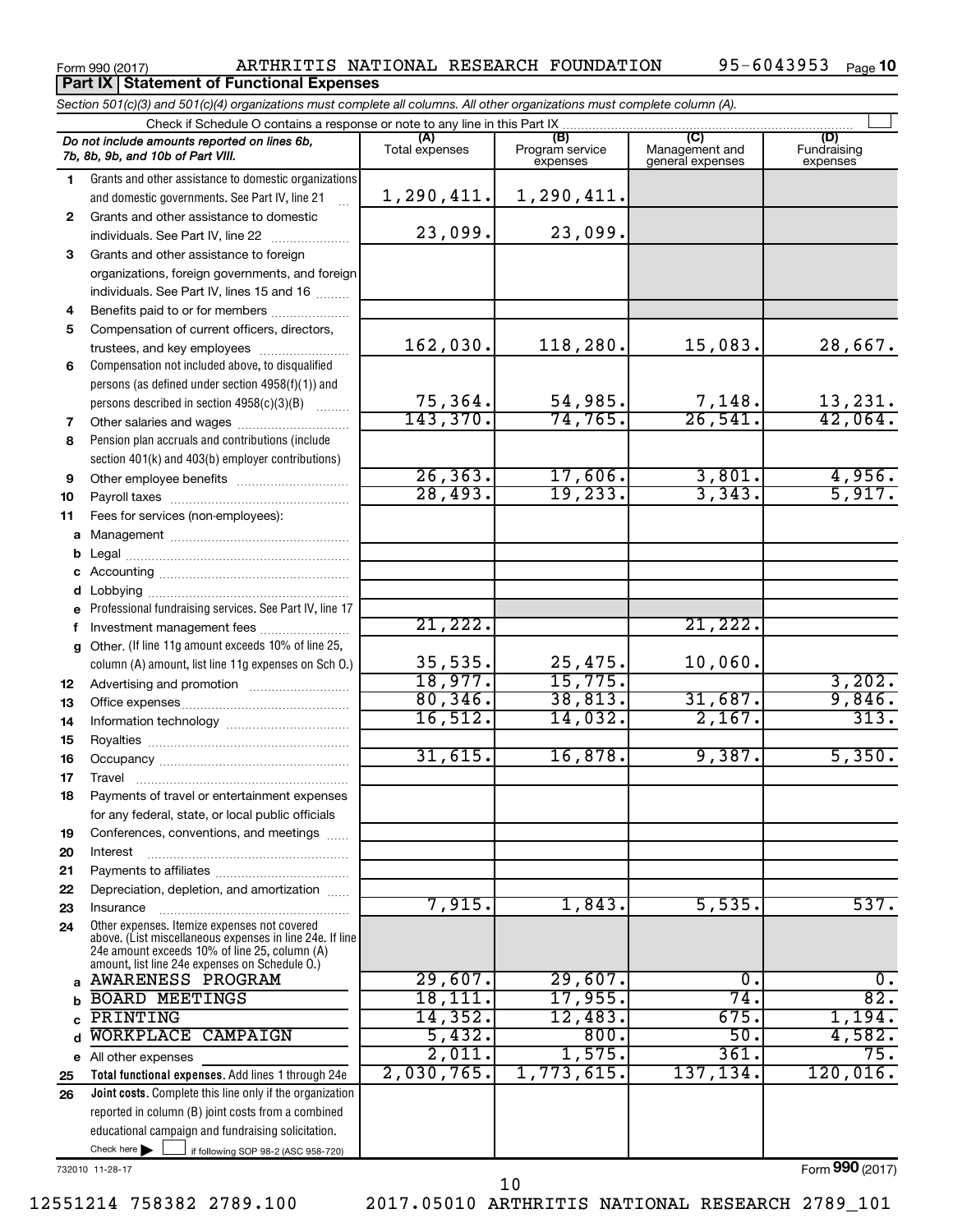|                      |    |                                                                                                                                                               | (A)<br>Beginning of year |                         | (B)<br>End of year |
|----------------------|----|---------------------------------------------------------------------------------------------------------------------------------------------------------------|--------------------------|-------------------------|--------------------|
|                      | 1  |                                                                                                                                                               | 117.                     | $\mathbf{1}$            | 435, 343.          |
|                      | 2  |                                                                                                                                                               | 341,068.                 | $\overline{2}$          | 1,098,040.         |
|                      | з  |                                                                                                                                                               | 0.                       | $\overline{3}$          | 88, 265.           |
|                      | 4  |                                                                                                                                                               |                          | $\overline{\mathbf{4}}$ |                    |
|                      | 5  | Loans and other receivables from current and former officers, directors,                                                                                      |                          |                         |                    |
|                      |    | trustees, key employees, and highest compensated employees. Complete                                                                                          |                          |                         |                    |
|                      |    |                                                                                                                                                               |                          | 5                       |                    |
|                      | 6  | Loans and other receivables from other disqualified persons (as defined under                                                                                 |                          |                         |                    |
|                      |    | section 4958(f)(1)), persons described in section 4958(c)(3)(B), and contributing                                                                             |                          |                         |                    |
|                      |    | employers and sponsoring organizations of section 501(c)(9) voluntary                                                                                         |                          |                         |                    |
|                      |    | employees' beneficiary organizations (see instr). Complete Part II of Sch L                                                                                   |                          | 6                       |                    |
| Assets               | 7  |                                                                                                                                                               | 56,415.                  | $\overline{7}$          | 56,415.            |
|                      | 8  |                                                                                                                                                               |                          | 8                       |                    |
|                      | 9  | Prepaid expenses and deferred charges                                                                                                                         |                          | 9                       |                    |
|                      |    | <b>10a</b> Land, buildings, and equipment: cost or other                                                                                                      |                          |                         |                    |
|                      |    | basis. Complete Part VI of Schedule D  [<br>10a                                                                                                               |                          |                         |                    |
|                      |    | 10b                                                                                                                                                           |                          | 10 <sub>c</sub>         |                    |
|                      | 11 |                                                                                                                                                               | 7, 274, 169.             | 11                      | 7,877,610.         |
|                      | 12 |                                                                                                                                                               | 548, 723.                | 12                      |                    |
|                      | 13 |                                                                                                                                                               |                          | 13                      |                    |
|                      | 14 |                                                                                                                                                               |                          | 14                      |                    |
|                      | 15 |                                                                                                                                                               | 46,613.                  | 15                      | 30,683.            |
|                      | 16 |                                                                                                                                                               | 8, 267, 105.             | 16                      | 9,586,356.         |
|                      | 17 |                                                                                                                                                               | 5,106.                   | 17                      | 44,291.            |
|                      | 18 |                                                                                                                                                               |                          | 18                      |                    |
|                      | 19 |                                                                                                                                                               | 52,510.                  | 19                      | $\overline{0}$ .   |
|                      | 20 |                                                                                                                                                               |                          | 20                      |                    |
|                      | 21 | Escrow or custodial account liability. Complete Part IV of Schedule D                                                                                         |                          | 21                      |                    |
| Liabilities          | 22 | Loans and other payables to current and former officers, directors, trustees,                                                                                 |                          |                         |                    |
|                      |    | key employees, highest compensated employees, and disqualified persons.                                                                                       |                          |                         |                    |
|                      |    |                                                                                                                                                               |                          | 22                      |                    |
|                      | 23 | Secured mortgages and notes payable to unrelated third parties                                                                                                |                          | 23                      |                    |
|                      | 24 | Unsecured notes and loans payable to unrelated third parties                                                                                                  |                          | 24                      |                    |
|                      | 25 | Other liabilities (including federal income tax, payables to related third<br>parties, and other liabilities not included on lines 17-24). Complete Part X of |                          |                         |                    |
|                      |    |                                                                                                                                                               |                          | 25                      |                    |
|                      | 26 | Schedule D<br>Total liabilities. Add lines 17 through 25                                                                                                      | 57,616.                  | 26                      | 44,291.            |
|                      |    | Organizations that follow SFAS 117 (ASC 958), check here $\blacktriangleright \begin{array}{c} \perp X \end{array}$ and                                       |                          |                         |                    |
|                      |    | complete lines 27 through 29, and lines 33 and 34.                                                                                                            |                          |                         |                    |
|                      | 27 |                                                                                                                                                               | 7,773,099.               | 27                      | 9,105,675.         |
|                      | 28 | Temporarily restricted net assets                                                                                                                             | 426, 104.                | 28                      | 426, 104.          |
| <b>Fund Balances</b> | 29 | Permanently restricted net assets                                                                                                                             | 10, 286.                 | 29                      | 10, 286.           |
|                      |    | Organizations that do not follow SFAS 117 (ASC 958), check here ▶                                                                                             |                          |                         |                    |
|                      |    | and complete lines 30 through 34.                                                                                                                             |                          |                         |                    |
| Net Assets or        | 30 |                                                                                                                                                               |                          | 30                      |                    |
|                      | 31 | Paid-in or capital surplus, or land, building, or equipment fund                                                                                              |                          | 31                      |                    |
|                      | 32 | Retained earnings, endowment, accumulated income, or other funds                                                                                              |                          | 32                      |                    |
|                      | 33 |                                                                                                                                                               | 8, 209, 489.             | 33                      | 9,542,065.         |
|                      | 34 |                                                                                                                                                               | 8, 267, 105.             | 34                      | 9,586,356.         |

**Part X Balance Sheet**

Form (2017) **990**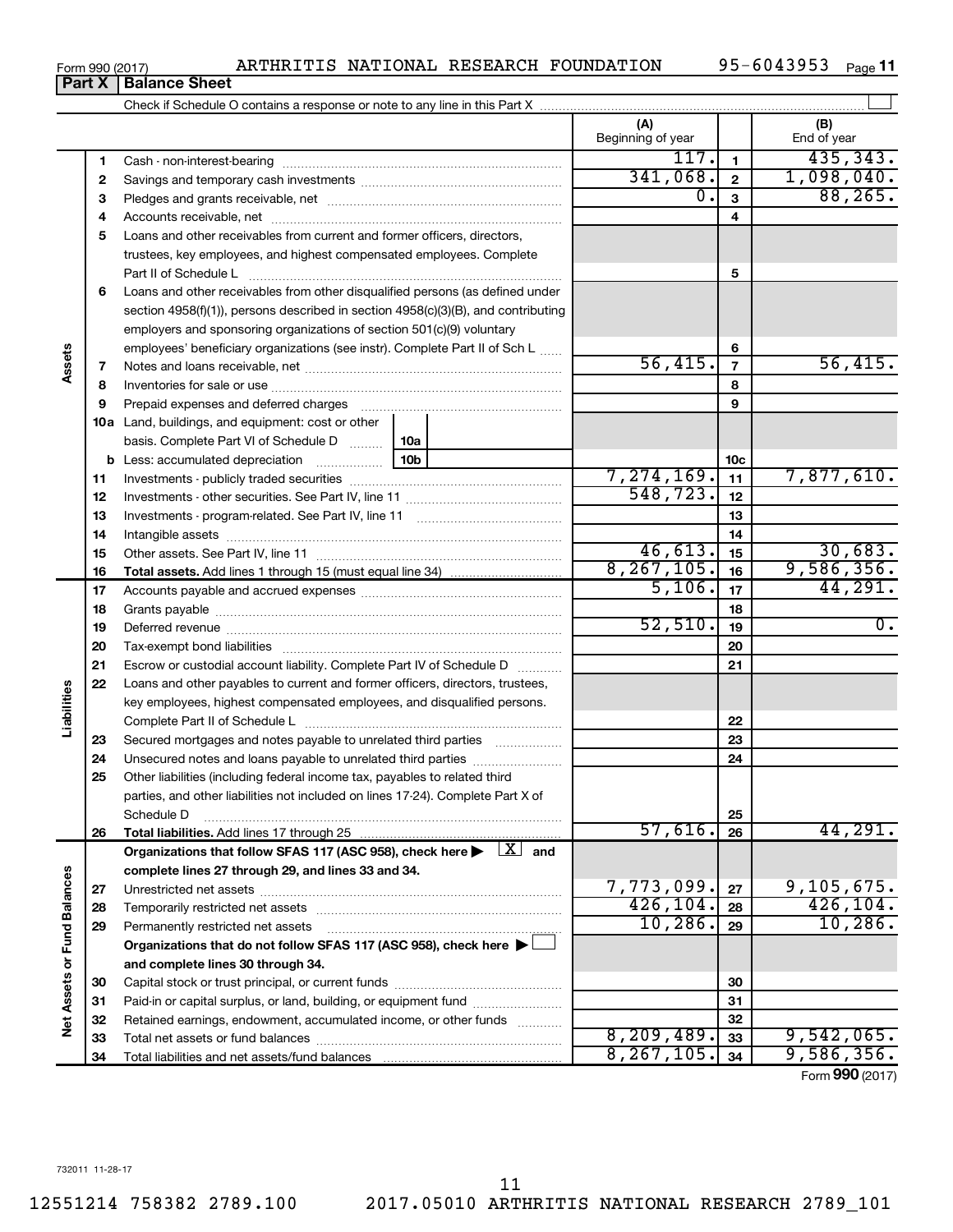|              | ARTHRITIS NATIONAL RESEARCH FOUNDATION<br>Form 990 (2017)                                                                       |                         | 95-6043953     |     | Page 12          |
|--------------|---------------------------------------------------------------------------------------------------------------------------------|-------------------------|----------------|-----|------------------|
|              | Part XI   Reconciliation of Net Assets                                                                                          |                         |                |     |                  |
|              | Check if Schedule O contains a response or note to any line in this Part XI                                                     |                         |                |     |                  |
|              |                                                                                                                                 |                         |                |     |                  |
| 1            |                                                                                                                                 | 1                       | 2,963,803.     |     |                  |
| $\mathbf{2}$ |                                                                                                                                 | $\mathbf{2}$            | 2,030,765.     |     |                  |
| З            | Revenue less expenses. Subtract line 2 from line 1                                                                              | 3                       |                |     | 933,038.         |
| 4            |                                                                                                                                 | $\overline{\mathbf{4}}$ | 8, 209, 489.   |     |                  |
| 5            |                                                                                                                                 | 5                       |                |     | 399,538.         |
| 6            | Donated services and use of facilities                                                                                          | 6                       |                |     |                  |
| 7            | Investment expenses                                                                                                             | $\overline{7}$          |                |     |                  |
| 8            | Prior period adjustments                                                                                                        | 8                       |                |     |                  |
| 9            |                                                                                                                                 | 9                       |                |     | $\overline{0}$ . |
| 10           | Net assets or fund balances at end of year. Combine lines 3 through 9 (must equal Part X, line 33,                              |                         |                |     |                  |
|              | column (B))                                                                                                                     | 10                      | 9,542,065.     |     |                  |
|              | <b>Part XII</b> Financial Statements and Reporting                                                                              |                         |                |     |                  |
|              |                                                                                                                                 |                         |                |     |                  |
|              |                                                                                                                                 |                         |                | Yes | <b>No</b>        |
| 1            | Accounting method used to prepare the Form 990: $\Box$ Cash $\Box X$ Accrual<br>$\Box$ Other                                    |                         |                |     |                  |
|              | If the organization changed its method of accounting from a prior year or checked "Other," explain in Schedule O.               |                         |                |     |                  |
|              |                                                                                                                                 |                         | 2a             |     | x                |
|              | If "Yes," check a box below to indicate whether the financial statements for the year were compiled or reviewed on a            |                         |                |     |                  |
|              | separate basis, consolidated basis, or both:                                                                                    |                         |                |     |                  |
|              | Both consolidated and separate basis<br>Separate basis<br>Consolidated basis                                                    |                         |                |     |                  |
|              |                                                                                                                                 |                         | 2 <sub>b</sub> | X   |                  |
|              | If "Yes," check a box below to indicate whether the financial statements for the year were audited on a separate basis,         |                         |                |     |                  |
|              | consolidated basis, or both:                                                                                                    |                         |                |     |                  |
|              | $\lfloor x \rfloor$ Separate basis<br><b>Consolidated basis</b><br>Both consolidated and separate basis                         |                         |                |     |                  |
|              | c If "Yes" to line 2a or 2b, does the organization have a committee that assumes responsibility for oversight of the audit,     |                         |                |     |                  |
|              |                                                                                                                                 |                         | 2c             | х   |                  |
|              | If the organization changed either its oversight process or selection process during the tax year, explain in Schedule O.       |                         |                |     |                  |
|              | 3a As a result of a federal award, was the organization required to undergo an audit or audits as set forth in the Single Audit |                         |                |     |                  |
|              |                                                                                                                                 |                         | За             |     | X                |
|              | b If "Yes," did the organization undergo the required audit or audits? If the organization did not undergo the required audit   |                         |                |     |                  |
|              |                                                                                                                                 |                         | 3 <sub>b</sub> |     |                  |

Form (2017) **990**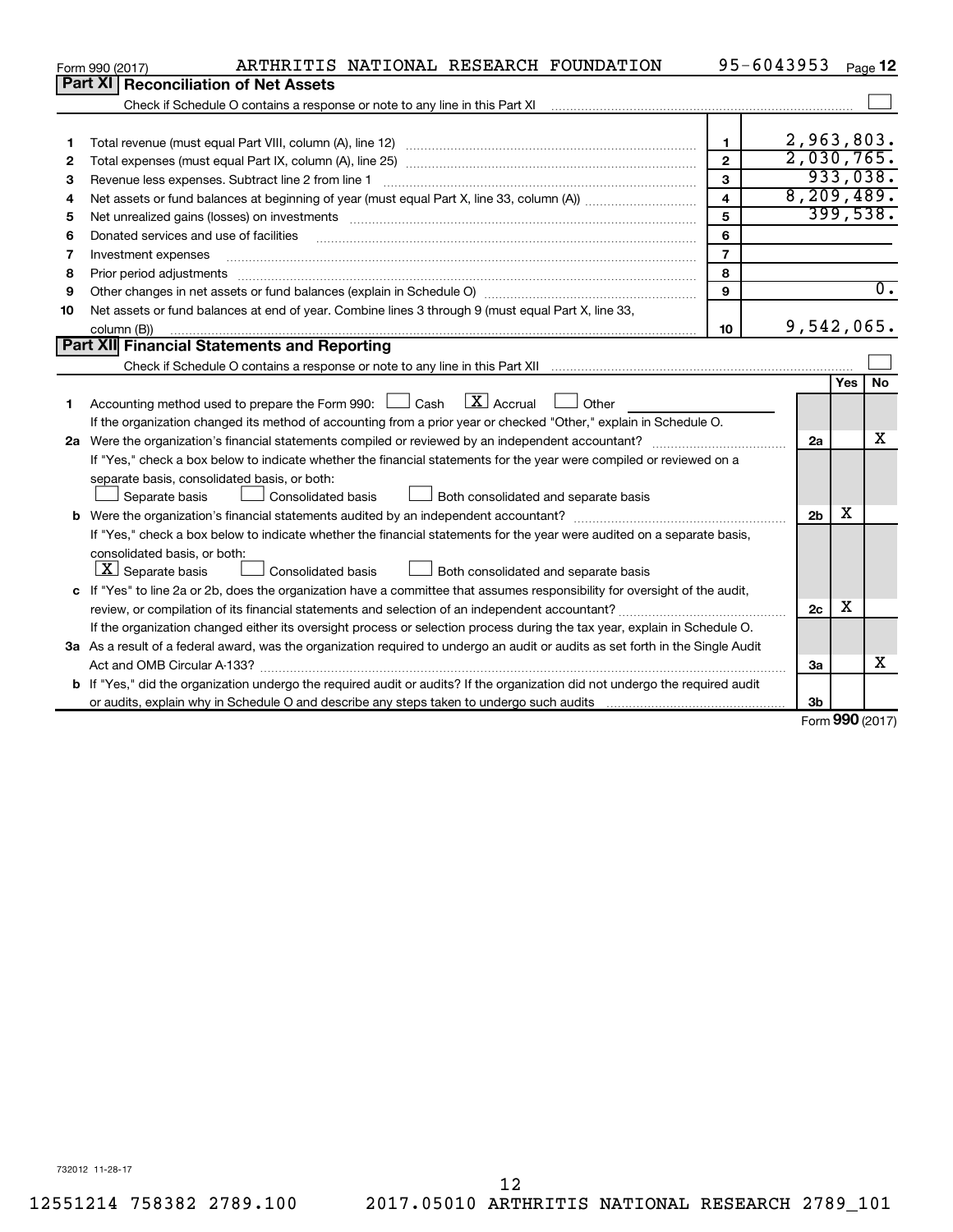| <b>SCHEDULE A</b> |  |
|-------------------|--|
|-------------------|--|

Department of the Treasury

# Form 990 or 990-EZ)<br>
Complete if the organization is a section 501(c)(3) organization or a section<br> **Public Charity Status and Public Support**

**4947(a)(1) nonexempt charitable trust.**

**| Attach to Form 990 or Form 990-EZ.** 

| OMB No 1545-0047                    |
|-------------------------------------|
| I I                                 |
| <b>Open to Public</b><br>Inspection |

|               | Internal Revenue Service<br>Inspection<br>Go to www.irs.gov/Form990 for instructions and the latest information. |  |                                                                                    |                                                                                                                                            |                                 |                                   |                            |  |                                                                                                                                               |  |
|---------------|------------------------------------------------------------------------------------------------------------------|--|------------------------------------------------------------------------------------|--------------------------------------------------------------------------------------------------------------------------------------------|---------------------------------|-----------------------------------|----------------------------|--|-----------------------------------------------------------------------------------------------------------------------------------------------|--|
|               | Name of the organization                                                                                         |  |                                                                                    |                                                                                                                                            |                                 |                                   |                            |  | <b>Employer identification number</b>                                                                                                         |  |
|               |                                                                                                                  |  |                                                                                    | ARTHRITIS NATIONAL RESEARCH FOUNDATION                                                                                                     |                                 |                                   |                            |  | 95-6043953                                                                                                                                    |  |
| <b>Part I</b> |                                                                                                                  |  |                                                                                    | Reason for Public Charity Status (All organizations must complete this part.) See instructions.                                            |                                 |                                   |                            |  |                                                                                                                                               |  |
|               |                                                                                                                  |  |                                                                                    | The organization is not a private foundation because it is: (For lines 1 through 12, check only one box.)                                  |                                 |                                   |                            |  |                                                                                                                                               |  |
| 1.            |                                                                                                                  |  |                                                                                    | A church, convention of churches, or association of churches described in section 170(b)(1)(A)(i).                                         |                                 |                                   |                            |  |                                                                                                                                               |  |
| 2             |                                                                                                                  |  |                                                                                    | A school described in section 170(b)(1)(A)(ii). (Attach Schedule E (Form 990 or 990-EZ).)                                                  |                                 |                                   |                            |  |                                                                                                                                               |  |
| з             |                                                                                                                  |  |                                                                                    | A hospital or a cooperative hospital service organization described in section 170(b)(1)(A)(iii).                                          |                                 |                                   |                            |  |                                                                                                                                               |  |
| 4             |                                                                                                                  |  |                                                                                    | A medical research organization operated in conjunction with a hospital described in section 170(b)(1)(A)(iii). Enter the hospital's name, |                                 |                                   |                            |  |                                                                                                                                               |  |
|               | city, and state:                                                                                                 |  |                                                                                    | An organization operated for the benefit of a college or university owned or operated by a governmental unit described in                  |                                 |                                   |                            |  |                                                                                                                                               |  |
| 5             |                                                                                                                  |  | section 170(b)(1)(A)(iv). (Complete Part II.)                                      |                                                                                                                                            |                                 |                                   |                            |  |                                                                                                                                               |  |
| 6             |                                                                                                                  |  |                                                                                    | A federal, state, or local government or governmental unit described in section 170(b)(1)(A)(v).                                           |                                 |                                   |                            |  |                                                                                                                                               |  |
| $7 \times$    |                                                                                                                  |  |                                                                                    | An organization that normally receives a substantial part of its support from a governmental unit or from the general public described in  |                                 |                                   |                            |  |                                                                                                                                               |  |
|               |                                                                                                                  |  | section 170(b)(1)(A)(vi). (Complete Part II.)                                      |                                                                                                                                            |                                 |                                   |                            |  |                                                                                                                                               |  |
| 8             |                                                                                                                  |  |                                                                                    | A community trust described in section 170(b)(1)(A)(vi). (Complete Part II.)                                                               |                                 |                                   |                            |  |                                                                                                                                               |  |
| 9             |                                                                                                                  |  |                                                                                    | An agricultural research organization described in section 170(b)(1)(A)(ix) operated in conjunction with a land-grant college              |                                 |                                   |                            |  |                                                                                                                                               |  |
|               |                                                                                                                  |  |                                                                                    | or university or a non-land-grant college of agriculture (see instructions). Enter the name, city, and state of the college or             |                                 |                                   |                            |  |                                                                                                                                               |  |
|               | university:                                                                                                      |  |                                                                                    |                                                                                                                                            |                                 |                                   |                            |  |                                                                                                                                               |  |
| 10            |                                                                                                                  |  |                                                                                    | An organization that normally receives: (1) more than 33 1/3% of its support from contributions, membership fees, and gross receipts from  |                                 |                                   |                            |  |                                                                                                                                               |  |
|               |                                                                                                                  |  |                                                                                    |                                                                                                                                            |                                 |                                   |                            |  | activities related to its exempt functions - subject to certain exceptions, and (2) no more than 33 1/3% of its support from gross investment |  |
|               |                                                                                                                  |  |                                                                                    | income and unrelated business taxable income (less section 511 tax) from businesses acquired by the organization after June 30, 1975.      |                                 |                                   |                            |  |                                                                                                                                               |  |
|               |                                                                                                                  |  | See section 509(a)(2). (Complete Part III.)                                        |                                                                                                                                            |                                 |                                   |                            |  |                                                                                                                                               |  |
| 11            |                                                                                                                  |  |                                                                                    | An organization organized and operated exclusively to test for public safety. See section 509(a)(4).                                       |                                 |                                   |                            |  |                                                                                                                                               |  |
| 12            |                                                                                                                  |  |                                                                                    | An organization organized and operated exclusively for the benefit of, to perform the functions of, or to carry out the purposes of one or |                                 |                                   |                            |  |                                                                                                                                               |  |
|               |                                                                                                                  |  |                                                                                    | more publicly supported organizations described in section 509(a)(1) or section 509(a)(2). See section 509(a)(3). Check the box in         |                                 |                                   |                            |  |                                                                                                                                               |  |
|               |                                                                                                                  |  |                                                                                    | lines 12a through 12d that describes the type of supporting organization and complete lines 12e, 12f, and 12g.                             |                                 |                                   |                            |  |                                                                                                                                               |  |
| a             |                                                                                                                  |  |                                                                                    | Type I. A supporting organization operated, supervised, or controlled by its supported organization(s), typically by giving                |                                 |                                   |                            |  |                                                                                                                                               |  |
|               |                                                                                                                  |  |                                                                                    | the supported organization(s) the power to regularly appoint or elect a majority of the directors or trustees of the supporting            |                                 |                                   |                            |  |                                                                                                                                               |  |
|               |                                                                                                                  |  | organization. You must complete Part IV, Sections A and B.                         |                                                                                                                                            |                                 |                                   |                            |  |                                                                                                                                               |  |
| b             |                                                                                                                  |  |                                                                                    | Type II. A supporting organization supervised or controlled in connection with its supported organization(s), by having                    |                                 |                                   |                            |  |                                                                                                                                               |  |
|               |                                                                                                                  |  |                                                                                    | control or management of the supporting organization vested in the same persons that control or manage the supported                       |                                 |                                   |                            |  |                                                                                                                                               |  |
|               |                                                                                                                  |  | organization(s). You must complete Part IV, Sections A and C.                      |                                                                                                                                            |                                 |                                   |                            |  |                                                                                                                                               |  |
| с             |                                                                                                                  |  |                                                                                    | Type III functionally integrated. A supporting organization operated in connection with, and functionally integrated with,                 |                                 |                                   |                            |  |                                                                                                                                               |  |
|               |                                                                                                                  |  |                                                                                    | its supported organization(s) (see instructions). You must complete Part IV, Sections A, D, and E.                                         |                                 |                                   |                            |  |                                                                                                                                               |  |
| d             |                                                                                                                  |  |                                                                                    | Type III non-functionally integrated. A supporting organization operated in connection with its supported organization(s)                  |                                 |                                   |                            |  |                                                                                                                                               |  |
|               |                                                                                                                  |  |                                                                                    | that is not functionally integrated. The organization generally must satisfy a distribution requirement and an attentiveness               |                                 |                                   |                            |  |                                                                                                                                               |  |
|               |                                                                                                                  |  |                                                                                    | requirement (see instructions). You must complete Part IV, Sections A and D, and Part V.                                                   |                                 |                                   |                            |  |                                                                                                                                               |  |
| e             |                                                                                                                  |  |                                                                                    | Check this box if the organization received a written determination from the IRS that it is a Type I, Type II, Type III                    |                                 |                                   |                            |  |                                                                                                                                               |  |
|               |                                                                                                                  |  |                                                                                    | functionally integrated, or Type III non-functionally integrated supporting organization.                                                  |                                 |                                   |                            |  |                                                                                                                                               |  |
|               |                                                                                                                  |  |                                                                                    |                                                                                                                                            |                                 |                                   |                            |  |                                                                                                                                               |  |
|               | (i) Name of supported                                                                                            |  | Provide the following information about the supported organization(s).<br>(ii) EIN | (iii) Type of organization                                                                                                                 | (iv) Is the organization listed |                                   | (v) Amount of monetary     |  | (vi) Amount of other                                                                                                                          |  |
|               | organization                                                                                                     |  |                                                                                    | (described on lines 1-10                                                                                                                   | Yes                             | in your governing document?<br>No | support (see instructions) |  | support (see instructions)                                                                                                                    |  |
|               |                                                                                                                  |  |                                                                                    | above (see instructions))                                                                                                                  |                                 |                                   |                            |  |                                                                                                                                               |  |
|               |                                                                                                                  |  |                                                                                    |                                                                                                                                            |                                 |                                   |                            |  |                                                                                                                                               |  |
|               |                                                                                                                  |  |                                                                                    |                                                                                                                                            |                                 |                                   |                            |  |                                                                                                                                               |  |
|               |                                                                                                                  |  |                                                                                    |                                                                                                                                            |                                 |                                   |                            |  |                                                                                                                                               |  |
|               |                                                                                                                  |  |                                                                                    |                                                                                                                                            |                                 |                                   |                            |  |                                                                                                                                               |  |
|               |                                                                                                                  |  |                                                                                    |                                                                                                                                            |                                 |                                   |                            |  |                                                                                                                                               |  |
|               |                                                                                                                  |  |                                                                                    |                                                                                                                                            |                                 |                                   |                            |  |                                                                                                                                               |  |
|               |                                                                                                                  |  |                                                                                    |                                                                                                                                            |                                 |                                   |                            |  |                                                                                                                                               |  |
|               |                                                                                                                  |  |                                                                                    |                                                                                                                                            |                                 |                                   |                            |  |                                                                                                                                               |  |
|               |                                                                                                                  |  |                                                                                    |                                                                                                                                            |                                 |                                   |                            |  |                                                                                                                                               |  |
| Total         |                                                                                                                  |  |                                                                                    |                                                                                                                                            |                                 |                                   |                            |  |                                                                                                                                               |  |

LHA For Paperwork Reduction Act Notice, see the Instructions for Form 990 or 990-EZ. 732021 10-06-17 Schedule A (Form 990 or 990-EZ) 2017 13

12551214 758382 2789.100 2017.05010 ARTHRITIS NATIONAL RESEARCH 2789\_101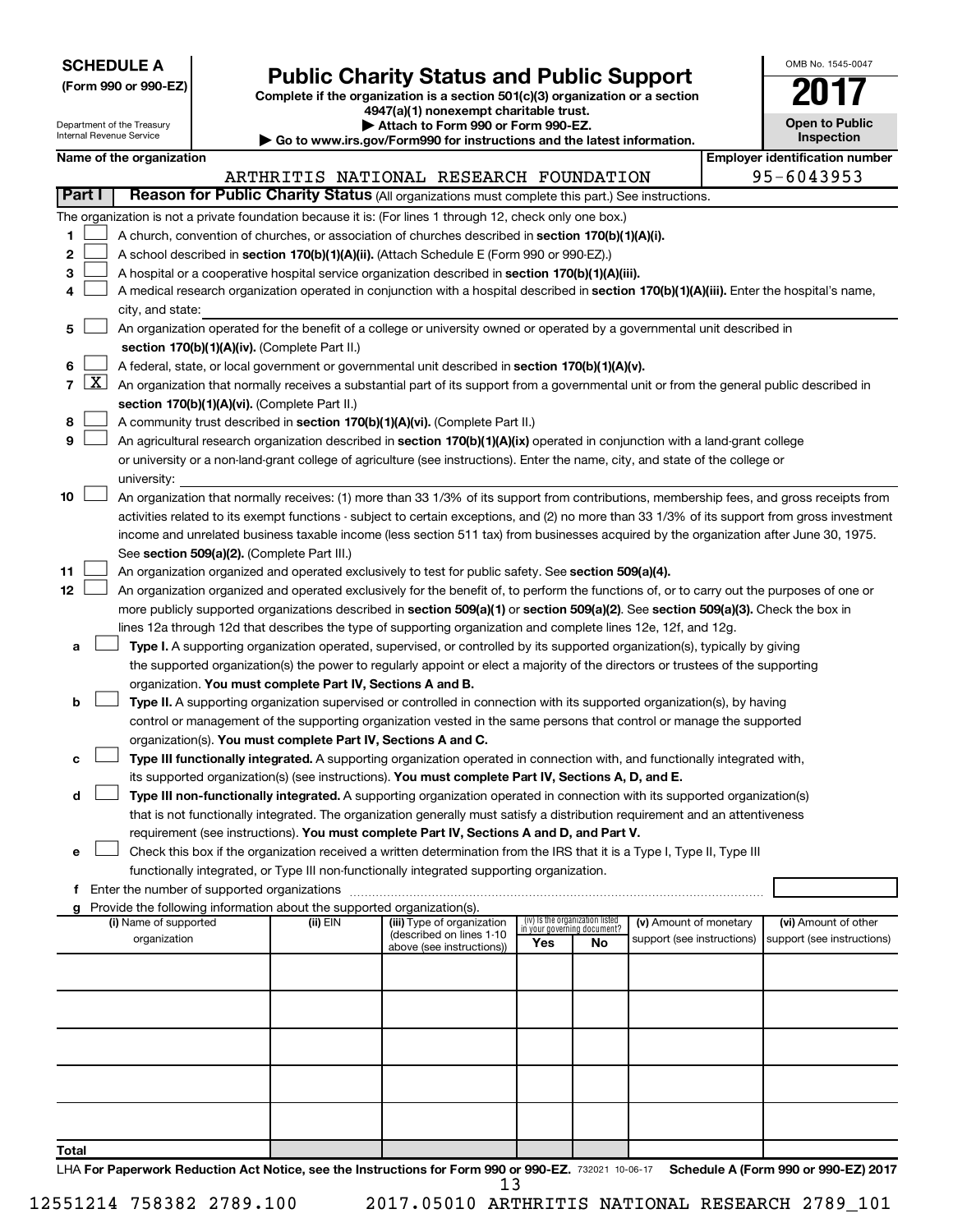#### 95-6043953 Page 2 Schedule A (Form 990 or 990-EZ) 2017 ARTHRITIS NATIONAL RESEARCH FOUNDATION 95-6043953 Page **Part II Support Schedule for Organizations Described in Sections 170(b)(1)(A)(iv) and 170(b)(1)(A)(vi)**

(Complete only if you checked the box on line 5, 7, or 8 of Part I or if the organization failed to qualify under Part III. If the organization fails to qualify under the tests listed below, please complete Part III.)

|     | <b>Section A. Public Support</b>                                                                                                           |           |            |              |                     |                                      |                                    |
|-----|--------------------------------------------------------------------------------------------------------------------------------------------|-----------|------------|--------------|---------------------|--------------------------------------|------------------------------------|
|     | Calendar year (or fiscal year beginning in)                                                                                                | (a) 2013  | (b) 2014   | $(c)$ 2015   | $(d)$ 2016          | (e) 2017                             | (f) Total                          |
|     | 1 Gifts, grants, contributions, and                                                                                                        |           |            |              |                     |                                      |                                    |
|     | membership fees received. (Do not                                                                                                          |           |            |              |                     |                                      |                                    |
|     | include any "unusual grants.")                                                                                                             | 990, 456. | 1,009,083. | 1, 134, 893. | 829,799.            | 2,564,271.                           | 6,528,502.                         |
|     | 2 Tax revenues levied for the organ-                                                                                                       |           |            |              |                     |                                      |                                    |
|     | ization's benefit and either paid to                                                                                                       |           |            |              |                     |                                      |                                    |
|     | or expended on its behalf                                                                                                                  |           |            |              |                     |                                      |                                    |
|     | 3 The value of services or facilities                                                                                                      |           |            |              |                     |                                      |                                    |
|     | furnished by a governmental unit to                                                                                                        |           |            |              |                     |                                      |                                    |
|     | the organization without charge                                                                                                            |           |            |              |                     |                                      |                                    |
|     | 4 Total. Add lines 1 through 3                                                                                                             | 990, 456. | 1,009,083. | 1,134,893.   | 829,799.            | 2,564,271                            | 6,528,502.                         |
| 5.  | The portion of total contributions                                                                                                         |           |            |              |                     |                                      |                                    |
|     | by each person (other than a                                                                                                               |           |            |              |                     |                                      |                                    |
|     | governmental unit or publicly                                                                                                              |           |            |              |                     |                                      |                                    |
|     | supported organization) included                                                                                                           |           |            |              |                     |                                      |                                    |
|     | on line 1 that exceeds 2% of the                                                                                                           |           |            |              |                     |                                      |                                    |
|     | amount shown on line 11,                                                                                                                   |           |            |              |                     |                                      |                                    |
|     | column (f)                                                                                                                                 |           |            |              |                     |                                      | 1,230,495.                         |
|     | 6 Public support. Subtract line 5 from line 4.                                                                                             |           |            |              |                     |                                      | 5,298,007.                         |
|     | <b>Section B. Total Support</b>                                                                                                            |           |            |              |                     |                                      |                                    |
|     | Calendar year (or fiscal year beginning in)                                                                                                | (a) 2013  | (b) 2014   | $(c)$ 2015   | $(d)$ 2016          | (e) 2017                             | (f) Total                          |
|     | 7 Amounts from line 4                                                                                                                      | 990,456.  | 1,009,083. | 1,134,893    | $\frac{829}{799}$ . | 2,564,271                            | 6,528,502.                         |
|     | 8 Gross income from interest,                                                                                                              |           |            |              |                     |                                      |                                    |
|     | dividends, payments received on                                                                                                            |           |            |              |                     |                                      |                                    |
|     | securities loans, rents, royalties,                                                                                                        |           |            |              |                     |                                      |                                    |
|     | and income from similar sources                                                                                                            | 165,869.  | 162,005.   | 156, 230.    | 171,807.            | 161, 308.                            | 817,219.                           |
|     | 9 Net income from unrelated business                                                                                                       |           |            |              |                     |                                      |                                    |
|     | activities, whether or not the                                                                                                             |           |            |              |                     |                                      |                                    |
|     | business is regularly carried on                                                                                                           |           |            |              |                     |                                      |                                    |
|     | 10 Other income. Do not include gain                                                                                                       |           |            |              |                     |                                      |                                    |
|     | or loss from the sale of capital                                                                                                           |           |            |              |                     |                                      |                                    |
|     | assets (Explain in Part VI.)                                                                                                               |           |            |              |                     |                                      |                                    |
|     | 11 Total support. Add lines 7 through 10                                                                                                   |           |            |              |                     |                                      | 7, 345, 721.                       |
|     | <b>12</b> Gross receipts from related activities, etc. (see instructions)                                                                  |           |            |              |                     | 12                                   |                                    |
|     | 13 First five years. If the Form 990 is for the organization's first, second, third, fourth, or fifth tax year as a section 501(c)(3)      |           |            |              |                     |                                      |                                    |
|     | organization, check this box and stop here                                                                                                 |           |            |              |                     |                                      |                                    |
|     | <b>Section C. Computation of Public Support Percentage</b>                                                                                 |           |            |              |                     |                                      |                                    |
|     |                                                                                                                                            |           |            |              |                     | 14                                   | 72.12<br>%                         |
|     |                                                                                                                                            |           |            |              |                     | 15                                   | 68.27<br>%                         |
|     | 16a 33 1/3% support test - 2017. If the organization did not check the box on line 13, and line 14 is 33 1/3% or more, check this box and  |           |            |              |                     |                                      |                                    |
|     | stop here. The organization qualifies as a publicly supported organization manufaction manufacture or the organization                     |           |            |              |                     |                                      | $\blacktriangleright$ $\mathbf{X}$ |
|     | b 33 1/3% support test - 2016. If the organization did not check a box on line 13 or 16a, and line 15 is 33 1/3% or more, check this box   |           |            |              |                     |                                      |                                    |
|     |                                                                                                                                            |           |            |              |                     |                                      |                                    |
|     | 17a 10% -facts-and-circumstances test - 2017. If the organization did not check a box on line 13, 16a, or 16b, and line 14 is 10% or more, |           |            |              |                     |                                      |                                    |
|     | and if the organization meets the "facts-and-circumstances" test, check this box and stop here. Explain in Part VI how the organization    |           |            |              |                     |                                      |                                    |
|     |                                                                                                                                            |           |            |              |                     |                                      |                                    |
|     | b 10% -facts-and-circumstances test - 2016. If the organization did not check a box on line 13, 16a, 16b, or 17a, and line 15 is 10% or    |           |            |              |                     |                                      |                                    |
|     | more, and if the organization meets the "facts-and-circumstances" test, check this box and stop here. Explain in Part VI how the           |           |            |              |                     |                                      |                                    |
|     | organization meets the "facts-and-circumstances" test. The organization qualifies as a publicly supported organization                     |           |            |              |                     |                                      |                                    |
| 18. | Private foundation. If the organization did not check a box on line 13, 16a, 16b, 17a, or 17b, check this box and see instructions         |           |            |              |                     |                                      |                                    |
|     |                                                                                                                                            |           |            |              |                     | Schedule A (Form 990 or 990-EZ) 2017 |                                    |

732022 10-06-17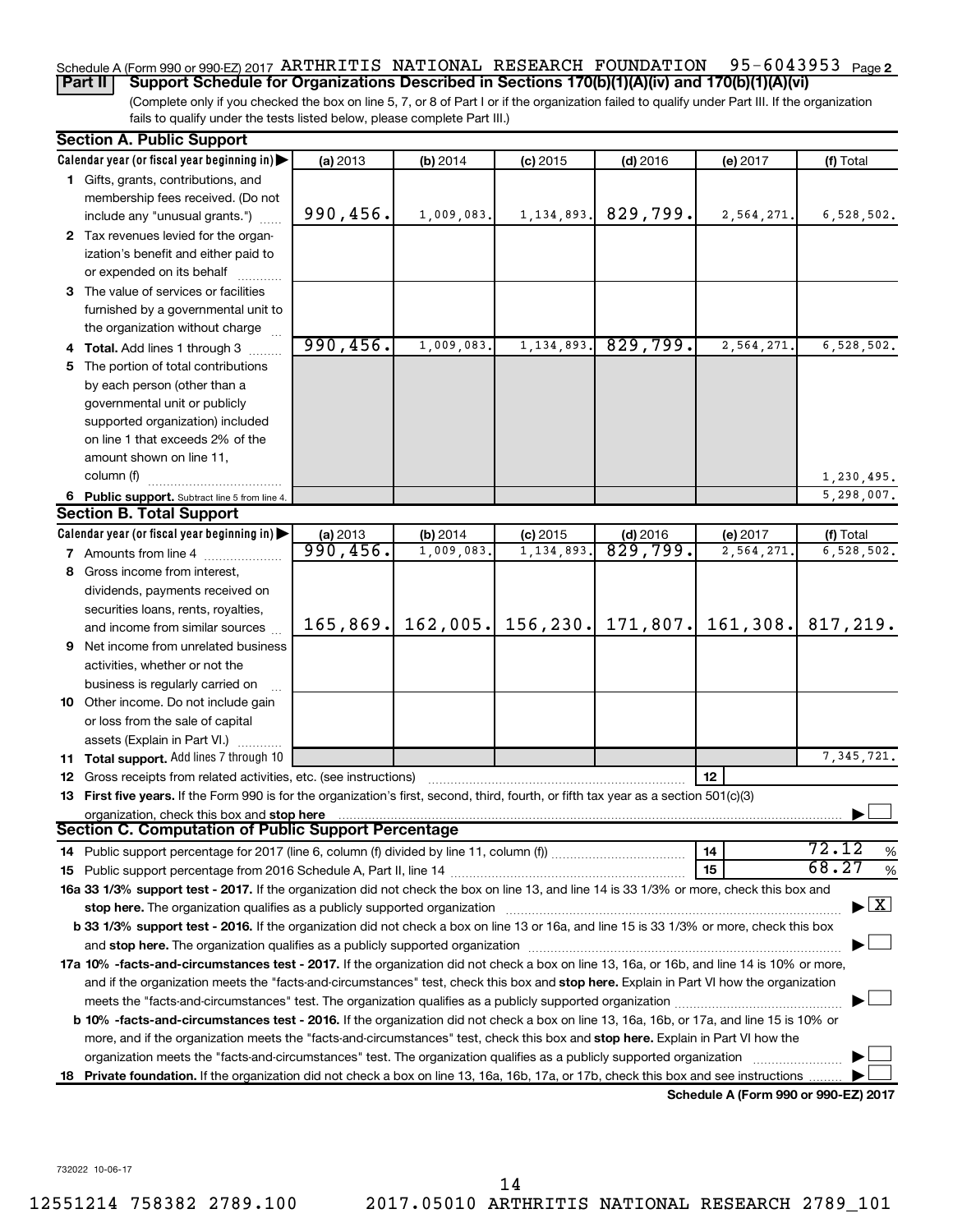#### 95-6043953 <sub>Page 3</sub> Schedule A (Form 990 or 990-EZ) 2017 ARTHRITIS NATIONAL RESEARCH FOUNDATION 95-6043953 Page **Part III Support Schedule for Organizations Described in Section 509(a)(2)**

(Complete only if you checked the box on line 10 of Part I or if the organization failed to qualify under Part II. If the organization fails to qualify under the tests listed below, please complete Part II.)

| <b>Section A. Public Support</b>                                                                                                                                                                                         |          |          |            |            |          |                                      |
|--------------------------------------------------------------------------------------------------------------------------------------------------------------------------------------------------------------------------|----------|----------|------------|------------|----------|--------------------------------------|
| Calendar year (or fiscal year beginning in)                                                                                                                                                                              | (a) 2013 | (b) 2014 | $(c)$ 2015 | $(d)$ 2016 | (e) 2017 | (f) Total                            |
| 1 Gifts, grants, contributions, and                                                                                                                                                                                      |          |          |            |            |          |                                      |
| membership fees received. (Do not                                                                                                                                                                                        |          |          |            |            |          |                                      |
| include any "unusual grants.")                                                                                                                                                                                           |          |          |            |            |          |                                      |
| 2 Gross receipts from admissions,<br>merchandise sold or services per-<br>formed, or facilities furnished in<br>any activity that is related to the                                                                      |          |          |            |            |          |                                      |
| organization's tax-exempt purpose                                                                                                                                                                                        |          |          |            |            |          |                                      |
| <b>3</b> Gross receipts from activities that                                                                                                                                                                             |          |          |            |            |          |                                      |
| are not an unrelated trade or bus-                                                                                                                                                                                       |          |          |            |            |          |                                      |
| iness under section 513                                                                                                                                                                                                  |          |          |            |            |          |                                      |
| 4 Tax revenues levied for the organ-<br>ization's benefit and either paid to                                                                                                                                             |          |          |            |            |          |                                      |
| or expended on its behalf                                                                                                                                                                                                |          |          |            |            |          |                                      |
| 5 The value of services or facilities                                                                                                                                                                                    |          |          |            |            |          |                                      |
| furnished by a governmental unit to                                                                                                                                                                                      |          |          |            |            |          |                                      |
| the organization without charge                                                                                                                                                                                          |          |          |            |            |          |                                      |
|                                                                                                                                                                                                                          |          |          |            |            |          |                                      |
| <b>6 Total.</b> Add lines 1 through 5                                                                                                                                                                                    |          |          |            |            |          |                                      |
| 7a Amounts included on lines 1, 2, and                                                                                                                                                                                   |          |          |            |            |          |                                      |
| 3 received from disqualified persons<br><b>b</b> Amounts included on lines 2 and 3 received<br>from other than disqualified persons that<br>exceed the greater of \$5,000 or 1% of the<br>amount on line 13 for the year |          |          |            |            |          |                                      |
| c Add lines 7a and 7b                                                                                                                                                                                                    |          |          |            |            |          |                                      |
| 8 Public support. (Subtract line 7c from line 6.)                                                                                                                                                                        |          |          |            |            |          |                                      |
| <b>Section B. Total Support</b>                                                                                                                                                                                          |          |          |            |            |          |                                      |
| Calendar year (or fiscal year beginning in)                                                                                                                                                                              | (a) 2013 | (b) 2014 | $(c)$ 2015 | $(d)$ 2016 | (e) 2017 | (f) Total                            |
| <b>9</b> Amounts from line 6                                                                                                                                                                                             |          |          |            |            |          |                                      |
| <b>10a</b> Gross income from interest,<br>dividends, payments received on<br>securities loans, rents, royalties,<br>and income from similar sources                                                                      |          |          |            |            |          |                                      |
| <b>b</b> Unrelated business taxable income                                                                                                                                                                               |          |          |            |            |          |                                      |
| (less section 511 taxes) from businesses<br>acquired after June 30, 1975<br>$\overline{\phantom{a}}$                                                                                                                     |          |          |            |            |          |                                      |
| c Add lines 10a and 10b                                                                                                                                                                                                  |          |          |            |            |          |                                      |
| <b>11</b> Net income from unrelated business<br>activities not included in line 10b.<br>whether or not the business is<br>regularly carried on                                                                           |          |          |            |            |          |                                      |
| <b>12</b> Other income. Do not include gain<br>or loss from the sale of capital<br>assets (Explain in Part VI.)                                                                                                          |          |          |            |            |          |                                      |
| <b>13</b> Total support. (Add lines 9, 10c, 11, and 12.)                                                                                                                                                                 |          |          |            |            |          |                                      |
| 14 First five years. If the Form 990 is for the organization's first, second, third, fourth, or fifth tax year as a section 501(c)(3) organization,                                                                      |          |          |            |            |          |                                      |
| check this box and stop here <i><b>macuum construction of the construction</b></i> check this box and stop here <b><i>macuum construction</i></b>                                                                        |          |          |            |            |          |                                      |
| Section C. Computation of Public Support Percentage                                                                                                                                                                      |          |          |            |            |          |                                      |
|                                                                                                                                                                                                                          |          |          |            |            | 15       | ℅                                    |
| 16 Public support percentage from 2016 Schedule A, Part III, line 15                                                                                                                                                     |          |          |            |            | 16       | %                                    |
| Section D. Computation of Investment Income Percentage                                                                                                                                                                   |          |          |            |            |          |                                      |
|                                                                                                                                                                                                                          |          |          |            |            | 17       | %                                    |
| 18 Investment income percentage from 2016 Schedule A, Part III, line 17                                                                                                                                                  |          |          |            |            | 18       | %                                    |
| 19a 33 1/3% support tests - 2017. If the organization did not check the box on line 14, and line 15 is more than 33 1/3%, and line 17 is not                                                                             |          |          |            |            |          |                                      |
| more than 33 1/3%, check this box and stop here. The organization qualifies as a publicly supported organization                                                                                                         |          |          |            |            |          |                                      |
| b 33 1/3% support tests - 2016. If the organization did not check a box on line 14 or line 19a, and line 16 is more than 33 1/3%, and                                                                                    |          |          |            |            |          |                                      |
| line 18 is not more than 33 1/3%, check this box and stop here. The organization qualifies as a publicly supported organization                                                                                          |          |          |            |            |          |                                      |
|                                                                                                                                                                                                                          |          |          |            |            |          |                                      |
| 732023 10-06-17                                                                                                                                                                                                          |          |          |            |            |          | Schedule A (Form 990 or 990-EZ) 2017 |
|                                                                                                                                                                                                                          |          |          | 15         |            |          |                                      |

12551214 758382 2789.100 2017.05010 ARTHRITIS NATIONAL RESEARCH 2789\_101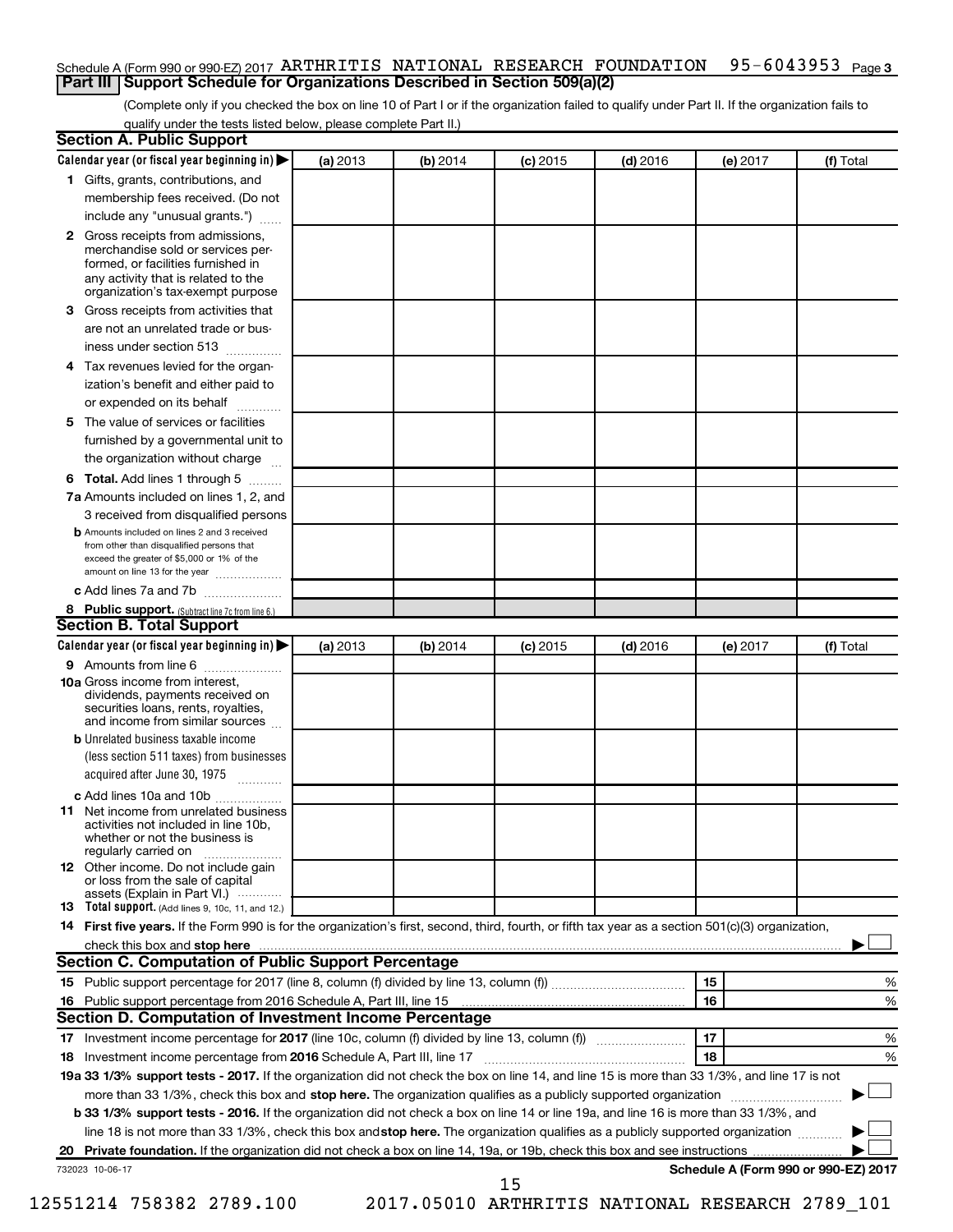#### $95 - 6043953$  Page 4 Schedule A (Form 990 or 990-EZ) 2017 ARTHRITIS NATIONAL RESEARCH FOUNDATION 95-6043953 Page

### **Part IV Supporting Organizations**

(Complete only if you checked a box in line 12 on Part I. If you checked 12a of Part I, complete Sections A and B. If you checked 12b of Part I, complete Sections A and C. If you checked 12c of Part I, complete Sections A, D, and E. If you checked 12d of Part I, complete Sections A and D, and complete Part V.)

#### **Section A. All Supporting Organizations**

- **1** Are all of the organization's supported organizations listed by name in the organization's governing documents? If "No," describe in Part VI how the supported organizations are designated. If designated by *class or purpose, describe the designation. If historic and continuing relationship, explain.*
- **2** Did the organization have any supported organization that does not have an IRS determination of status under section 509(a)(1) or (2)? If "Yes," explain in Part **VI** how the organization determined that the supported *organization was described in section 509(a)(1) or (2).*
- **3a** Did the organization have a supported organization described in section 501(c)(4), (5), or (6)? If "Yes," answer *(b) and (c) below.*
- **b** Did the organization confirm that each supported organization qualified under section 501(c)(4), (5), or (6) and satisfied the public support tests under section 509(a)(2)? If "Yes," describe in Part VI when and how the *organization made the determination.*
- **c** Did the organization ensure that all support to such organizations was used exclusively for section 170(c)(2)(B) purposes? If "Yes," explain in Part VI what controls the organization put in place to ensure such use.
- **4 a** *If* Was any supported organization not organized in the United States ("foreign supported organization")? *"Yes," and if you checked 12a or 12b in Part I, answer (b) and (c) below.*
- **b** Did the organization have ultimate control and discretion in deciding whether to make grants to the foreign supported organization? If "Yes," describe in Part VI how the organization had such control and discretion *despite being controlled or supervised by or in connection with its supported organizations.*
- **c** Did the organization support any foreign supported organization that does not have an IRS determination under sections 501(c)(3) and 509(a)(1) or (2)? If "Yes," explain in Part VI what controls the organization used *to ensure that all support to the foreign supported organization was used exclusively for section 170(c)(2)(B) purposes.*
- **5a** Did the organization add, substitute, or remove any supported organizations during the tax year? If "Yes," answer (b) and (c) below (if applicable). Also, provide detail in **Part VI,** including (i) the names and EIN *numbers of the supported organizations added, substituted, or removed; (ii) the reasons for each such action; (iii) the authority under the organization's organizing document authorizing such action; and (iv) how the action was accomplished (such as by amendment to the organizing document).*
- **b** Type I or Type II only. Was any added or substituted supported organization part of a class already designated in the organization's organizing document?
- **c Substitutions only.**  Was the substitution the result of an event beyond the organization's control?
- **6** Did the organization provide support (whether in the form of grants or the provision of services or facilities) to **Part VI.** support or benefit one or more of the filing organization's supported organizations? If "Yes," provide detail in anyone other than (i) its supported organizations, (ii) individuals that are part of the charitable class benefited by one or more of its supported organizations, or (iii) other supporting organizations that also
- **7** Did the organization provide a grant, loan, compensation, or other similar payment to a substantial contributor regard to a substantial contributor? If "Yes," complete Part I of Schedule L (Form 990 or 990-EZ). (defined in section 4958(c)(3)(C)), a family member of a substantial contributor, or a 35% controlled entity with
- **8** Did the organization make a loan to a disqualified person (as defined in section 4958) not described in line 7? *If "Yes," complete Part I of Schedule L (Form 990 or 990-EZ).*
- **9 a** Was the organization controlled directly or indirectly at any time during the tax year by one or more in section 509(a)(1) or (2))? If "Yes," provide detail in **Part VI.** disqualified persons as defined in section 4946 (other than foundation managers and organizations described
- **b** Did one or more disqualified persons (as defined in line 9a) hold a controlling interest in any entity in which the supporting organization had an interest? If "Yes," provide detail in Part VI.
- **c** Did a disqualified person (as defined in line 9a) have an ownership interest in, or derive any personal benefit from, assets in which the supporting organization also had an interest? If "Yes," provide detail in Part VI.
- **10 a** Was the organization subject to the excess business holdings rules of section 4943 because of section supporting organizations)? If "Yes," answer 10b below. 4943(f) (regarding certain Type II supporting organizations, and all Type III non-functionally integrated
	- **b** Did the organization have any excess business holdings in the tax year? (Use Schedule C, Form 4720, to *determine whether the organization had excess business holdings.)*

732024 10-06-17

**Schedule A (Form 990 or 990-EZ) 2017**

**Yes No**

**1**

**2**

**3a**

**3b**

**3c**

**4a**

**4b**

**4c**

**5a**

**5b 5c**

**6**

**7**

**8**

**9a**

**9b**

**9c**

**10a**

**10b**

12551214 758382 2789.100 2017.05010 ARTHRITIS NATIONAL RESEARCH 2789\_101 16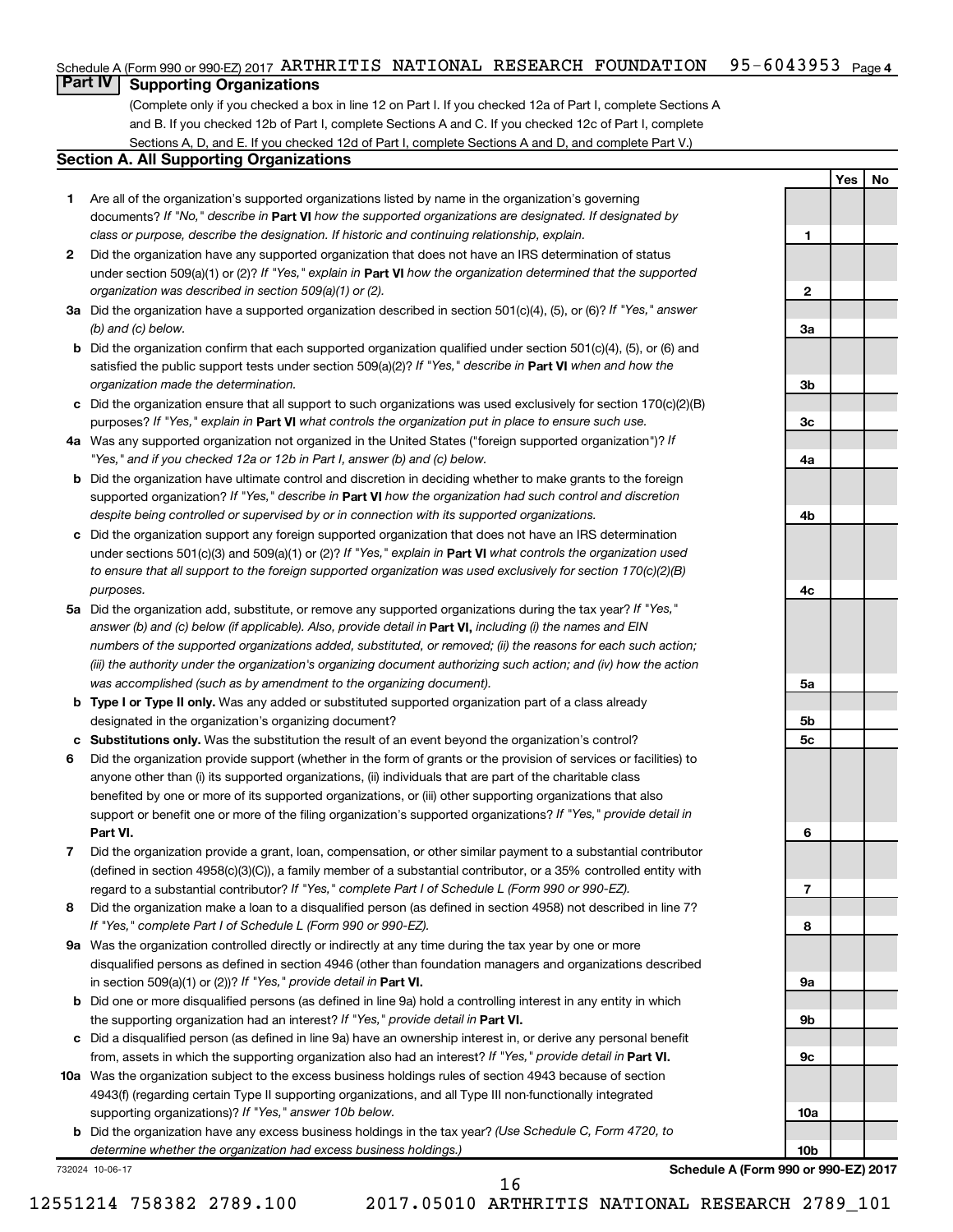#### Schedule A (Form 990 or 990-EZ) 2017 ARTHRITIS NATIONAL RESEARCH FOUNDATION 95-6043953 Page 5 **Part IV Supporting Organizations** *(continued)* ARTHRITIS NATIONAL RESEARCH FOUNDATION 95-6043953

|              |                                                                                                                                                                         |                 | Yes | No |
|--------------|-------------------------------------------------------------------------------------------------------------------------------------------------------------------------|-----------------|-----|----|
| 11           | Has the organization accepted a gift or contribution from any of the following persons?                                                                                 |                 |     |    |
| а            | A person who directly or indirectly controls, either alone or together with persons described in (b) and (c)                                                            |                 |     |    |
|              | below, the governing body of a supported organization?                                                                                                                  | 11a             |     |    |
|              | <b>b</b> A family member of a person described in (a) above?                                                                                                            | 11 <sub>b</sub> |     |    |
| c            | A 35% controlled entity of a person described in (a) or (b) above? If "Yes" to a, b, or c, provide detail in Part VI.                                                   | 11c             |     |    |
|              | <b>Section B. Type I Supporting Organizations</b>                                                                                                                       |                 |     |    |
|              |                                                                                                                                                                         |                 | Yes | No |
| 1.           | Did the directors, trustees, or membership of one or more supported organizations have the power to                                                                     |                 |     |    |
|              | regularly appoint or elect at least a majority of the organization's directors or trustees at all times during the                                                      |                 |     |    |
|              | tax year? If "No," describe in Part VI how the supported organization(s) effectively operated, supervised, or                                                           |                 |     |    |
|              | controlled the organization's activities. If the organization had more than one supported organization,                                                                 |                 |     |    |
|              | describe how the powers to appoint and/or remove directors or trustees were allocated among the supported                                                               |                 |     |    |
|              | organizations and what conditions or restrictions, if any, applied to such powers during the tax year.                                                                  | 1               |     |    |
| $\mathbf{2}$ | Did the organization operate for the benefit of any supported organization other than the supported                                                                     |                 |     |    |
|              | organization(s) that operated, supervised, or controlled the supporting organization? If "Yes," explain in                                                              |                 |     |    |
|              | Part VI how providing such benefit carried out the purposes of the supported organization(s) that operated,                                                             |                 |     |    |
|              | supervised, or controlled the supporting organization.                                                                                                                  | $\overline{2}$  |     |    |
|              | <b>Section C. Type II Supporting Organizations</b>                                                                                                                      |                 |     |    |
|              |                                                                                                                                                                         |                 | Yes | No |
| 1.           | Were a majority of the organization's directors or trustees during the tax year also a majority of the directors                                                        |                 |     |    |
|              | or trustees of each of the organization's supported organization(s)? If "No," describe in Part VI how control                                                           |                 |     |    |
|              | or management of the supporting organization was vested in the same persons that controlled or managed                                                                  |                 |     |    |
|              | the supported organization(s).                                                                                                                                          | 1               |     |    |
|              | <b>Section D. All Type III Supporting Organizations</b>                                                                                                                 |                 |     |    |
|              |                                                                                                                                                                         |                 | Yes | No |
| 1            | Did the organization provide to each of its supported organizations, by the last day of the fifth month of the                                                          |                 |     |    |
|              | organization's tax year, (i) a written notice describing the type and amount of support provided during the prior tax                                                   |                 |     |    |
|              | year, (ii) a copy of the Form 990 that was most recently filed as of the date of notification, and (iii) copies of the                                                  |                 |     |    |
|              | organization's governing documents in effect on the date of notification, to the extent not previously provided?                                                        | 1               |     |    |
| $\mathbf{2}$ | Were any of the organization's officers, directors, or trustees either (i) appointed or elected by the supported                                                        |                 |     |    |
|              | organization(s) or (ii) serving on the governing body of a supported organization? If "No," explain in <b>Part VI</b> how                                               |                 |     |    |
|              | the organization maintained a close and continuous working relationship with the supported organization(s).                                                             | 2               |     |    |
| З            | By reason of the relationship described in (2), did the organization's supported organizations have a                                                                   |                 |     |    |
|              | significant voice in the organization's investment policies and in directing the use of the organization's                                                              |                 |     |    |
|              | income or assets at all times during the tax year? If "Yes," describe in Part VI the role the organization's                                                            |                 |     |    |
|              | supported organizations played in this regard.<br>Section E. Type III Functionally Integrated Supporting Organizations                                                  | 3               |     |    |
|              | Check the box next to the method that the organization used to satisfy the Integral Part Test during the yealsee instructions).                                         |                 |     |    |
| 1            |                                                                                                                                                                         |                 |     |    |
| а            | The organization satisfied the Activities Test. Complete line 2 below.<br>The organization is the parent of each of its supported organizations. Complete line 3 below. |                 |     |    |
| b            | The organization supported a governmental entity. Describe in Part VI how you supported a government entity (see instructions).                                         |                 |     |    |
| с<br>2       | Activities Test. Answer (a) and (b) below.                                                                                                                              |                 | Yes | No |
| a            | Did substantially all of the organization's activities during the tax year directly further the exempt purposes of                                                      |                 |     |    |
|              | the supported organization(s) to which the organization was responsive? If "Yes," then in Part VI identify                                                              |                 |     |    |
|              | those supported organizations and explain how these activities directly furthered their exempt purposes,                                                                |                 |     |    |
|              | how the organization was responsive to those supported organizations, and how the organization determined                                                               |                 |     |    |
|              | that these activities constituted substantially all of its activities.                                                                                                  | 2a              |     |    |
| b            | Did the activities described in (a) constitute activities that, but for the organization's involvement, one or more                                                     |                 |     |    |
|              | of the organization's supported organization(s) would have been engaged in? If "Yes," explain in Part VI the                                                            |                 |     |    |
|              | reasons for the organization's position that its supported organization(s) would have engaged in these                                                                  |                 |     |    |
|              | activities but for the organization's involvement.                                                                                                                      | 2b              |     |    |
| 3            | Parent of Supported Organizations. Answer (a) and (b) below.                                                                                                            |                 |     |    |
| a            | Did the organization have the power to regularly appoint or elect a majority of the officers, directors, or                                                             |                 |     |    |
|              | trustees of each of the supported organizations? Provide details in Part VI.                                                                                            | 3a              |     |    |
| b            | Did the organization exercise a substantial degree of direction over the policies, programs, and activities of each                                                     |                 |     |    |
|              | of its supported organizations? If "Yes," describe in Part VI the role played by the organization in this regard.                                                       | 3 <sub>b</sub>  |     |    |
|              | Schedule A (Form 990 or 990-EZ) 2017<br>732025 10-06-17                                                                                                                 |                 |     |    |
|              | 17                                                                                                                                                                      |                 |     |    |

12551214 758382 2789.100 2017.05010 ARTHRITIS NATIONAL RESEARCH 2789\_101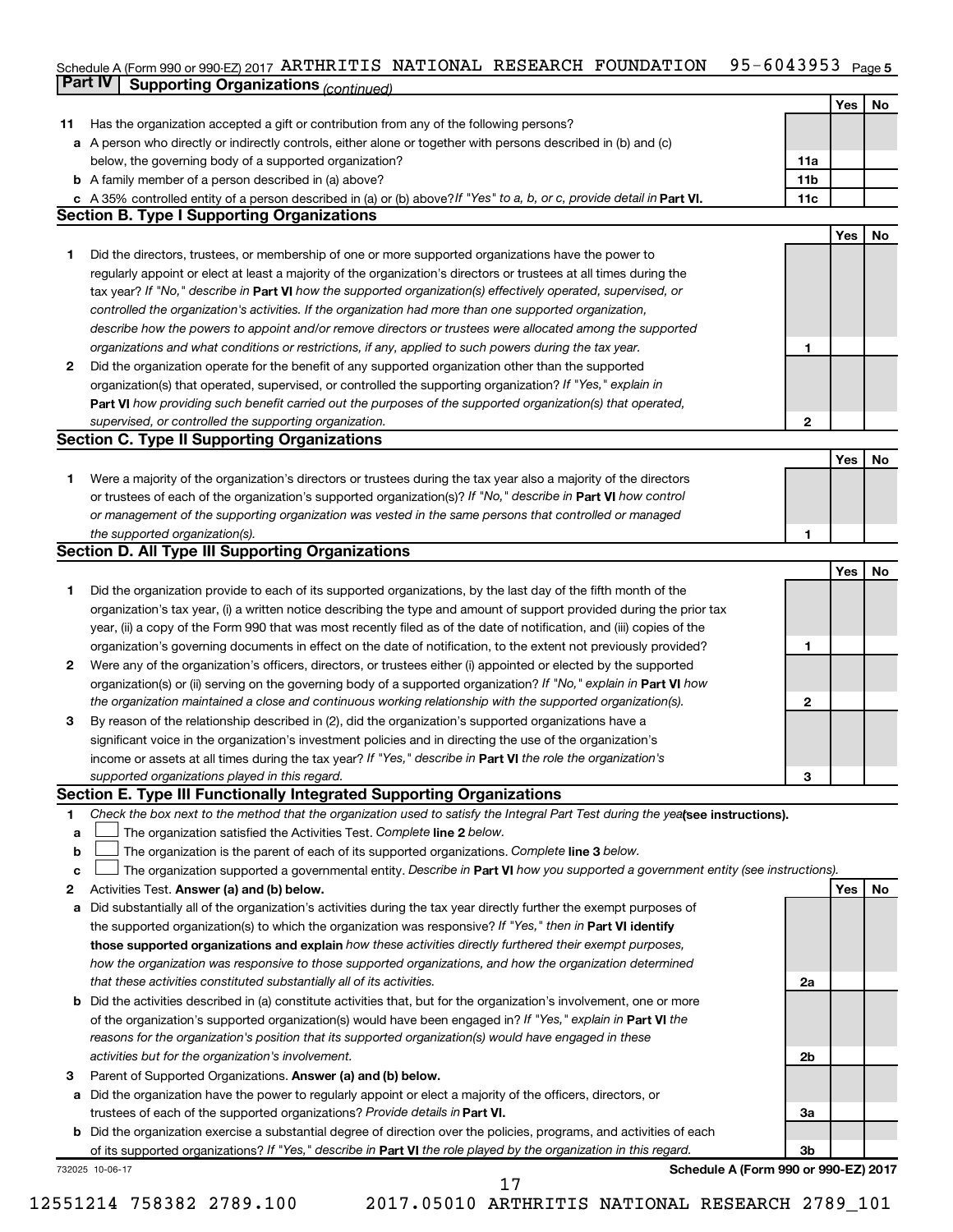|  | Schedule A (Form 990 or 990-EZ) 2017 ARTHRITIS NATIONAL RESEARCH FOUNDATION 95-6043953 $Paqe6$ |  |  |  |
|--|------------------------------------------------------------------------------------------------|--|--|--|
|  | <b>Part V</b> Type III Non-Functionally Integrated 509(a)(3) Supporting Organizations          |  |  |  |

1 **Letter See instructions.** All Check here if the organization satisfied the Integral Part Test as a qualifying trust on Nov. 20, 1970 (explain in Part VI.) See instructions. All other Type III non-functionally integrated supporting organizations must complete Sections A through E.

|              | Section A - Adjusted Net Income                                              |                | (A) Prior Year | (B) Current Year<br>(optional) |
|--------------|------------------------------------------------------------------------------|----------------|----------------|--------------------------------|
| 1            | Net short-term capital gain                                                  | 1              |                |                                |
| 2            | Recoveries of prior-year distributions                                       | $\mathbf{2}$   |                |                                |
| З            | Other gross income (see instructions)                                        | 3              |                |                                |
| 4            | Add lines 1 through 3                                                        | 4              |                |                                |
| 5            | Depreciation and depletion                                                   | 5              |                |                                |
| 6            | Portion of operating expenses paid or incurred for production or             |                |                |                                |
|              | collection of gross income or for management, conservation, or               |                |                |                                |
|              | maintenance of property held for production of income (see instructions)     | 6              |                |                                |
| 7            | Other expenses (see instructions)                                            | $\overline{7}$ |                |                                |
| 8            | Adjusted Net Income (subtract lines 5, 6, and 7 from line 4)                 | 8              |                |                                |
|              | <b>Section B - Minimum Asset Amount</b>                                      |                | (A) Prior Year | (B) Current Year<br>(optional) |
| 1            | Aggregate fair market value of all non-exempt-use assets (see                |                |                |                                |
|              | instructions for short tax year or assets held for part of year):            |                |                |                                |
|              | <b>a</b> Average monthly value of securities                                 | 1a             |                |                                |
|              | <b>b</b> Average monthly cash balances                                       | 1 <sub>b</sub> |                |                                |
|              | <b>c</b> Fair market value of other non-exempt-use assets                    | 1 <sub>c</sub> |                |                                |
|              | d Total (add lines 1a, 1b, and 1c)                                           | 1d             |                |                                |
|              | e Discount claimed for blockage or other                                     |                |                |                                |
|              | factors (explain in detail in <b>Part VI</b> ):                              |                |                |                                |
| $\mathbf{2}$ | Acquisition indebtedness applicable to non-exempt-use assets                 | $\mathbf{2}$   |                |                                |
| 3            | Subtract line 2 from line 1d                                                 | 3              |                |                                |
| 4            | Cash deemed held for exempt use. Enter 1-1/2% of line 3 (for greater amount, |                |                |                                |
|              | see instructions)                                                            | 4              |                |                                |
| 5            | Net value of non-exempt-use assets (subtract line 4 from line 3)             | 5              |                |                                |
| 6            | Multiply line 5 by .035                                                      | 6              |                |                                |
| 7            | Recoveries of prior-year distributions                                       | $\overline{7}$ |                |                                |
| 8            | Minimum Asset Amount (add line 7 to line 6)                                  | 8              |                |                                |
|              | <b>Section C - Distributable Amount</b>                                      |                |                | <b>Current Year</b>            |
| 1            | Adjusted net income for prior year (from Section A, line 8, Column A)        | 1              |                |                                |
| 2            | Enter 85% of line 1                                                          | $\mathbf{2}$   |                |                                |
| 3            | Minimum asset amount for prior year (from Section B, line 8, Column A)       | 3              |                |                                |
| 4            | Enter greater of line 2 or line 3                                            | 4              |                |                                |
| 5            | Income tax imposed in prior year                                             | 5              |                |                                |
| 6            | <b>Distributable Amount.</b> Subtract line 5 from line 4, unless subject to  |                |                |                                |
|              | emergency temporary reduction (see instructions)                             | 6              |                |                                |
|              |                                                                              |                |                |                                |

**7** Check here if the current year is the organization's first as a non-functionally integrated Type III supporting organization (see † instructions).

**Schedule A (Form 990 or 990-EZ) 2017**

732026 10-06-17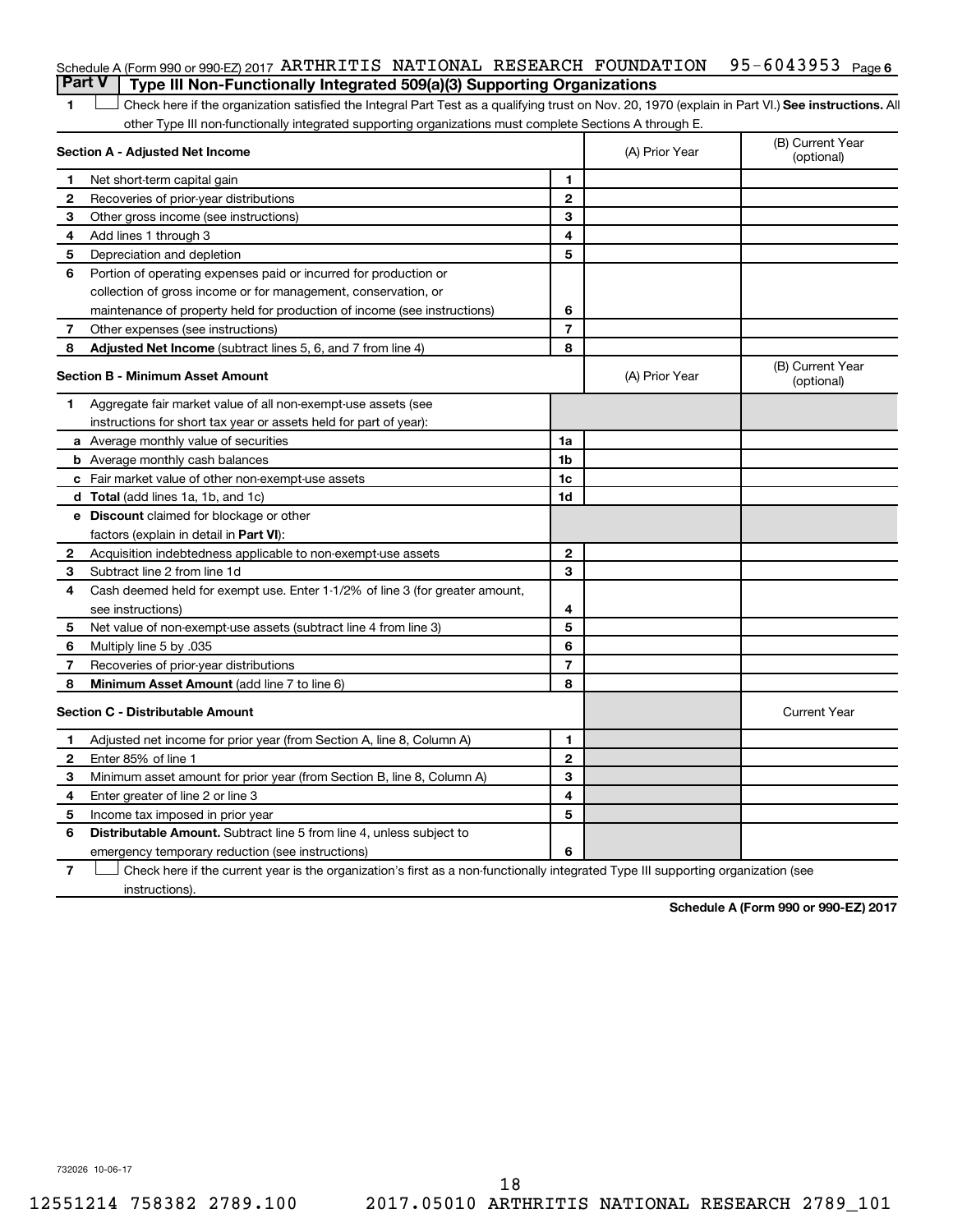#### 95-6043953 Page 7 Schedule A (Form 990 or 990-EZ) 2017 ARTHRITIS NATIONAL RESEARCH FOUNDATION 95-6043953 Page

| <b>Part V</b> | Type III Non-Functionally Integrated 509(a)(3) Supporting Organizations (continued)        |                             |                                       |                                                |
|---------------|--------------------------------------------------------------------------------------------|-----------------------------|---------------------------------------|------------------------------------------------|
|               | <b>Section D - Distributions</b>                                                           |                             |                                       | <b>Current Year</b>                            |
| 1             | Amounts paid to supported organizations to accomplish exempt purposes                      |                             |                                       |                                                |
| $\mathbf{2}$  | Amounts paid to perform activity that directly furthers exempt purposes of supported       |                             |                                       |                                                |
|               | organizations, in excess of income from activity                                           |                             |                                       |                                                |
| 3             | Administrative expenses paid to accomplish exempt purposes of supported organizations      |                             |                                       |                                                |
| 4             | Amounts paid to acquire exempt-use assets                                                  |                             |                                       |                                                |
| 5             | Qualified set-aside amounts (prior IRS approval required)                                  |                             |                                       |                                                |
| 6             | Other distributions (describe in <b>Part VI</b> ). See instructions.                       |                             |                                       |                                                |
| 7             | <b>Total annual distributions.</b> Add lines 1 through 6.                                  |                             |                                       |                                                |
| 8             | Distributions to attentive supported organizations to which the organization is responsive |                             |                                       |                                                |
|               | (provide details in Part VI). See instructions.                                            |                             |                                       |                                                |
| 9             | Distributable amount for 2017 from Section C, line 6                                       |                             |                                       |                                                |
| 10            | Line 8 amount divided by line 9 amount                                                     |                             |                                       |                                                |
|               |                                                                                            | (i)                         | (ii)                                  | (iii)                                          |
|               | Section E - Distribution Allocations (see instructions)                                    | <b>Excess Distributions</b> | <b>Underdistributions</b><br>Pre-2017 | <b>Distributable</b><br><b>Amount for 2017</b> |
| 1             | Distributable amount for 2017 from Section C, line 6                                       |                             |                                       |                                                |
| $\mathbf{2}$  | Underdistributions, if any, for years prior to 2017 (reason-                               |                             |                                       |                                                |
|               | able cause required- explain in Part VI). See instructions.                                |                             |                                       |                                                |
| 3             | Excess distributions carryover, if any, to 2017                                            |                             |                                       |                                                |
| a             |                                                                                            |                             |                                       |                                                |
|               | <b>b</b> From 2013                                                                         |                             |                                       |                                                |
|               | $c$ From 2014                                                                              |                             |                                       |                                                |
|               | d From 2015                                                                                |                             |                                       |                                                |
|               | e From 2016                                                                                |                             |                                       |                                                |
|               | f Total of lines 3a through e                                                              |                             |                                       |                                                |
|               | <b>g</b> Applied to underdistributions of prior years                                      |                             |                                       |                                                |
|               | <b>h</b> Applied to 2017 distributable amount                                              |                             |                                       |                                                |
| Ť.            | Carryover from 2012 not applied (see instructions)                                         |                             |                                       |                                                |
|               | Remainder. Subtract lines 3g, 3h, and 3i from 3f.                                          |                             |                                       |                                                |
| 4             | Distributions for 2017 from Section D,                                                     |                             |                                       |                                                |
|               | line $7:$                                                                                  |                             |                                       |                                                |
|               | a Applied to underdistributions of prior years                                             |                             |                                       |                                                |
|               | <b>b</b> Applied to 2017 distributable amount                                              |                             |                                       |                                                |
| с             | Remainder. Subtract lines 4a and 4b from 4.                                                |                             |                                       |                                                |
| 5             | Remaining underdistributions for years prior to 2017, if                                   |                             |                                       |                                                |
|               | any. Subtract lines 3g and 4a from line 2. For result greater                              |                             |                                       |                                                |
|               | than zero, explain in Part VI. See instructions.                                           |                             |                                       |                                                |
| 6             | Remaining underdistributions for 2017. Subtract lines 3h                                   |                             |                                       |                                                |
|               | and 4b from line 1. For result greater than zero, explain in                               |                             |                                       |                                                |
|               | <b>Part VI.</b> See instructions.                                                          |                             |                                       |                                                |
| $\mathbf{7}$  | Excess distributions carryover to 2018. Add lines 3j                                       |                             |                                       |                                                |
|               | and 4c.                                                                                    |                             |                                       |                                                |
| 8             | Breakdown of line 7:                                                                       |                             |                                       |                                                |
|               | a Excess from 2013                                                                         |                             |                                       |                                                |
|               | <b>b</b> Excess from 2014                                                                  |                             |                                       |                                                |
|               | c Excess from 2015                                                                         |                             |                                       |                                                |
|               | d Excess from 2016                                                                         |                             |                                       |                                                |
|               | e Excess from 2017                                                                         |                             |                                       |                                                |

**Schedule A (Form 990 or 990-EZ) 2017**

732027 10-06-17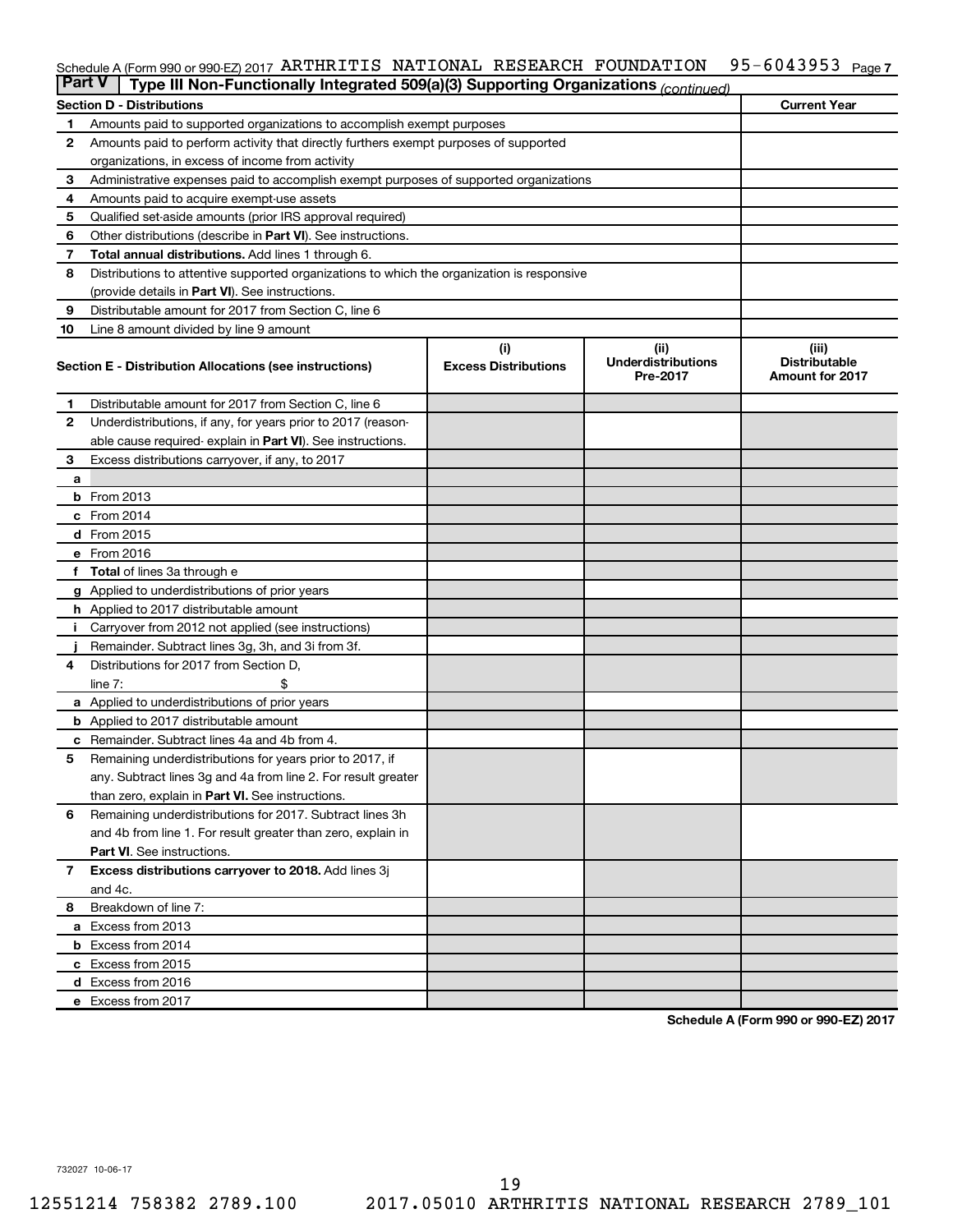| Schedule A (Form 990 or 990-EZ) 2017 ARTHRITIS NATIONAL RESEARCH FOUNDATION<br><b>Part VI</b><br>Supplemental Information. Provide the explanations required by Part II, line 10; Part II, line 17a or 17b; Part III, line 12;                                                                                                                                                                                                                             |    | 95-6043953 Page 8                               |
|------------------------------------------------------------------------------------------------------------------------------------------------------------------------------------------------------------------------------------------------------------------------------------------------------------------------------------------------------------------------------------------------------------------------------------------------------------|----|-------------------------------------------------|
| Part IV, Section A, lines 1, 2, 3b, 3c, 4b, 4c, 5a, 6, 9a, 9b, 9c, 11a, 11b, and 11c; Part IV, Section B, lines 1 and 2; Part IV, Section C,<br>line 1; Part IV, Section D, lines 2 and 3; Part IV, Section E, lines 1c, 2a, 2b, 3a, and 3b; Part V, line 1; Part V, Section B, line 1e; Part V,<br>Section D, lines 5, 6, and 8; and Part V, Section E, lines 2, 5, and 6. Also complete this part for any additional information.<br>(See instructions.) |    |                                                 |
|                                                                                                                                                                                                                                                                                                                                                                                                                                                            |    |                                                 |
|                                                                                                                                                                                                                                                                                                                                                                                                                                                            |    |                                                 |
|                                                                                                                                                                                                                                                                                                                                                                                                                                                            |    |                                                 |
|                                                                                                                                                                                                                                                                                                                                                                                                                                                            |    |                                                 |
|                                                                                                                                                                                                                                                                                                                                                                                                                                                            |    |                                                 |
|                                                                                                                                                                                                                                                                                                                                                                                                                                                            |    |                                                 |
|                                                                                                                                                                                                                                                                                                                                                                                                                                                            |    |                                                 |
|                                                                                                                                                                                                                                                                                                                                                                                                                                                            |    |                                                 |
|                                                                                                                                                                                                                                                                                                                                                                                                                                                            |    |                                                 |
|                                                                                                                                                                                                                                                                                                                                                                                                                                                            |    |                                                 |
|                                                                                                                                                                                                                                                                                                                                                                                                                                                            |    |                                                 |
|                                                                                                                                                                                                                                                                                                                                                                                                                                                            |    |                                                 |
|                                                                                                                                                                                                                                                                                                                                                                                                                                                            |    |                                                 |
|                                                                                                                                                                                                                                                                                                                                                                                                                                                            |    |                                                 |
|                                                                                                                                                                                                                                                                                                                                                                                                                                                            |    |                                                 |
|                                                                                                                                                                                                                                                                                                                                                                                                                                                            |    |                                                 |
|                                                                                                                                                                                                                                                                                                                                                                                                                                                            |    |                                                 |
|                                                                                                                                                                                                                                                                                                                                                                                                                                                            |    |                                                 |
|                                                                                                                                                                                                                                                                                                                                                                                                                                                            |    |                                                 |
|                                                                                                                                                                                                                                                                                                                                                                                                                                                            |    |                                                 |
|                                                                                                                                                                                                                                                                                                                                                                                                                                                            |    |                                                 |
|                                                                                                                                                                                                                                                                                                                                                                                                                                                            |    |                                                 |
|                                                                                                                                                                                                                                                                                                                                                                                                                                                            |    |                                                 |
|                                                                                                                                                                                                                                                                                                                                                                                                                                                            |    |                                                 |
|                                                                                                                                                                                                                                                                                                                                                                                                                                                            |    |                                                 |
|                                                                                                                                                                                                                                                                                                                                                                                                                                                            |    |                                                 |
|                                                                                                                                                                                                                                                                                                                                                                                                                                                            |    |                                                 |
|                                                                                                                                                                                                                                                                                                                                                                                                                                                            |    |                                                 |
|                                                                                                                                                                                                                                                                                                                                                                                                                                                            |    |                                                 |
| 732028 10-06-17                                                                                                                                                                                                                                                                                                                                                                                                                                            |    | Schedule A (Form 990 or 990-EZ) 2017            |
| 12551214 758382 2789.100                                                                                                                                                                                                                                                                                                                                                                                                                                   | 20 | 2017.05010 ARTHRITIS NATIONAL RESEARCH 2789_101 |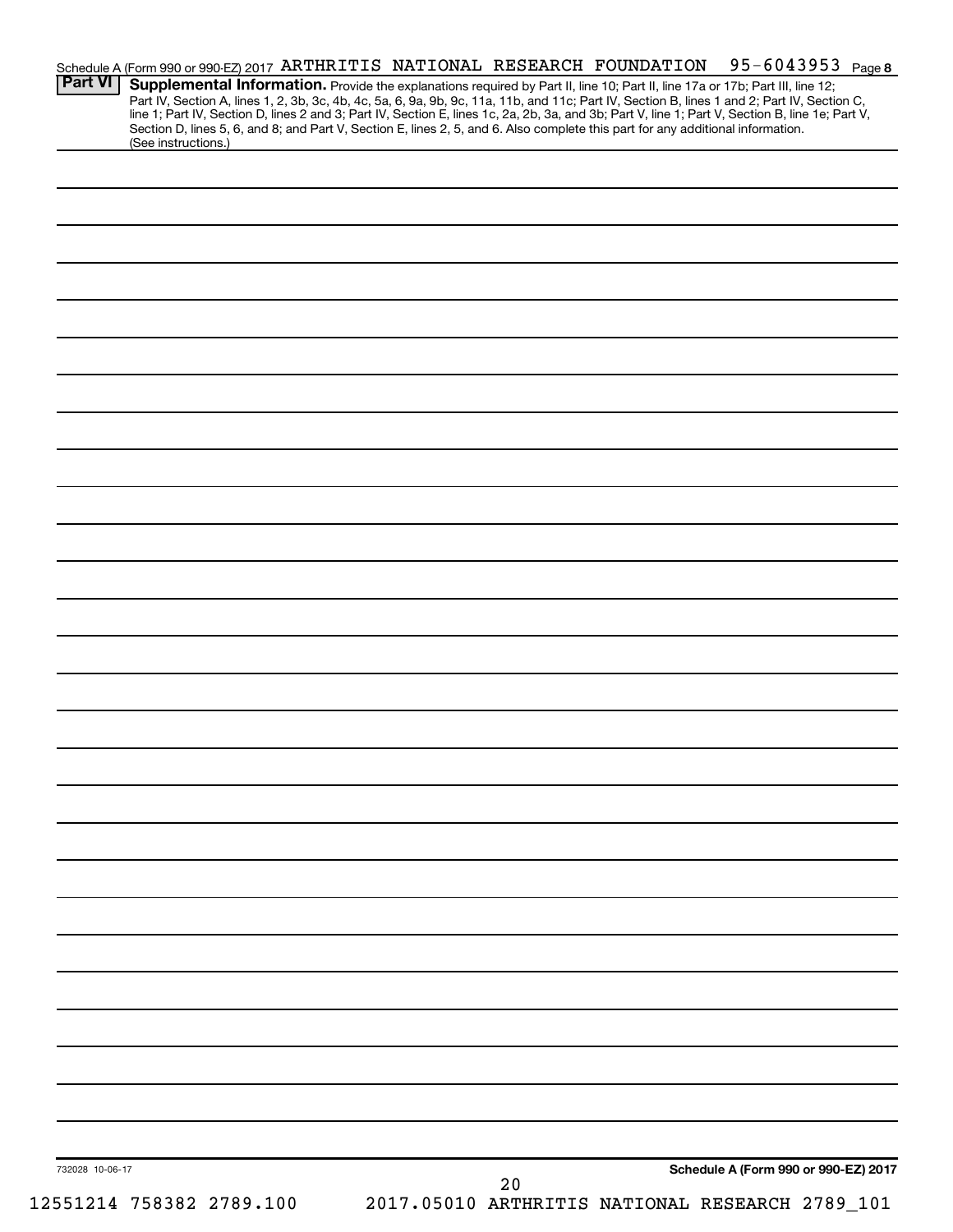# **Identification of Excess Contributions IDENTIFY Schedule A IDENTIFY Schedule A 100 Included on Part II, Line 5 2017**

| ** Do Not File **                     |  |
|---------------------------------------|--|
| *** Not Open to Public Inspection *** |  |

| <b>Contributor's Name</b>                                 | <b>Total</b><br><b>Contributions</b> | <b>Excess</b><br><b>Contributions</b> |
|-----------------------------------------------------------|--------------------------------------|---------------------------------------|
| <b>ALAN FRASER</b>                                        | 426,104.                             | 279,190.                              |
| LIVIA BESHARAT                                            | 200,000.                             | 53,086.                               |
| LILLIAN VERDERBER ESTATE                                  | 456,625.                             | 309,711.                              |
| <b>WILLIAM PETERS</b>                                     | 735,422.                             | 588,508.                              |
|                                                           |                                      |                                       |
|                                                           |                                      |                                       |
|                                                           |                                      |                                       |
|                                                           |                                      |                                       |
|                                                           |                                      |                                       |
|                                                           |                                      |                                       |
|                                                           |                                      |                                       |
|                                                           |                                      |                                       |
|                                                           |                                      |                                       |
|                                                           |                                      |                                       |
|                                                           |                                      |                                       |
|                                                           |                                      |                                       |
|                                                           |                                      |                                       |
|                                                           |                                      |                                       |
|                                                           |                                      |                                       |
|                                                           |                                      |                                       |
|                                                           |                                      |                                       |
|                                                           |                                      |                                       |
|                                                           |                                      |                                       |
|                                                           |                                      |                                       |
| Total Excess Contributions to Schedule A, Part II, Line 5 |                                      | 1, 230, 495.                          |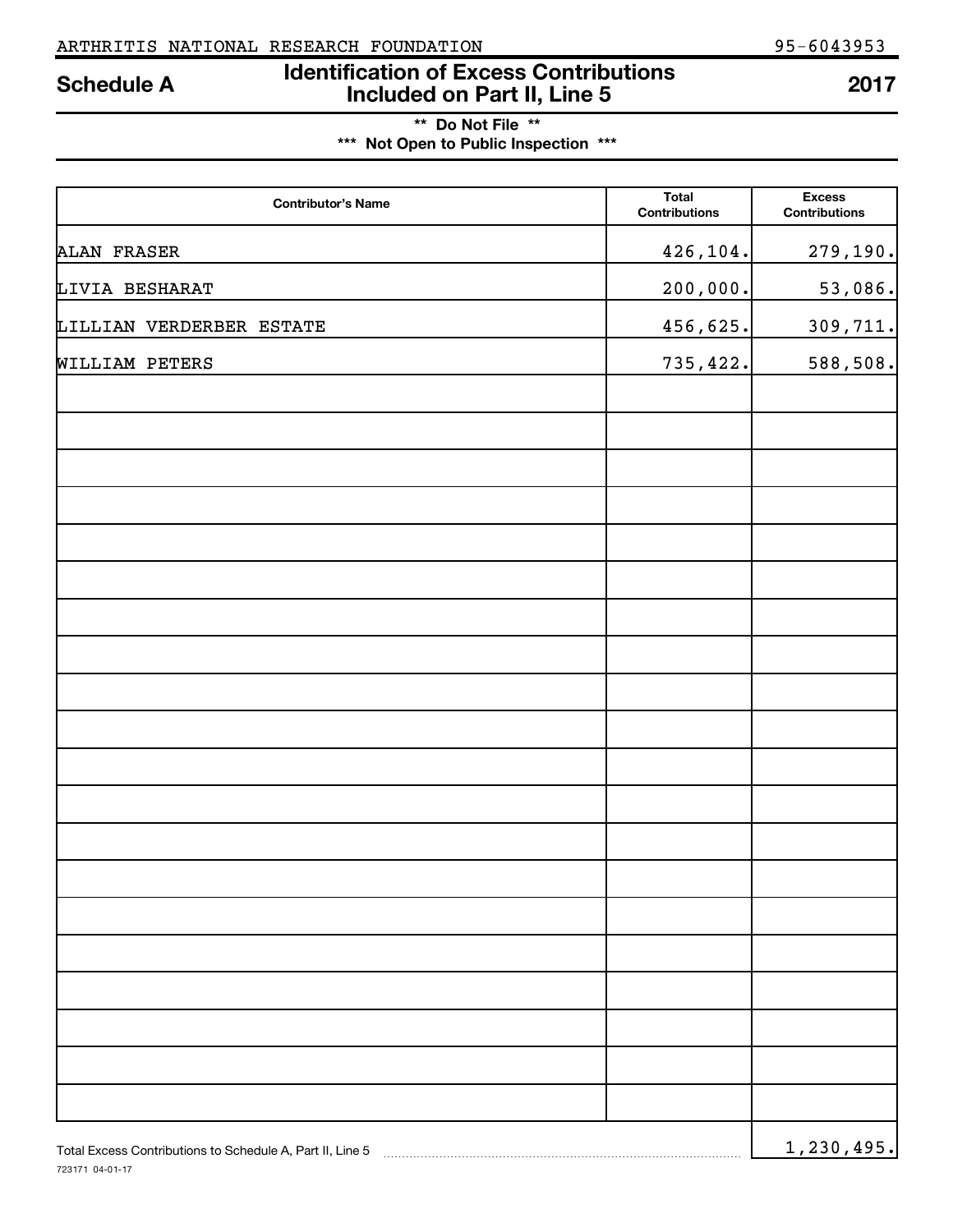| <b>SCHEDULE D</b> |  |  |
|-------------------|--|--|
|-------------------|--|--|

**(Form 990) | Complete if the organization answered "Yes" on Form 990, Part IV, line 6, 7, 8, 9, 10, 11a, 11b, 11c, 11d, 11e, 11f, 12a, or 12b. SCHEDULE D Supplemental Financial Statements**<br> **Form 990 2017**<br> **Part IV** line 6.7.8.9.10, 11a, 11b, 11d, 11d, 11d, 11d, 11d, 12a, 0r, 12b

**| Attach to Form 990. |Go to www.irs.gov/Form990 for instructions and the latest information.**



Department of the Treasury Internal Revenue Service

Name of the organization<br>**ARTHRITIS NATIONAL RESEARCH FOUNDATION** 95-6043953 ARTHRITIS NATIONAL RESEARCH FOUNDATION

| Part I  | Organizations Maintaining Donor Advised Funds or Other Similar Funds or Accounts. Complete if the                                                                                                                             |                                                    |                         |                                 |
|---------|-------------------------------------------------------------------------------------------------------------------------------------------------------------------------------------------------------------------------------|----------------------------------------------------|-------------------------|---------------------------------|
|         | organization answered "Yes" on Form 990, Part IV, line 6.                                                                                                                                                                     | (a) Donor advised funds                            |                         |                                 |
|         |                                                                                                                                                                                                                               |                                                    |                         | (b) Funds and other accounts    |
| 1.      |                                                                                                                                                                                                                               |                                                    |                         |                                 |
| 2       | Aggregate value of contributions to (during year)                                                                                                                                                                             |                                                    |                         |                                 |
| з       | Aggregate value of grants from (during year)                                                                                                                                                                                  |                                                    |                         |                                 |
| 4       |                                                                                                                                                                                                                               |                                                    |                         |                                 |
| 5       | Did the organization inform all donors and donor advisors in writing that the assets held in donor advised funds                                                                                                              |                                                    |                         |                                 |
|         |                                                                                                                                                                                                                               |                                                    |                         | Yes<br>No                       |
| 6       | Did the organization inform all grantees, donors, and donor advisors in writing that grant funds can be used only                                                                                                             |                                                    |                         |                                 |
|         | for charitable purposes and not for the benefit of the donor or donor advisor, or for any other purpose conferring                                                                                                            |                                                    |                         | Yes                             |
| Part II | Conservation Easements. Complete if the organization answered "Yes" on Form 990, Part IV, line 7.                                                                                                                             |                                                    |                         | <b>No</b>                       |
| 1       | Purpose(s) of conservation easements held by the organization (check all that apply).                                                                                                                                         |                                                    |                         |                                 |
|         | Preservation of land for public use (e.g., recreation or education)                                                                                                                                                           | Preservation of a historically important land area |                         |                                 |
|         | Protection of natural habitat                                                                                                                                                                                                 | Preservation of a certified historic structure     |                         |                                 |
|         | Preservation of open space                                                                                                                                                                                                    |                                                    |                         |                                 |
|         |                                                                                                                                                                                                                               |                                                    |                         |                                 |
| 2       | Complete lines 2a through 2d if the organization held a qualified conservation contribution in the form of a conservation easement on the last<br>day of the tax year.                                                        |                                                    |                         | Held at the End of the Tax Year |
| а       |                                                                                                                                                                                                                               |                                                    | 2a                      |                                 |
|         |                                                                                                                                                                                                                               |                                                    | 2 <sub>b</sub>          |                                 |
| b<br>с  |                                                                                                                                                                                                                               |                                                    | 2c                      |                                 |
| d       | Number of conservation easements included in (c) acquired after 7/25/06, and not on a historic structure                                                                                                                      |                                                    |                         |                                 |
|         | listed in the National Register [11, 1200] and the National Register [11, 1200] and the National Register [11, 1200] and the National Register [11, 1200] and the National Register [11, 1200] and the National Register [11, |                                                    | 2d                      |                                 |
| 3       | Number of conservation easements modified, transferred, released, extinguished, or terminated by the organization during the tax                                                                                              |                                                    |                         |                                 |
|         | year                                                                                                                                                                                                                          |                                                    |                         |                                 |
| 4       | Number of states where property subject to conservation easement is located >                                                                                                                                                 |                                                    |                         |                                 |
| 5       | Does the organization have a written policy regarding the periodic monitoring, inspection, handling of                                                                                                                        |                                                    |                         |                                 |
|         | violations, and enforcement of the conservation easements it holds?                                                                                                                                                           |                                                    |                         | Yes<br><b>No</b>                |
| 6       | Staff and volunteer hours devoted to monitoring, inspecting, handling of violations, and enforcing conservation easements during the year                                                                                     |                                                    |                         |                                 |
|         |                                                                                                                                                                                                                               |                                                    |                         |                                 |
| 7       | Amount of expenses incurred in monitoring, inspecting, handling of violations, and enforcing conservation easements during the year                                                                                           |                                                    |                         |                                 |
|         | $\blacktriangleright$ \$                                                                                                                                                                                                      |                                                    |                         |                                 |
| 8       | Does each conservation easement reported on line 2(d) above satisfy the requirements of section 170(h)(4)(B)(i)                                                                                                               |                                                    |                         |                                 |
|         |                                                                                                                                                                                                                               |                                                    |                         | <b>No</b><br>Yes                |
| 9       | In Part XIII, describe how the organization reports conservation easements in its revenue and expense statement, and balance sheet, and                                                                                       |                                                    |                         |                                 |
|         | include, if applicable, the text of the footnote to the organization's financial statements that describes the organization's accounting for                                                                                  |                                                    |                         |                                 |
|         | conservation easements.                                                                                                                                                                                                       |                                                    |                         |                                 |
|         | Organizations Maintaining Collections of Art, Historical Treasures, or Other Similar Assets.<br>Part III                                                                                                                      |                                                    |                         |                                 |
|         | Complete if the organization answered "Yes" on Form 990, Part IV, line 8.                                                                                                                                                     |                                                    |                         |                                 |
|         | 1a If the organization elected, as permitted under SFAS 116 (ASC 958), not to report in its revenue statement and balance sheet works of art,                                                                                 |                                                    |                         |                                 |
|         | historical treasures, or other similar assets held for public exhibition, education, or research in furtherance of public service, provide, in Part XIII,                                                                     |                                                    |                         |                                 |
|         | the text of the footnote to its financial statements that describes these items.                                                                                                                                              |                                                    |                         |                                 |
| b       | If the organization elected, as permitted under SFAS 116 (ASC 958), to report in its revenue statement and balance sheet works of art, historical                                                                             |                                                    |                         |                                 |
|         | treasures, or other similar assets held for public exhibition, education, or research in furtherance of public service, provide the following amounts                                                                         |                                                    |                         |                                 |
|         | relating to these items:                                                                                                                                                                                                      |                                                    |                         |                                 |
|         |                                                                                                                                                                                                                               |                                                    |                         | $\triangleright$ \$             |
|         | (ii) Assets included in Form 990, Part X                                                                                                                                                                                      |                                                    |                         | $\triangleright$ \$             |
| 2       | If the organization received or held works of art, historical treasures, or other similar assets for financial gain, provide                                                                                                  |                                                    |                         |                                 |
|         | the following amounts required to be reported under SFAS 116 (ASC 958) relating to these items:                                                                                                                               |                                                    |                         |                                 |
| а       |                                                                                                                                                                                                                               |                                                    |                         | \$                              |
|         |                                                                                                                                                                                                                               |                                                    | $\blacktriangleright$ s |                                 |
|         | LHA For Paperwork Reduction Act Notice, see the Instructions for Form 990.                                                                                                                                                    |                                                    |                         | Schedule D (Form 990) 2017      |
|         | 732051 10-09-17                                                                                                                                                                                                               |                                                    |                         |                                 |

12551214 758382 2789.100 2017.05010 ARTHRITIS NATIONAL RESEARCH 2789\_101

25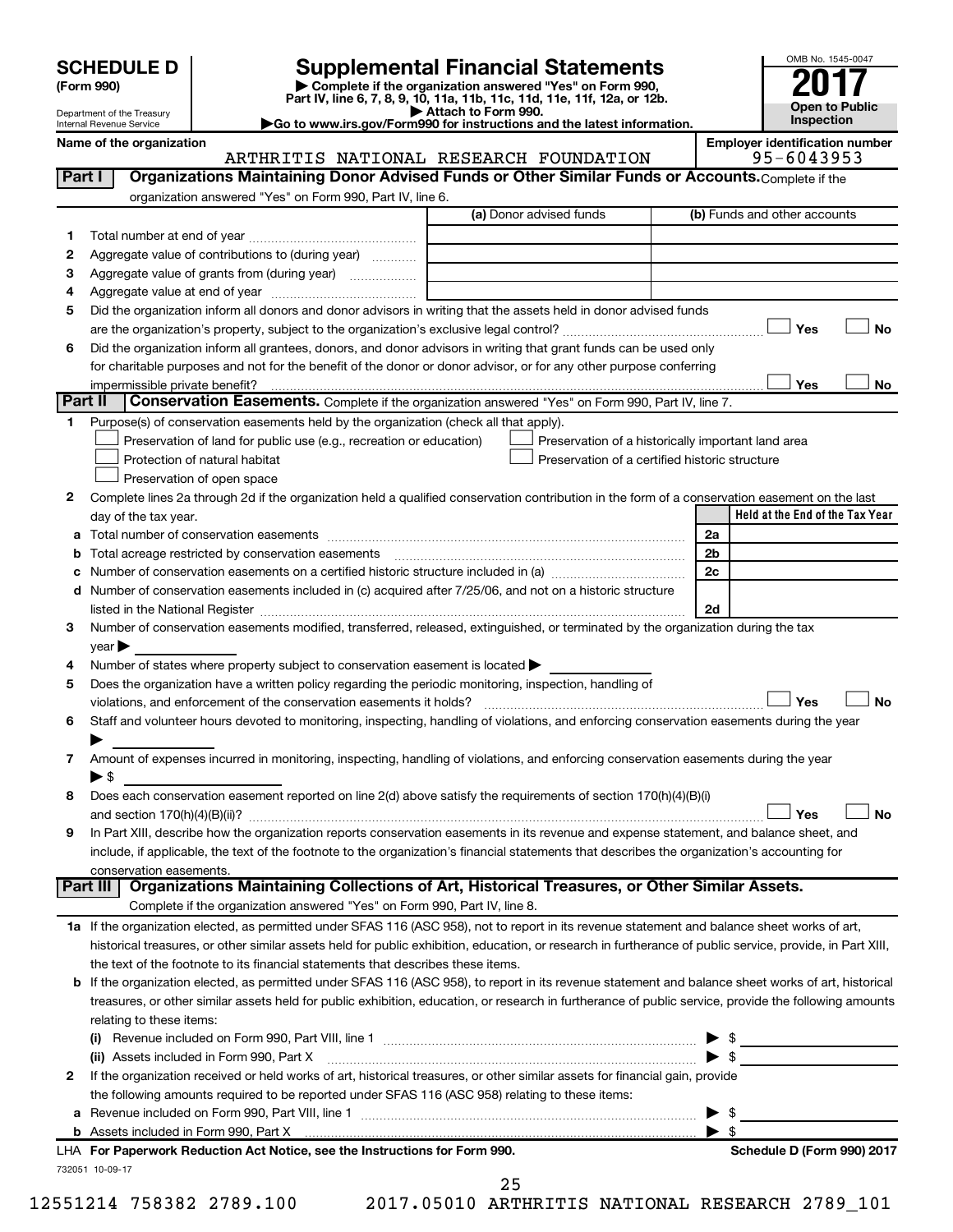|        | Schedule D (Form 990) 2017                                                                                                                                                            |                    |                | ARTHRITIS NATIONAL RESEARCH FOUNDATION |                 | 95-6043953 <sub>Page</sub> 2         |                     |            |               |
|--------|---------------------------------------------------------------------------------------------------------------------------------------------------------------------------------------|--------------------|----------------|----------------------------------------|-----------------|--------------------------------------|---------------------|------------|---------------|
|        | Part III<br>Organizations Maintaining Collections of Art, Historical Treasures, or Other Similar Assets (continued)                                                                   |                    |                |                                        |                 |                                      |                     |            |               |
| 3      | Using the organization's acquisition, accession, and other records, check any of the following that are a significant use of its collection items                                     |                    |                |                                        |                 |                                      |                     |            |               |
|        | (check all that apply):                                                                                                                                                               |                    |                |                                        |                 |                                      |                     |            |               |
| a      | Public exhibition                                                                                                                                                                     |                    |                | Loan or exchange programs              |                 |                                      |                     |            |               |
| b      | Scholarly research                                                                                                                                                                    |                    | Other          |                                        |                 |                                      |                     |            |               |
| C      | Preservation for future generations                                                                                                                                                   |                    |                |                                        |                 |                                      |                     |            |               |
| 4      | Provide a description of the organization's collections and explain how they further the organization's exempt purpose in Part XIII.                                                  |                    |                |                                        |                 |                                      |                     |            |               |
| 5      | During the year, did the organization solicit or receive donations of art, historical treasures, or other similar assets                                                              |                    |                |                                        |                 |                                      |                     |            |               |
|        |                                                                                                                                                                                       |                    |                |                                        |                 |                                      | Yes                 |            | No            |
|        | <b>Part IV</b><br>Escrow and Custodial Arrangements. Complete if the organization answered "Yes" on Form 990, Part IV, line 9, or<br>reported an amount on Form 990, Part X, line 21. |                    |                |                                        |                 |                                      |                     |            |               |
|        | 1a Is the organization an agent, trustee, custodian or other intermediary for contributions or other assets not included                                                              |                    |                |                                        |                 |                                      |                     |            |               |
|        |                                                                                                                                                                                       |                    |                |                                        |                 |                                      | Yes                 |            | No            |
|        | <b>b</b> If "Yes," explain the arrangement in Part XIII and complete the following table:                                                                                             |                    |                |                                        |                 |                                      |                     |            |               |
|        |                                                                                                                                                                                       |                    |                |                                        |                 |                                      | Amount              |            |               |
|        | c Beginning balance                                                                                                                                                                   |                    |                |                                        | 1c              |                                      |                     |            |               |
|        |                                                                                                                                                                                       |                    |                |                                        | 1d              |                                      |                     |            |               |
|        | e Distributions during the year manufactured and continuum and contract the year manufactured and contract the                                                                        |                    |                |                                        | 1e              |                                      |                     |            |               |
|        |                                                                                                                                                                                       |                    |                |                                        | 1f              |                                      |                     |            |               |
|        | 2a Did the organization include an amount on Form 990, Part X, line 21, for escrow or custodial account liability?                                                                    |                    |                |                                        |                 |                                      | Yes                 |            | No            |
|        | <b>b</b> If "Yes," explain the arrangement in Part XIII. Check here if the explanation has been provided on Part XIII                                                                 |                    |                |                                        |                 |                                      |                     |            |               |
| Part V | Endowment Funds. Complete if the organization answered "Yes" on Form 990, Part IV, line 10.                                                                                           |                    |                |                                        |                 |                                      |                     |            |               |
|        |                                                                                                                                                                                       | (a) Current year   | (b) Prior year | (c) Two years back                     |                 | $\vert$ (d) Three years back $\vert$ | (e) Four years back |            |               |
|        | 1a Beginning of year balance                                                                                                                                                          | 4, 335, 168.       | 3,789,441.     | 4,075,723.                             |                 | 4,401,092.                           |                     | 3,993,660. |               |
| b      |                                                                                                                                                                                       | $\mathbf{0}$ .     | 69,262.        | 606,842.                               |                 | 101,000.                             |                     |            | 2,556.        |
|        | Net investment earnings, gains, and losses                                                                                                                                            | 460,667.           | 476,465.       | $-92,958.$                             |                 | 274,069.                             |                     |            | 405,550.      |
|        | Grants or scholarships                                                                                                                                                                |                    |                |                                        |                 |                                      |                     |            |               |
|        | e Other expenditures for facilities                                                                                                                                                   |                    |                |                                        |                 |                                      |                     |            |               |
|        | and programs                                                                                                                                                                          | 250,000.           |                | 800,166.                               |                 | 700,438.                             |                     |            | 674.          |
|        | Administrative expenses                                                                                                                                                               |                    |                |                                        |                 |                                      |                     |            |               |
|        | End of year balance                                                                                                                                                                   | 4, 545, 835.       | 4, 335, 168.   | 3,789,441.                             |                 | 4,075,723.                           |                     | 4,401,092. |               |
| 2      | Provide the estimated percentage of the current year end balance (line 1g, column (a)) held as:                                                                                       |                    |                |                                        |                 |                                      |                     |            |               |
|        | Board designated or quasi-endowment                                                                                                                                                   | 90.40              | %              |                                        |                 |                                      |                     |            |               |
| b      | .20<br>Permanent endowment                                                                                                                                                            | $\%$               |                |                                        |                 |                                      |                     |            |               |
|        | c Temporarily restricted endowment $\blacktriangleright$                                                                                                                              | 9.40<br>%          |                |                                        |                 |                                      |                     |            |               |
|        | The percentages on lines 2a, 2b, and 2c should equal 100%.                                                                                                                            |                    |                |                                        |                 |                                      |                     |            |               |
|        | ${\bf 3a}$ Are there endowment funds not in the possession of the organization that are held and administered for the organization                                                    |                    |                |                                        |                 |                                      |                     |            |               |
|        | by:                                                                                                                                                                                   |                    |                |                                        |                 |                                      |                     | Yes        | No            |
|        | (i)                                                                                                                                                                                   |                    |                |                                        |                 |                                      | 3a(i)               |            | х             |
|        |                                                                                                                                                                                       |                    |                |                                        |                 |                                      | 3a(ii)              |            | х             |
|        |                                                                                                                                                                                       |                    |                |                                        |                 |                                      | 3b                  |            |               |
|        | Describe in Part XIII the intended uses of the organization's endowment funds.                                                                                                        |                    |                |                                        |                 |                                      |                     |            |               |
|        | Land, Buildings, and Equipment.<br><b>Part VI</b>                                                                                                                                     |                    |                |                                        |                 |                                      |                     |            |               |
|        | Complete if the organization answered "Yes" on Form 990, Part IV, line 11a. See Form 990, Part X, line 10.                                                                            |                    |                |                                        |                 |                                      |                     |            |               |
|        | Description of property                                                                                                                                                               | (a) Cost or other  |                | (b) Cost or other                      | (c) Accumulated |                                      | (d) Book value      |            |               |
|        |                                                                                                                                                                                       | basis (investment) |                | basis (other)                          | depreciation    |                                      |                     |            |               |
|        |                                                                                                                                                                                       |                    |                |                                        |                 |                                      |                     |            |               |
| b      |                                                                                                                                                                                       |                    |                |                                        |                 |                                      |                     |            |               |
|        |                                                                                                                                                                                       |                    |                |                                        |                 |                                      |                     |            |               |
|        |                                                                                                                                                                                       |                    |                |                                        |                 |                                      |                     |            |               |
|        |                                                                                                                                                                                       |                    |                |                                        |                 |                                      |                     |            | $\mathbf 0$ . |
|        | Total. Add lines 1a through 1e. (Column (d) must equal Form 990, Part X, column (B), line 10c.)                                                                                       |                    |                |                                        |                 |                                      |                     |            |               |
|        |                                                                                                                                                                                       |                    |                |                                        |                 | Schedule D (Form 990) 2017           |                     |            |               |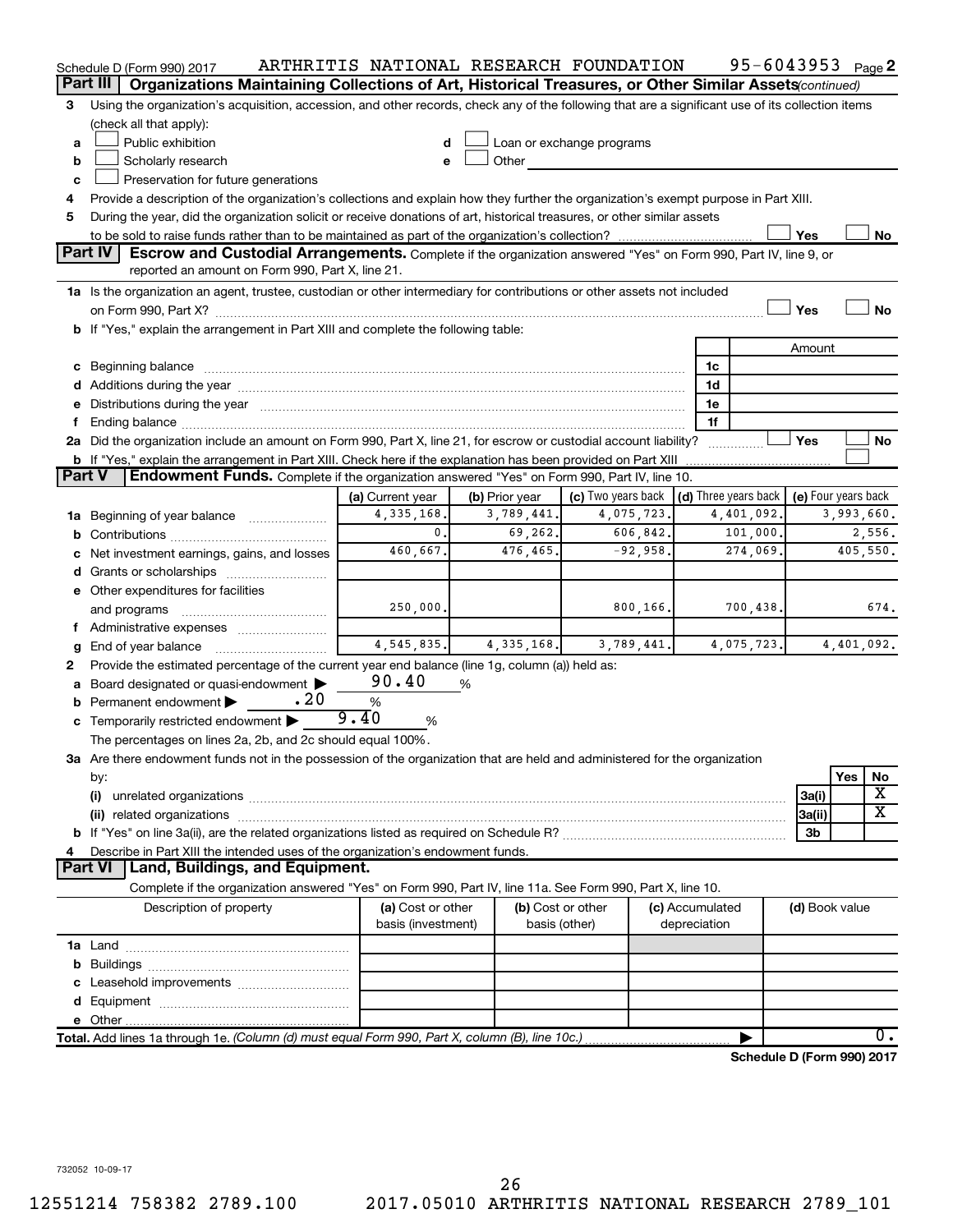|                                                                                                                                                                                                                                                                                                                  | Complete if the organization answered "Yes" on Form 990, Part IV, line 11b. See Form 990, Part X, line 12. |                |                                                           |
|------------------------------------------------------------------------------------------------------------------------------------------------------------------------------------------------------------------------------------------------------------------------------------------------------------------|------------------------------------------------------------------------------------------------------------|----------------|-----------------------------------------------------------|
| (a) Description of security or category (including name of security)                                                                                                                                                                                                                                             | (b) Book value                                                                                             |                | (c) Method of valuation: Cost or end-of-year market value |
| (1) Financial derivatives                                                                                                                                                                                                                                                                                        |                                                                                                            |                |                                                           |
|                                                                                                                                                                                                                                                                                                                  |                                                                                                            |                |                                                           |
| $(3)$ Other                                                                                                                                                                                                                                                                                                      |                                                                                                            |                |                                                           |
| (A)                                                                                                                                                                                                                                                                                                              |                                                                                                            |                |                                                           |
| (B)                                                                                                                                                                                                                                                                                                              |                                                                                                            |                |                                                           |
| (C)                                                                                                                                                                                                                                                                                                              |                                                                                                            |                |                                                           |
| (D)                                                                                                                                                                                                                                                                                                              |                                                                                                            |                |                                                           |
| (E)                                                                                                                                                                                                                                                                                                              |                                                                                                            |                |                                                           |
| (F)                                                                                                                                                                                                                                                                                                              |                                                                                                            |                |                                                           |
| (G)                                                                                                                                                                                                                                                                                                              |                                                                                                            |                |                                                           |
| (H)                                                                                                                                                                                                                                                                                                              |                                                                                                            |                |                                                           |
| Total. (Col. (b) must equal Form 990, Part X, col. (B) line 12.) $\blacktriangleright$                                                                                                                                                                                                                           |                                                                                                            |                |                                                           |
| Part VIII Investments - Program Related.                                                                                                                                                                                                                                                                         |                                                                                                            |                |                                                           |
| Complete if the organization answered "Yes" on Form 990, Part IV, line 11c. See Form 990, Part X, line 13.                                                                                                                                                                                                       |                                                                                                            |                |                                                           |
| (a) Description of investment                                                                                                                                                                                                                                                                                    | (b) Book value                                                                                             |                | (c) Method of valuation: Cost or end-of-year market value |
| (1)                                                                                                                                                                                                                                                                                                              |                                                                                                            |                |                                                           |
| (2)                                                                                                                                                                                                                                                                                                              |                                                                                                            |                |                                                           |
| (3)                                                                                                                                                                                                                                                                                                              |                                                                                                            |                |                                                           |
| (4)                                                                                                                                                                                                                                                                                                              |                                                                                                            |                |                                                           |
| (5)                                                                                                                                                                                                                                                                                                              |                                                                                                            |                |                                                           |
| (6)                                                                                                                                                                                                                                                                                                              |                                                                                                            |                |                                                           |
| (7)                                                                                                                                                                                                                                                                                                              |                                                                                                            |                |                                                           |
| (8)                                                                                                                                                                                                                                                                                                              |                                                                                                            |                |                                                           |
| (9)                                                                                                                                                                                                                                                                                                              |                                                                                                            |                |                                                           |
| Total. (Col. (b) must equal Form 990, Part X, col. (B) line 13.) $\blacktriangleright$                                                                                                                                                                                                                           |                                                                                                            |                |                                                           |
| Part IX<br><b>Other Assets.</b>                                                                                                                                                                                                                                                                                  |                                                                                                            |                |                                                           |
| Complete if the organization answered "Yes" on Form 990, Part IV, line 11d. See Form 990, Part X, line 15.                                                                                                                                                                                                       |                                                                                                            |                |                                                           |
|                                                                                                                                                                                                                                                                                                                  |                                                                                                            |                |                                                           |
|                                                                                                                                                                                                                                                                                                                  | (a) Description                                                                                            |                | (b) Book value                                            |
| (1)                                                                                                                                                                                                                                                                                                              |                                                                                                            |                |                                                           |
| (2)                                                                                                                                                                                                                                                                                                              |                                                                                                            |                |                                                           |
| (3)                                                                                                                                                                                                                                                                                                              |                                                                                                            |                |                                                           |
| (4)                                                                                                                                                                                                                                                                                                              |                                                                                                            |                |                                                           |
| (5)                                                                                                                                                                                                                                                                                                              |                                                                                                            |                |                                                           |
| (6)                                                                                                                                                                                                                                                                                                              |                                                                                                            |                |                                                           |
| (7)                                                                                                                                                                                                                                                                                                              |                                                                                                            |                |                                                           |
| (8)                                                                                                                                                                                                                                                                                                              |                                                                                                            |                |                                                           |
| (9)                                                                                                                                                                                                                                                                                                              |                                                                                                            |                |                                                           |
|                                                                                                                                                                                                                                                                                                                  |                                                                                                            |                | ▶                                                         |
| <b>Other Liabilities.</b>                                                                                                                                                                                                                                                                                        |                                                                                                            |                |                                                           |
| Complete if the organization answered "Yes" on Form 990, Part IV, line 11e or 11f. See Form 990, Part X, line 25.                                                                                                                                                                                                |                                                                                                            |                |                                                           |
| (a) Description of liability                                                                                                                                                                                                                                                                                     |                                                                                                            | (b) Book value |                                                           |
| (1)<br>Federal income taxes                                                                                                                                                                                                                                                                                      |                                                                                                            |                |                                                           |
| (2)                                                                                                                                                                                                                                                                                                              |                                                                                                            |                |                                                           |
| (3)                                                                                                                                                                                                                                                                                                              |                                                                                                            |                |                                                           |
| (4)                                                                                                                                                                                                                                                                                                              |                                                                                                            |                |                                                           |
| (5)                                                                                                                                                                                                                                                                                                              |                                                                                                            |                |                                                           |
| Total. (Column (b) must equal Form 990, Part X, col. (B) line 15.)<br>Part X<br>(6)                                                                                                                                                                                                                              |                                                                                                            |                |                                                           |
| (7)                                                                                                                                                                                                                                                                                                              |                                                                                                            |                |                                                           |
| (8)                                                                                                                                                                                                                                                                                                              |                                                                                                            |                |                                                           |
| (9)                                                                                                                                                                                                                                                                                                              |                                                                                                            |                |                                                           |
| Total. (Column (b) must equal Form 990, Part X, col. (B) line 25.)                                                                                                                                                                                                                                               |                                                                                                            |                |                                                           |
| 2. Liability for uncertain tax positions. In Part XIII, provide the text of the footnote to the organization's financial statements that reports the<br>organization's liability for uncertain tax positions under FIN 48 (ASC 740). Check here if the text of the footnote has been provided in Part XIII $ X $ |                                                                                                            |                |                                                           |

Schedule D (Form 990) 2017 ARTHRITIS NATIONAL RESEARCH FOUNDATION 95-6043953 Page

95-6043953 Page 3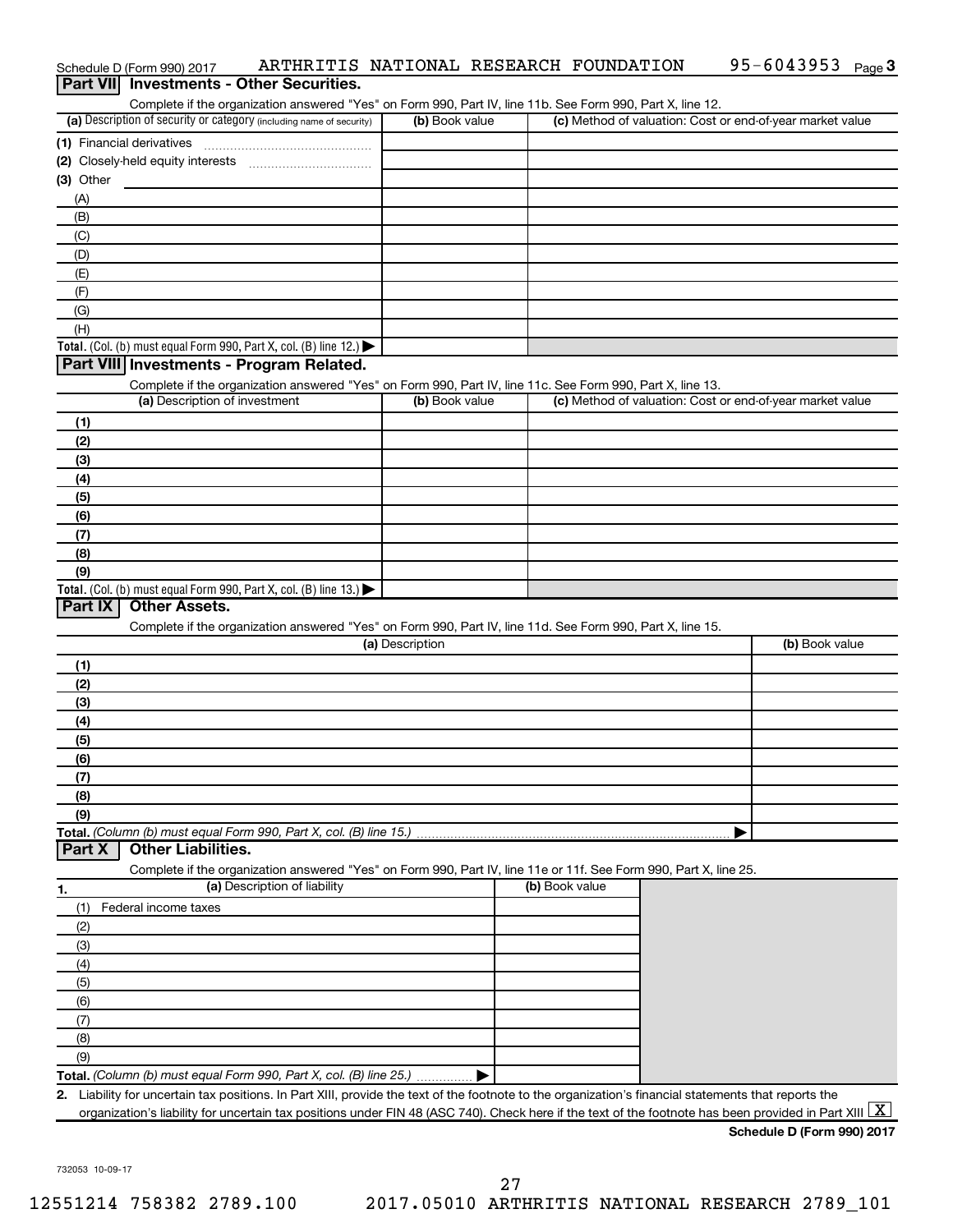|    | ARTHRITIS NATIONAL RESEARCH FOUNDATION<br>Schedule D (Form 990) 2017                                                                                                                                                                |                |          |                | 95-6043953 $_{Page 4}$ |
|----|-------------------------------------------------------------------------------------------------------------------------------------------------------------------------------------------------------------------------------------|----------------|----------|----------------|------------------------|
|    | Reconciliation of Revenue per Audited Financial Statements With Revenue per Return.<br>Part XI                                                                                                                                      |                |          |                |                        |
|    | Complete if the organization answered "Yes" on Form 990, Part IV, line 12a.                                                                                                                                                         |                |          |                |                        |
| 1  | Total revenue, gains, and other support per audited financial statements                                                                                                                                                            |                |          | $\blacksquare$ | 3,342,119.             |
| 2  | Amounts included on line 1 but not on Form 990, Part VIII, line 12:                                                                                                                                                                 |                |          |                |                        |
| a  |                                                                                                                                                                                                                                     | 2a             | 399,538. |                |                        |
| b  |                                                                                                                                                                                                                                     | 2 <sub>b</sub> |          |                |                        |
| с  |                                                                                                                                                                                                                                     | 2 <sub>c</sub> |          |                |                        |
| d  |                                                                                                                                                                                                                                     | 2d             |          |                |                        |
| е  | Add lines 2a through 2d                                                                                                                                                                                                             |                |          | 2е             | 399,538.               |
| 3  |                                                                                                                                                                                                                                     |                |          | 3              | 2,942,581.             |
| 4  | Amounts included on Form 990, Part VIII, line 12, but not on line 1:                                                                                                                                                                |                |          |                |                        |
| a  |                                                                                                                                                                                                                                     |                | 21, 222. |                |                        |
| b  |                                                                                                                                                                                                                                     | 4 <sub>b</sub> |          |                |                        |
| C. | Add lines 4a and 4b                                                                                                                                                                                                                 |                |          | 4c             | 21,222.                |
|    |                                                                                                                                                                                                                                     |                | 5        | 2,963,803.     |                        |
|    |                                                                                                                                                                                                                                     |                |          |                |                        |
|    | Part XII   Reconciliation of Expenses per Audited Financial Statements With Expenses per Return.                                                                                                                                    |                |          |                |                        |
|    | Complete if the organization answered "Yes" on Form 990, Part IV, line 12a.                                                                                                                                                         |                |          |                |                        |
| 1  |                                                                                                                                                                                                                                     |                |          | $\mathbf{1}$   | 2,009,543.             |
| 2  | Amounts included on line 1 but not on Form 990, Part IX, line 25:                                                                                                                                                                   |                |          |                |                        |
| a  |                                                                                                                                                                                                                                     | 2a             |          |                |                        |
| b  |                                                                                                                                                                                                                                     | 2 <sub>b</sub> |          |                |                        |
| c  |                                                                                                                                                                                                                                     | 2 <sub>c</sub> |          |                |                        |
| d  |                                                                                                                                                                                                                                     | 2d             |          |                |                        |
| е  | Add lines 2a through 2d <b>contained a contained a contained a contained a</b> contained a contained a contained a contained a contained a contained a contained a contained a contained a contained a contained a contained a cont |                |          | <b>2e</b>      | 0.                     |
| 3  |                                                                                                                                                                                                                                     |                |          | 3              | 2,009,543.             |
| 4  | Amounts included on Form 990, Part IX, line 25, but not on line 1:                                                                                                                                                                  |                |          |                |                        |
| a  |                                                                                                                                                                                                                                     | - 4a l         | 21,222.  |                |                        |
| b  |                                                                                                                                                                                                                                     | 4b             |          |                |                        |
| C. | Add lines 4a and 4b                                                                                                                                                                                                                 |                |          | 4c             | 21,222.                |
|    | Part XIII Supplemental Information.                                                                                                                                                                                                 |                |          | 5              | 2,030,765.             |

Provide the descriptions required for Part II, lines 3, 5, and 9; Part III, lines 1a and 4; Part IV, lines 1b and 2b; Part V, line 4; Part X, line 2; Part XI, lines 2d and 4b; and Part XII, lines 2d and 4b. Also complete this part to provide any additional information.

### PART V, LINE 4:

| AN ENDOWMENT ACCOUNT WAS ESTABLISHED IN FISCAL YEAR 2007-08. THE BOARD OF  |
|----------------------------------------------------------------------------|
| DIRECTORS CAN, AND HAS MADE THE DECISION TO ADD UNRESTRICTED FUNDS TO THE  |
| ENDOWMENT FUND IN ORDER TO GROW THIS FUND SO THAT FUTURE INCOME EARNED MAY |
| BE USED FOR GRANT AWARDS AND ORGANIZATION OPERATIONS. IF NECESSARY, THE    |
| ENDOWMENT ACCOUNT IS MANAGED BY MEMBERS OF THE BOARD OF DIRECTORS' FINANCE |
| COMMITTEE.                                                                 |
|                                                                            |
| PART X, LINE 2:                                                            |
| THE FOUNDATION RECOGNIZES THE FINANCIAL STATEMENT BENEFIT OF TAX           |

POSITIONS, SUCH AS ITS FILING STATUS AS TAX-EXEMPT, ONLY AFTER DETERMINING

732054 10-09-17 **Schedule D (Form 990) 2017** THAT THE RELEVANT TAX AUTHORITIES WOULD MORE LIKELY THAN NOT SUSTAIN THE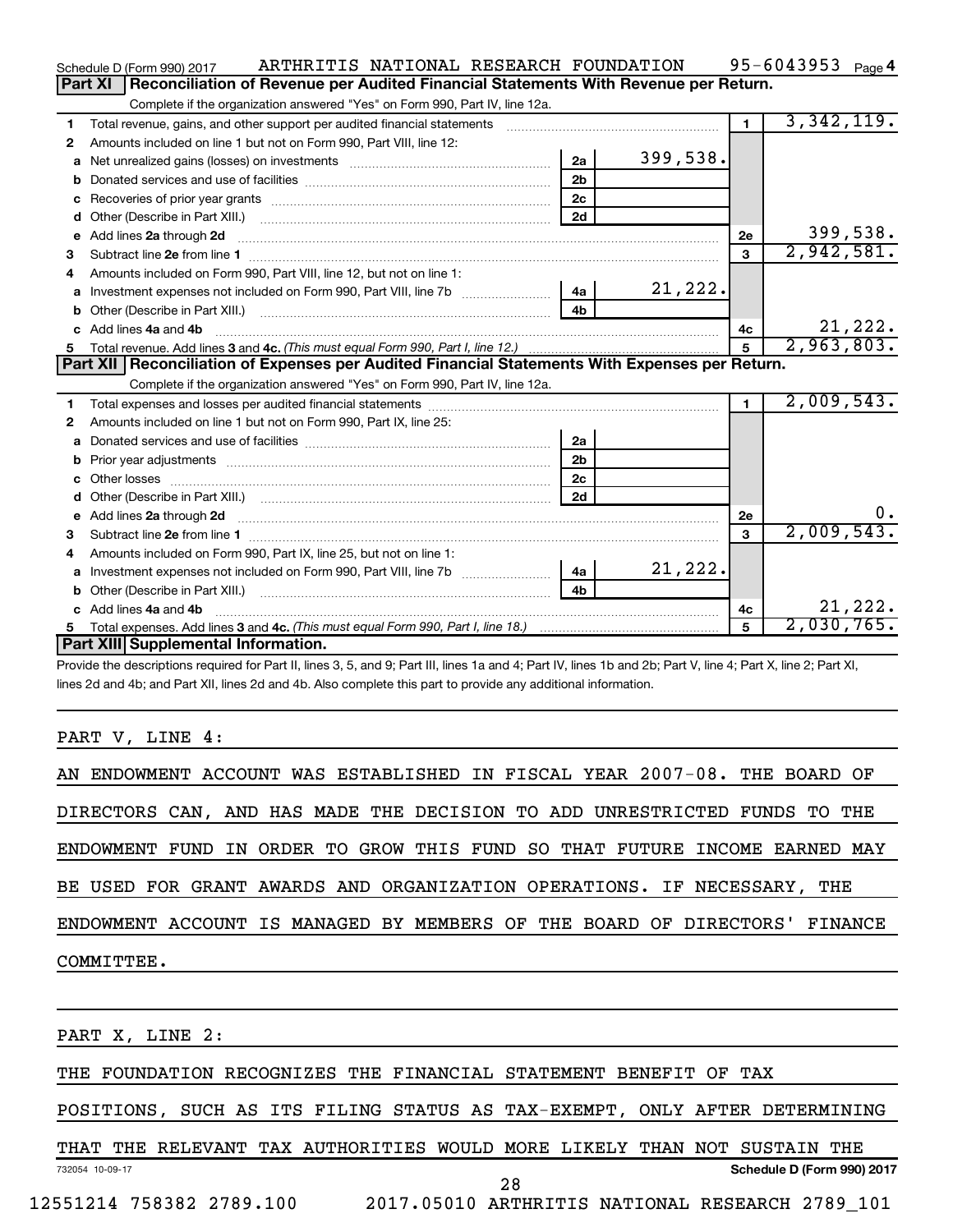| Schedule D (Form 990) 2017                              | 95-6043953 <sub>Page 5</sub><br>ARTHRITIS NATIONAL RESEARCH FOUNDATION     |
|---------------------------------------------------------|----------------------------------------------------------------------------|
| <b>Part XIII   Supplemental Information (continued)</b> |                                                                            |
|                                                         | POSITION FOLLOWING AN AUDIT. THE FOUNDATION IS SUBJECT TO POTENTIAL INCOME |
|                                                         | TAX AUDITS ON OPEN TAX YEARS BY ANY TAXING JURISDICTION IN WHICH IT        |
|                                                         | OPERATES. THE STATUTE OF LIMITATIONS FOR FEDERAL PURPOSES IS THREE YEARS   |
|                                                         | AND FOR CALIFORNIA PURPOSES IS FOUR YEARS.                                 |

**Schedule D (Form 990) 2017**

732055 10-09-17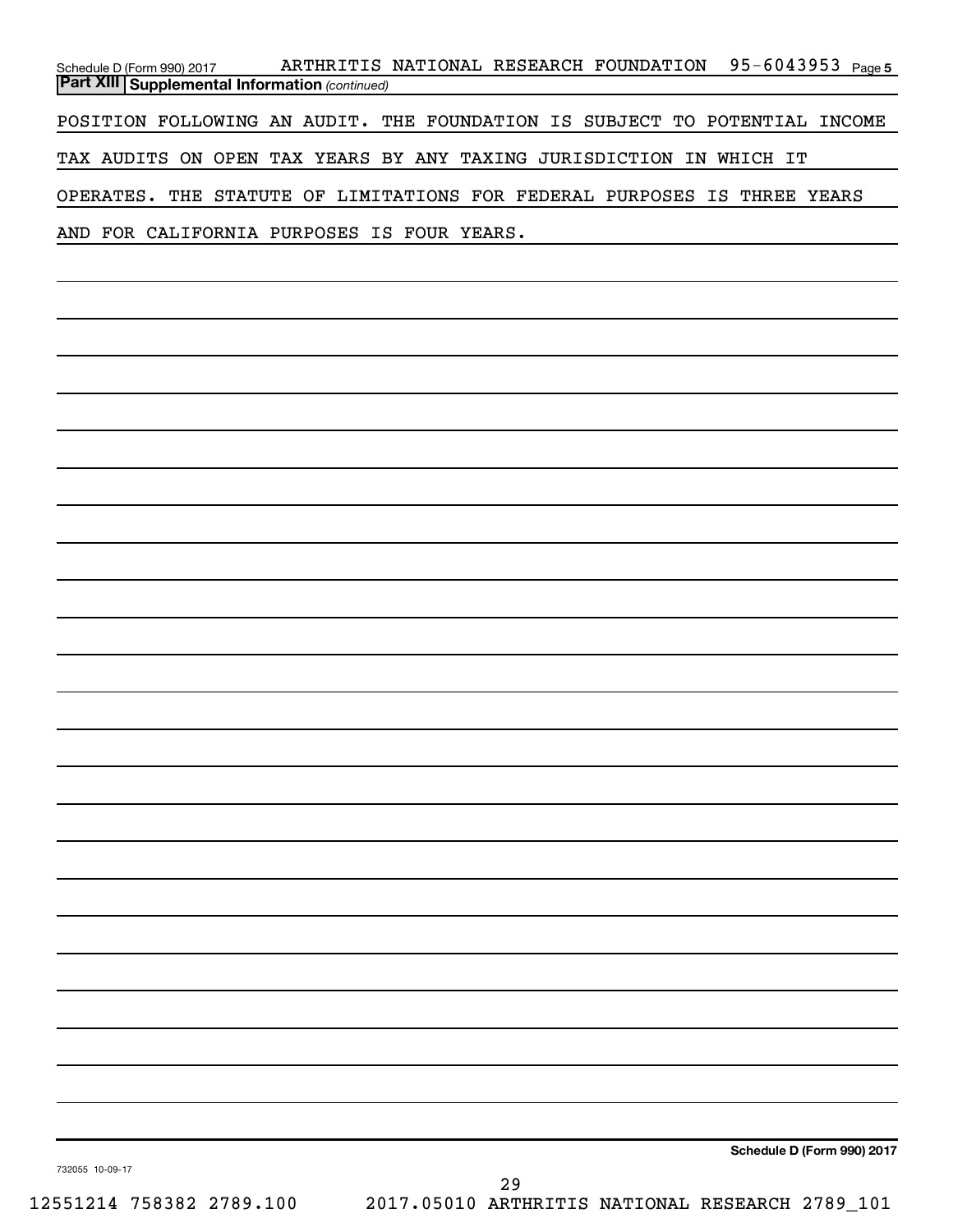| <b>SCHEDULE G</b><br>(Form 990 or 990-EZ)<br>Department of the Treasury<br>Internal Revenue Service                                           |                                                                     | <b>Supplemental Information Regarding Fundraising or Gaming Activities</b><br>Complete if the organization answered "Yes" on Form 990, Part IV, line 17, 18, or 19, or if the<br>organization entered more than \$15,000 on Form 990-EZ, line 6a.<br>Attach to Form 990 or Form 990-EZ.<br>$\triangleright$ Go to www.irs.gov/Form990 for the latest instructions.                                                                                                                                                                                 |                               |                                           |                                                                            |                                                                            | OMB No. 1545-0047<br><b>Open to Public</b><br>Inspection |
|-----------------------------------------------------------------------------------------------------------------------------------------------|---------------------------------------------------------------------|----------------------------------------------------------------------------------------------------------------------------------------------------------------------------------------------------------------------------------------------------------------------------------------------------------------------------------------------------------------------------------------------------------------------------------------------------------------------------------------------------------------------------------------------------|-------------------------------|-------------------------------------------|----------------------------------------------------------------------------|----------------------------------------------------------------------------|----------------------------------------------------------|
| Name of the organization                                                                                                                      |                                                                     | ARTHRITIS NATIONAL RESEARCH FOUNDATION                                                                                                                                                                                                                                                                                                                                                                                                                                                                                                             |                               |                                           |                                                                            | 95-6043953                                                                 | <b>Employer identification number</b>                    |
| Part I                                                                                                                                        |                                                                     | Fundraising Activities. Complete if the organization answered "Yes" on Form 990, Part IV, line 17. Form 990-EZ filers are not                                                                                                                                                                                                                                                                                                                                                                                                                      |                               |                                           |                                                                            |                                                                            |                                                          |
| Mail solicitations<br>a<br>b<br>Phone solicitations<br>с<br>In-person solicitations<br>d<br>compensated at least \$5,000 by the organization. | required to complete this part.<br>Internet and email solicitations | 1 Indicate whether the organization raised funds through any of the following activities. Check all that apply.<br>e<br>f<br>Special fundraising events<br>g<br>2 a Did the organization have a written or oral agreement with any individual (including officers, directors, trustees, or<br>key employees listed in Form 990, Part VII) or entity in connection with professional fundraising services?<br>b If "Yes," list the 10 highest paid individuals or entities (fundraisers) pursuant to agreements under which the fundraiser is to be |                               |                                           | Solicitation of non-government grants<br>Solicitation of government grants | Yes                                                                        | <b>No</b>                                                |
| (i) Name and address of individual<br>or entity (fundraiser)                                                                                  |                                                                     | (ii) Activity                                                                                                                                                                                                                                                                                                                                                                                                                                                                                                                                      | have custody<br>or control of | (iii) Did<br>fundraiser<br>contributions? | (iv) Gross receipts<br>from activity                                       | (v) Amount paid<br>to (or retained by)<br>fundraiser<br>listed in col. (i) | (vi) Amount paid<br>to (or retained by)<br>organization  |
|                                                                                                                                               |                                                                     |                                                                                                                                                                                                                                                                                                                                                                                                                                                                                                                                                    | Yes                           | No.                                       |                                                                            |                                                                            |                                                          |
|                                                                                                                                               |                                                                     |                                                                                                                                                                                                                                                                                                                                                                                                                                                                                                                                                    |                               |                                           |                                                                            |                                                                            |                                                          |
|                                                                                                                                               |                                                                     |                                                                                                                                                                                                                                                                                                                                                                                                                                                                                                                                                    |                               |                                           |                                                                            |                                                                            |                                                          |
|                                                                                                                                               |                                                                     |                                                                                                                                                                                                                                                                                                                                                                                                                                                                                                                                                    |                               |                                           |                                                                            |                                                                            |                                                          |
|                                                                                                                                               |                                                                     |                                                                                                                                                                                                                                                                                                                                                                                                                                                                                                                                                    |                               |                                           |                                                                            |                                                                            |                                                          |
|                                                                                                                                               |                                                                     |                                                                                                                                                                                                                                                                                                                                                                                                                                                                                                                                                    |                               |                                           |                                                                            |                                                                            |                                                          |
|                                                                                                                                               |                                                                     |                                                                                                                                                                                                                                                                                                                                                                                                                                                                                                                                                    |                               |                                           |                                                                            |                                                                            |                                                          |
|                                                                                                                                               |                                                                     |                                                                                                                                                                                                                                                                                                                                                                                                                                                                                                                                                    |                               |                                           |                                                                            |                                                                            |                                                          |
|                                                                                                                                               |                                                                     |                                                                                                                                                                                                                                                                                                                                                                                                                                                                                                                                                    |                               |                                           |                                                                            |                                                                            |                                                          |
|                                                                                                                                               |                                                                     |                                                                                                                                                                                                                                                                                                                                                                                                                                                                                                                                                    |                               |                                           |                                                                            |                                                                            |                                                          |
| Total                                                                                                                                         |                                                                     |                                                                                                                                                                                                                                                                                                                                                                                                                                                                                                                                                    |                               |                                           |                                                                            |                                                                            |                                                          |
| or licensing.                                                                                                                                 |                                                                     | 3 List all states in which the organization is registered or licensed to solicit contributions or has been notified it is exempt from registration                                                                                                                                                                                                                                                                                                                                                                                                 |                               |                                           |                                                                            |                                                                            |                                                          |
|                                                                                                                                               |                                                                     |                                                                                                                                                                                                                                                                                                                                                                                                                                                                                                                                                    |                               |                                           |                                                                            |                                                                            |                                                          |
|                                                                                                                                               |                                                                     |                                                                                                                                                                                                                                                                                                                                                                                                                                                                                                                                                    |                               |                                           |                                                                            |                                                                            |                                                          |
|                                                                                                                                               |                                                                     |                                                                                                                                                                                                                                                                                                                                                                                                                                                                                                                                                    |                               |                                           |                                                                            |                                                                            |                                                          |
|                                                                                                                                               |                                                                     |                                                                                                                                                                                                                                                                                                                                                                                                                                                                                                                                                    |                               |                                           |                                                                            |                                                                            |                                                          |
|                                                                                                                                               |                                                                     |                                                                                                                                                                                                                                                                                                                                                                                                                                                                                                                                                    |                               |                                           |                                                                            |                                                                            |                                                          |
|                                                                                                                                               |                                                                     |                                                                                                                                                                                                                                                                                                                                                                                                                                                                                                                                                    |                               |                                           |                                                                            |                                                                            |                                                          |
|                                                                                                                                               |                                                                     |                                                                                                                                                                                                                                                                                                                                                                                                                                                                                                                                                    |                               |                                           |                                                                            |                                                                            |                                                          |

**For Paperwork Reduction Act Notice, see the Instructions for Form 990 or 990-EZ. Schedule G (Form 990 or 990-EZ) 2017** LHA

732081 09-13-17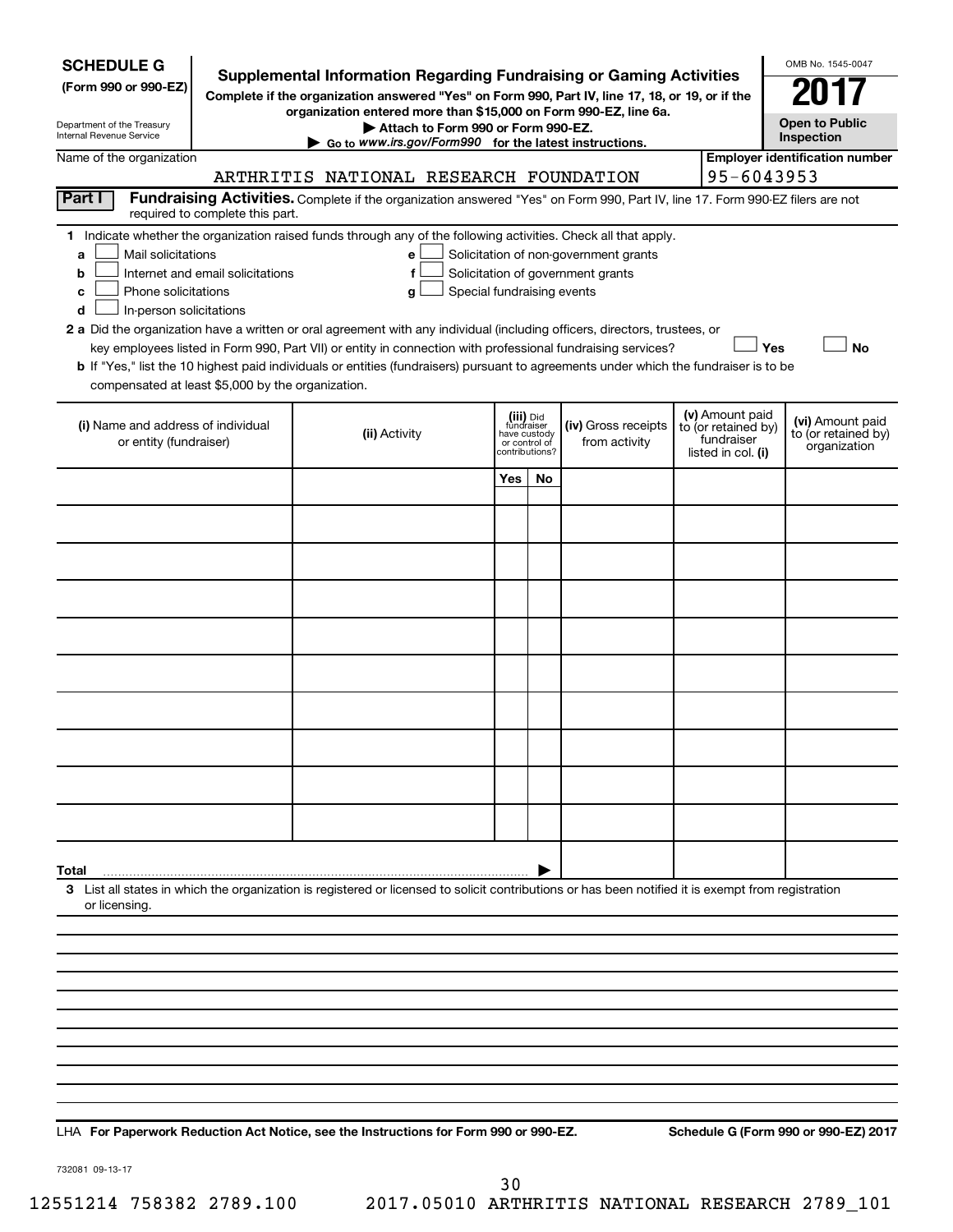Schedule G (Form 990 or 990-EZ) 2017 ARTHRITIS NATIONAL RESEARCH FOUNDATION 95-6043953 <sub>Page 2</sub>

Part II | Fundraising Events. Complete if the organization answered "Yes" on Form 990, Part IV, line 18, or reported more than \$15,000 of fundraising event contributions and gross income on Form 990-EZ, lines 1 and 6b. List events with gross receipts greater than \$5,000.

|                        |              | OFfundraising event continuutions and gross income on Form 990-EZ, illies T and OD. Elst events with gross receipts greater than \$0,000.     |                                          |                                                  |                                 |                                                     |
|------------------------|--------------|-----------------------------------------------------------------------------------------------------------------------------------------------|------------------------------------------|--------------------------------------------------|---------------------------------|-----------------------------------------------------|
|                        |              |                                                                                                                                               | (a) Event $#1$<br>MEET THE<br>SCIENTISTS | $(b)$ Event #2<br><b>AWARENESS</b><br>PROGRAMS   | (c) Other events<br><b>NONE</b> | (d) Total events<br>(add col. (a) through           |
|                        |              |                                                                                                                                               | (event type)                             | (event type)                                     | (total number)                  | col. (c)                                            |
| Revenue                | 1.           |                                                                                                                                               | 167,621.                                 | 20,082.                                          |                                 | 187,703.                                            |
|                        |              |                                                                                                                                               | 97,418.                                  | 17,676.                                          |                                 | 115,094.                                            |
|                        | 3            | Gross income (line 1 minus line 2)                                                                                                            | 70,203.                                  | 2,406.                                           |                                 | 72,609.                                             |
|                        |              |                                                                                                                                               |                                          |                                                  |                                 |                                                     |
|                        | 5.           |                                                                                                                                               |                                          |                                                  |                                 |                                                     |
| <b>Direct Expenses</b> |              |                                                                                                                                               |                                          |                                                  |                                 |                                                     |
|                        |              |                                                                                                                                               | 44,668.                                  |                                                  |                                 | 44,668.                                             |
|                        | 8            |                                                                                                                                               | 2,134.                                   |                                                  |                                 | $\frac{2,134}{2,406}$ .                             |
|                        | 9            |                                                                                                                                               |                                          | 2,406.                                           |                                 |                                                     |
|                        | 10           | Direct expense summary. Add lines 4 through 9 in column (d)                                                                                   |                                          |                                                  |                                 | 49,208.                                             |
|                        |              | 11 Net income summary. Subtract line 10 from line 3, column (d)                                                                               |                                          |                                                  |                                 | 23,401.                                             |
| Part III               |              | Gaming. Complete if the organization answered "Yes" on Form 990, Part IV, line 19, or reported more than<br>\$15,000 on Form 990-EZ, line 6a. |                                          |                                                  |                                 |                                                     |
| Revenue                |              |                                                                                                                                               | (a) Bingo                                | (b) Pull tabs/instant<br>bingo/progressive bingo | (c) Other gaming                | (d) Total gaming (add<br>col. (a) through col. (c)) |
|                        | 1.           |                                                                                                                                               |                                          |                                                  |                                 |                                                     |
|                        |              |                                                                                                                                               |                                          |                                                  |                                 |                                                     |
|                        |              |                                                                                                                                               |                                          |                                                  |                                 |                                                     |
| <b>Direct Expenses</b> | 3            |                                                                                                                                               |                                          |                                                  |                                 |                                                     |
|                        | 4            |                                                                                                                                               |                                          |                                                  |                                 |                                                     |
|                        |              |                                                                                                                                               |                                          |                                                  |                                 |                                                     |
|                        |              | 6 Volunteer labor                                                                                                                             | Yes<br>%<br>No                           | Yes<br>%<br>No                                   | Yes<br>%<br>No                  |                                                     |
|                        | $\mathbf{7}$ | Direct expense summary. Add lines 2 through 5 in column (d)                                                                                   |                                          |                                                  |                                 |                                                     |
|                        | 8            |                                                                                                                                               |                                          |                                                  |                                 |                                                     |
|                        |              |                                                                                                                                               |                                          |                                                  |                                 |                                                     |
| 9                      |              | Enter the state(s) in which the organization conducts gaming activities:                                                                      |                                          |                                                  |                                 | Yes<br>No                                           |
|                        |              | <b>b</b> If "No," explain:                                                                                                                    |                                          |                                                  |                                 |                                                     |
|                        |              |                                                                                                                                               |                                          |                                                  |                                 |                                                     |
|                        |              | 10a Were any of the organization's gaming licenses revoked, suspended, or terminated during the tax year?<br><b>b</b> If "Yes," explain:      |                                          |                                                  |                                 | Yes<br><b>No</b>                                    |
|                        |              |                                                                                                                                               |                                          |                                                  |                                 |                                                     |
|                        |              | 732082 09-13-17                                                                                                                               |                                          |                                                  |                                 | Schedule G (Form 990 or 990-EZ) 2017                |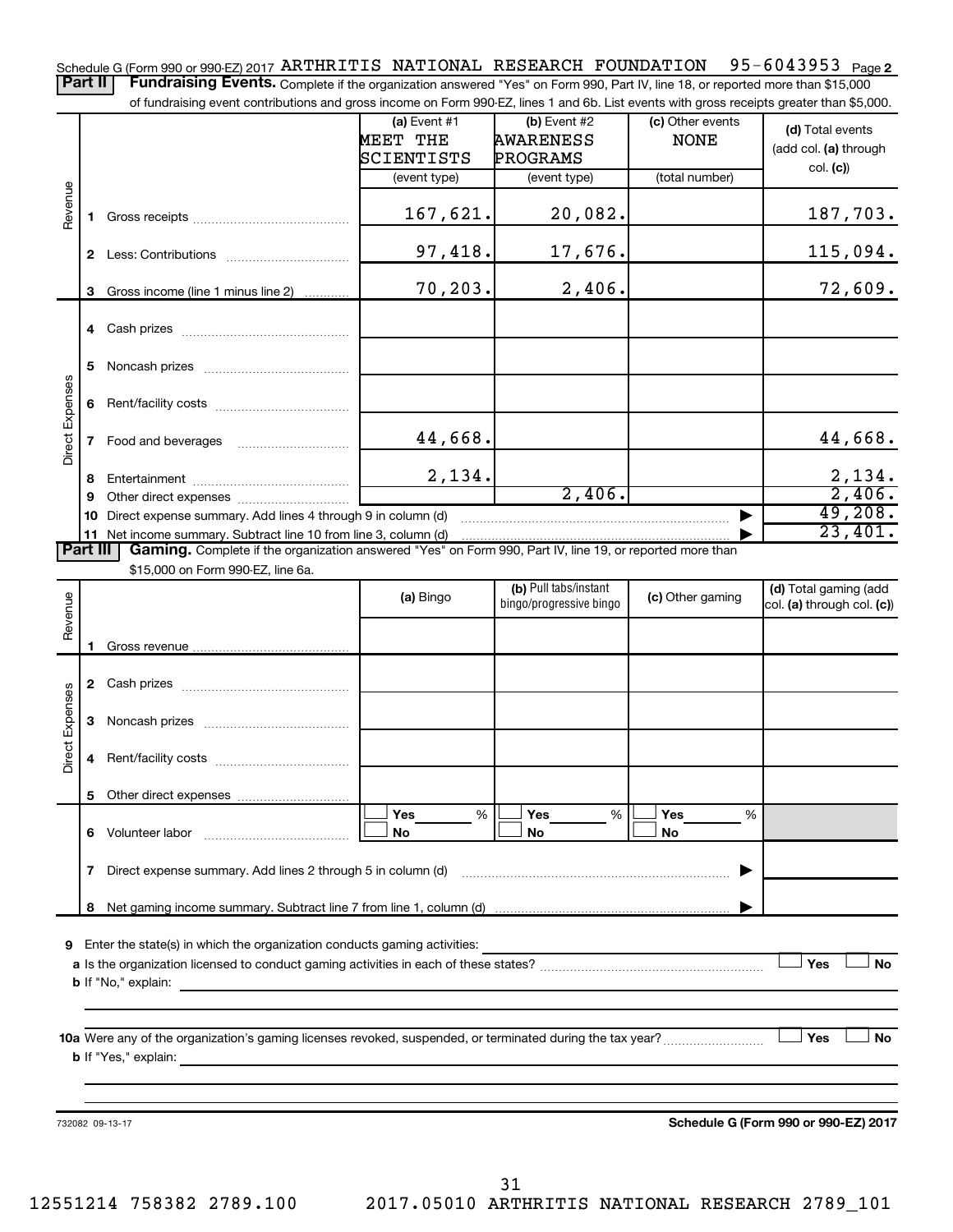|    | Schedule G (Form 990 or 990-EZ) 2017 ARTHRITIS NATIONAL RESEARCH FOUNDATION                                                                                                                                                                                           | 95-6043953      | Page 3               |
|----|-----------------------------------------------------------------------------------------------------------------------------------------------------------------------------------------------------------------------------------------------------------------------|-----------------|----------------------|
|    |                                                                                                                                                                                                                                                                       | Yes             | <b>No</b>            |
|    | 12 Is the organization a grantor, beneficiary or trustee of a trust, or a member of a partnership or other entity formed                                                                                                                                              |                 |                      |
|    |                                                                                                                                                                                                                                                                       | Yes             | <b>No</b>            |
|    | 13 Indicate the percentage of gaming activity conducted in:                                                                                                                                                                                                           |                 |                      |
|    |                                                                                                                                                                                                                                                                       | 1За             | %                    |
|    | <b>b</b> An outside facility <i>www.communicality www.communicality.communicality www.communicality www.communicality.communicality www.communicality.com</i>                                                                                                         | 13 <sub>b</sub> | %                    |
|    | 14 Enter the name and address of the person who prepares the organization's gaming/special events books and records:                                                                                                                                                  |                 |                      |
|    | Name $\blacktriangleright$<br><u> 1989 - Johann Barbara, martxa alemaniar arg</u>                                                                                                                                                                                     |                 |                      |
|    |                                                                                                                                                                                                                                                                       |                 |                      |
|    |                                                                                                                                                                                                                                                                       |                 |                      |
|    |                                                                                                                                                                                                                                                                       |                 |                      |
|    | 15a Does the organization have a contract with a third party from whom the organization receives gaming revenue?                                                                                                                                                      | Yes             | <b>No</b>            |
|    |                                                                                                                                                                                                                                                                       |                 |                      |
|    |                                                                                                                                                                                                                                                                       |                 |                      |
|    | of gaming revenue retained by the third party $\triangleright$ \$                                                                                                                                                                                                     |                 |                      |
|    | c If "Yes," enter name and address of the third party:                                                                                                                                                                                                                |                 |                      |
|    |                                                                                                                                                                                                                                                                       |                 |                      |
|    | <u>and the contract of the contract of the contract of the contract of the contract of the contract of the contract of</u><br>Name $\blacktriangleright$                                                                                                              |                 |                      |
|    | Address $\blacktriangleright$<br><u>and the state of the state of the state of the state of the state of the state of the state of the state of the state of the state of the state of the state of the state of the state of the state of the state of the state</u> |                 |                      |
|    |                                                                                                                                                                                                                                                                       |                 |                      |
| 16 | Gaming manager information:                                                                                                                                                                                                                                           |                 |                      |
|    |                                                                                                                                                                                                                                                                       |                 |                      |
|    | Name $\blacktriangleright$                                                                                                                                                                                                                                            |                 |                      |
|    |                                                                                                                                                                                                                                                                       |                 |                      |
|    | Gaming manager compensation > \$                                                                                                                                                                                                                                      |                 |                      |
|    |                                                                                                                                                                                                                                                                       |                 |                      |
|    |                                                                                                                                                                                                                                                                       |                 |                      |
|    |                                                                                                                                                                                                                                                                       |                 |                      |
|    |                                                                                                                                                                                                                                                                       |                 |                      |
|    | Director/officer<br>Employee<br>Independent contractor                                                                                                                                                                                                                |                 |                      |
|    |                                                                                                                                                                                                                                                                       |                 |                      |
|    | <b>17</b> Mandatory distributions:                                                                                                                                                                                                                                    |                 |                      |
|    | a Is the organization required under state law to make charitable distributions from the gaming proceeds to                                                                                                                                                           |                 |                      |
|    |                                                                                                                                                                                                                                                                       |                 | $\Box$ Yes $\Box$ No |
|    | <b>b</b> Enter the amount of distributions required under state law to be distributed to other exempt organizations or spent in the                                                                                                                                   |                 |                      |
|    | organization's own exempt activities during the tax year $\triangleright$ \$                                                                                                                                                                                          |                 |                      |
|    | <b>Part IV</b><br>Supplemental Information. Provide the explanations required by Part I, line 2b, columns (iii) and (v); and Part III, lines 9, 9b, 10b, 15b,<br>15c, 16, and 17b, as applicable. Also provide any additional information. See instructions.          |                 |                      |
|    |                                                                                                                                                                                                                                                                       |                 |                      |
|    |                                                                                                                                                                                                                                                                       |                 |                      |
|    |                                                                                                                                                                                                                                                                       |                 |                      |
|    |                                                                                                                                                                                                                                                                       |                 |                      |
|    |                                                                                                                                                                                                                                                                       |                 |                      |
|    |                                                                                                                                                                                                                                                                       |                 |                      |
|    |                                                                                                                                                                                                                                                                       |                 |                      |
|    |                                                                                                                                                                                                                                                                       |                 |                      |
|    |                                                                                                                                                                                                                                                                       |                 |                      |
|    |                                                                                                                                                                                                                                                                       |                 |                      |
|    |                                                                                                                                                                                                                                                                       |                 |                      |
|    |                                                                                                                                                                                                                                                                       |                 |                      |
|    |                                                                                                                                                                                                                                                                       |                 |                      |
|    |                                                                                                                                                                                                                                                                       |                 |                      |
|    |                                                                                                                                                                                                                                                                       |                 |                      |
|    |                                                                                                                                                                                                                                                                       |                 |                      |
|    | Schedule G (Form 990 or 990-EZ) 2017<br>732083 09-13-17                                                                                                                                                                                                               |                 |                      |
|    | 32                                                                                                                                                                                                                                                                    |                 |                      |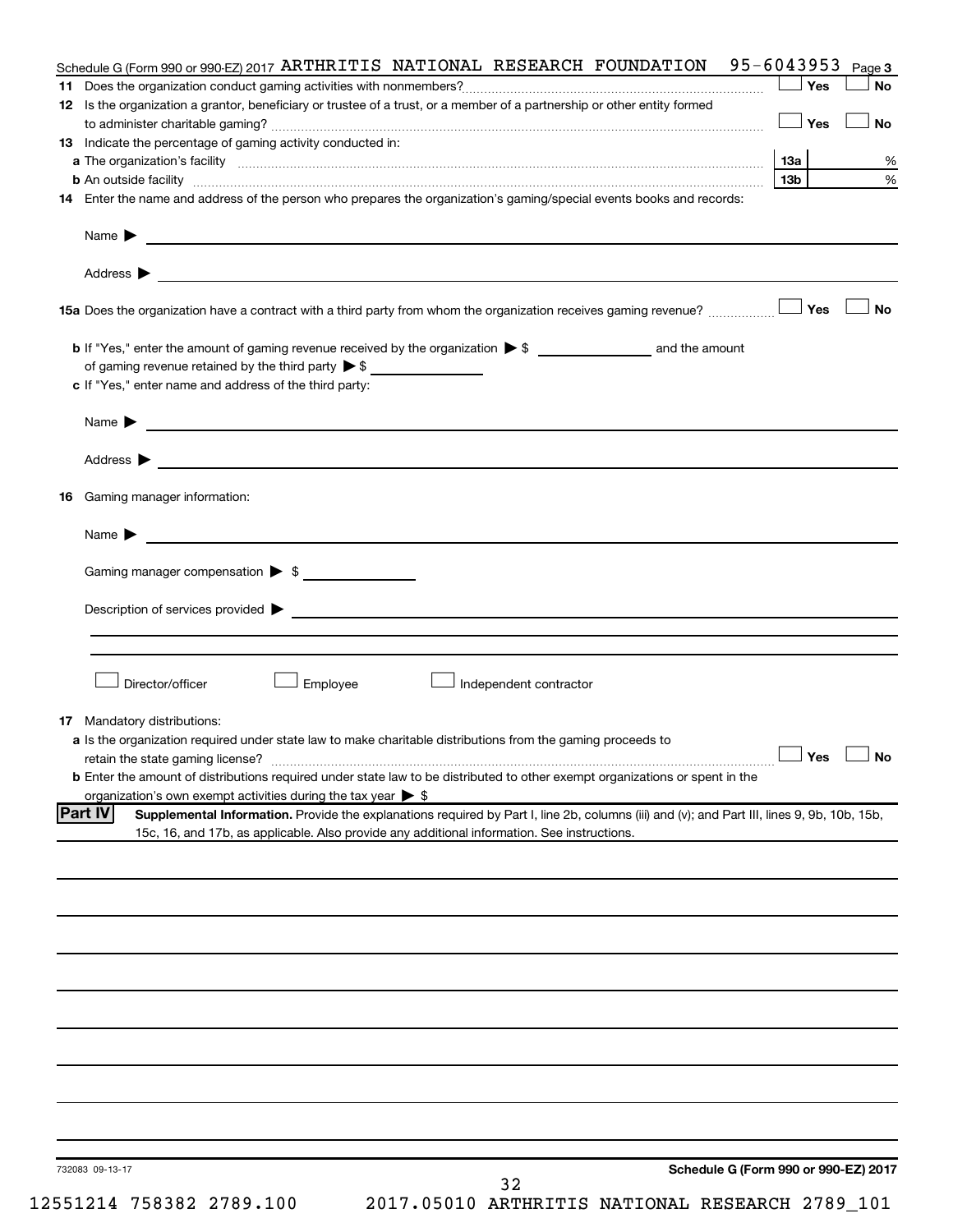|                 |                                                                                                    |  |    | ARTHRITIS NATIONAL RESEARCH FOUNDATION 95-6043953 Page 4 |                                 |  |
|-----------------|----------------------------------------------------------------------------------------------------|--|----|----------------------------------------------------------|---------------------------------|--|
|                 | Schedule G (Form 990 or 990-EZ) ARTHRITIS<br><b>Part IV   Supplemental Information</b> (continued) |  |    |                                                          |                                 |  |
|                 |                                                                                                    |  |    |                                                          |                                 |  |
|                 |                                                                                                    |  |    |                                                          |                                 |  |
|                 |                                                                                                    |  |    |                                                          |                                 |  |
|                 |                                                                                                    |  |    |                                                          |                                 |  |
|                 |                                                                                                    |  |    |                                                          |                                 |  |
|                 |                                                                                                    |  |    |                                                          |                                 |  |
|                 |                                                                                                    |  |    |                                                          |                                 |  |
|                 |                                                                                                    |  |    |                                                          |                                 |  |
|                 |                                                                                                    |  |    |                                                          |                                 |  |
|                 |                                                                                                    |  |    |                                                          |                                 |  |
|                 |                                                                                                    |  |    |                                                          |                                 |  |
|                 |                                                                                                    |  |    |                                                          |                                 |  |
|                 |                                                                                                    |  |    |                                                          |                                 |  |
|                 |                                                                                                    |  |    |                                                          |                                 |  |
|                 |                                                                                                    |  |    |                                                          |                                 |  |
|                 |                                                                                                    |  |    |                                                          |                                 |  |
|                 |                                                                                                    |  |    |                                                          |                                 |  |
|                 |                                                                                                    |  |    |                                                          |                                 |  |
|                 |                                                                                                    |  |    |                                                          |                                 |  |
|                 |                                                                                                    |  |    |                                                          |                                 |  |
|                 |                                                                                                    |  |    |                                                          |                                 |  |
|                 |                                                                                                    |  |    |                                                          |                                 |  |
|                 |                                                                                                    |  |    |                                                          |                                 |  |
|                 |                                                                                                    |  |    |                                                          |                                 |  |
|                 |                                                                                                    |  |    |                                                          |                                 |  |
|                 |                                                                                                    |  |    |                                                          |                                 |  |
|                 |                                                                                                    |  |    |                                                          |                                 |  |
|                 |                                                                                                    |  |    |                                                          |                                 |  |
|                 |                                                                                                    |  |    |                                                          |                                 |  |
|                 |                                                                                                    |  |    |                                                          |                                 |  |
|                 |                                                                                                    |  |    |                                                          |                                 |  |
|                 |                                                                                                    |  |    |                                                          |                                 |  |
|                 |                                                                                                    |  |    |                                                          |                                 |  |
|                 |                                                                                                    |  |    |                                                          |                                 |  |
|                 |                                                                                                    |  |    |                                                          |                                 |  |
|                 |                                                                                                    |  |    |                                                          |                                 |  |
|                 |                                                                                                    |  |    |                                                          |                                 |  |
|                 |                                                                                                    |  |    |                                                          |                                 |  |
|                 |                                                                                                    |  |    |                                                          |                                 |  |
|                 |                                                                                                    |  |    |                                                          |                                 |  |
|                 |                                                                                                    |  |    |                                                          |                                 |  |
|                 |                                                                                                    |  |    |                                                          | Schedule G (Form 990 or 990-EZ) |  |
| 732084 04-01-17 |                                                                                                    |  |    |                                                          |                                 |  |
|                 |                                                                                                    |  | 33 |                                                          |                                 |  |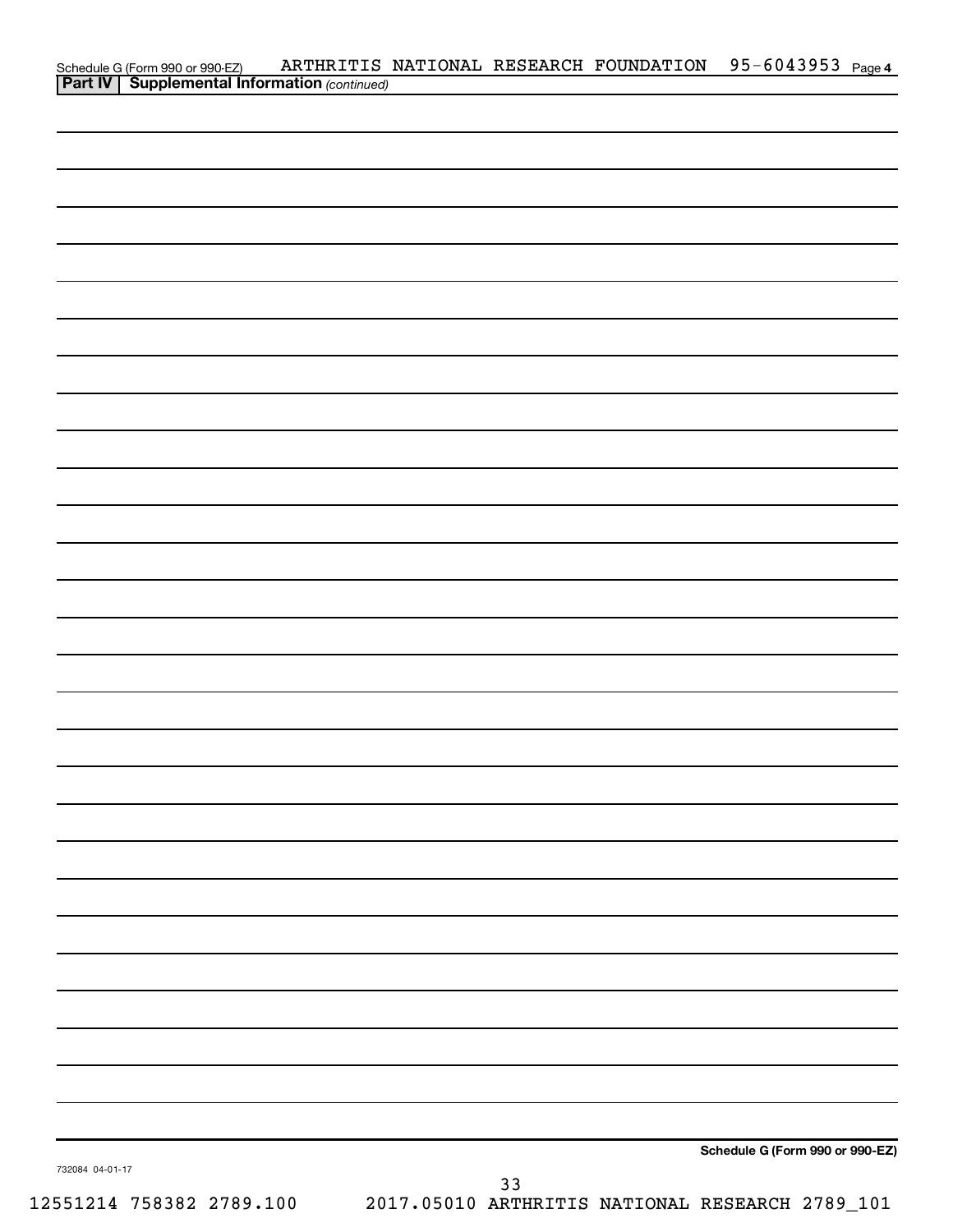| <b>SCHEDULE I</b><br>(Form 990)<br>Department of the Treasury<br>Internal Revenue Service                                                                                                                                                                                 |                          | Grants and Other Assistance to Organizations,<br>Governments, and Individuals in the United States<br>Complete if the organization answered "Yes" on Form 990, Part IV, line 21 or 22. | Attach to Form 990.<br>Go to www.irs.gov/Form990 for the latest information. |                                         |                                                                |                                          | OMB No. 1545-0047<br>2017<br><b>Open to Public</b><br>Inspection                                |
|---------------------------------------------------------------------------------------------------------------------------------------------------------------------------------------------------------------------------------------------------------------------------|--------------------------|----------------------------------------------------------------------------------------------------------------------------------------------------------------------------------------|------------------------------------------------------------------------------|-----------------------------------------|----------------------------------------------------------------|------------------------------------------|-------------------------------------------------------------------------------------------------|
| Name of the organization                                                                                                                                                                                                                                                  |                          |                                                                                                                                                                                        |                                                                              |                                         |                                                                |                                          | <b>Employer identification number</b>                                                           |
|                                                                                                                                                                                                                                                                           |                          | ARTHRITIS NATIONAL RESEARCH FOUNDATION                                                                                                                                                 |                                                                              |                                         |                                                                |                                          | 95-6043953                                                                                      |
| Part I<br><b>General Information on Grants and Assistance</b>                                                                                                                                                                                                             |                          |                                                                                                                                                                                        |                                                                              |                                         |                                                                |                                          |                                                                                                 |
| Does the organization maintain records to substantiate the amount of the grants or assistance, the grantees' eligibility for the grants or assistance, and the selection<br>$\mathbf 1$                                                                                   |                          |                                                                                                                                                                                        |                                                                              |                                         |                                                                |                                          | $\boxed{\text{X}}$ Yes<br>l No                                                                  |
| Describe in Part IV the organization's procedures for monitoring the use of grant funds in the United States.<br>2<br>Part II                                                                                                                                             |                          |                                                                                                                                                                                        |                                                                              |                                         |                                                                |                                          |                                                                                                 |
| Grants and Other Assistance to Domestic Organizations and Domestic Governments. Complete if the organization answered "Yes" on Form 990, Part IV, line 21, for any<br>recipient that received more than \$5,000. Part II can be duplicated if additional space is needed. |                          |                                                                                                                                                                                        |                                                                              |                                         |                                                                |                                          |                                                                                                 |
| 1 (a) Name and address of organization<br>or government                                                                                                                                                                                                                   | $(b)$ EIN                | (c) IRC section<br>(if applicable)                                                                                                                                                     | (d) Amount of<br>cash grant                                                  | (e) Amount of<br>non-cash<br>assistance | (f) Method of<br>valuation (book,<br>FMV, appraisal,<br>other) | (g) Description of<br>noncash assistance | (h) Purpose of grant<br>or assistance                                                           |
| UNIVERSITY OF ROCHESTER<br>500 JOSEPH C WILSON BLVD                                                                                                                                                                                                                       |                          |                                                                                                                                                                                        |                                                                              |                                         |                                                                |                                          | THERAPEUTIC TARGETING OF<br>GPCR GBETAGAMMA-GRK2<br>SIGNALING IN                                |
| ROCHESTER, NY 14627                                                                                                                                                                                                                                                       | $16 - 0743209$           | 501(C)(3)                                                                                                                                                                              | 100,000                                                                      | 0                                       |                                                                |                                          | OSTEOARTHRITIS.                                                                                 |
| LA JOLLA INSTITUTE FOR ALLERGY AND<br>IMMUNOLOGY - 9420 ATHENA CIRCLE<br>SAN DIEGO, CA 92037                                                                                                                                                                              | 33-0328688               | 501(C)(3)                                                                                                                                                                              | 100,000                                                                      | 0                                       |                                                                |                                          | ACTIVIN A REGULATION OF T<br>FOLLICULAR HELPER CELL<br>BIOLOGY IN RHEUMATOID<br>ARTHRITIS.      |
| RUSH UNIVESITY MEDICAL CENTER<br>1700 W VAN BUREN ROOM 150<br>CHICAGO, IL 60612                                                                                                                                                                                           | 36-2174823               | 501(C)(3)                                                                                                                                                                              | 100,000                                                                      | 0                                       |                                                                |                                          | IDENTIFYING NOVEL<br>MECHANOTRANSDUCTION<br>TARGETS FOR TREATING<br>OSTEOARTHRITIS.             |
| UNIVERSITY OF CALIFORNIA BERKELEY<br>120 SPROUL HALL, UNIVERSITY OF CAL!<br>BERKELEY CA 94720                                                                                                                                                                             | 94-6002123               | PUBLIC UNIVERSITY                                                                                                                                                                      | 90,411,                                                                      | $\mathbf{0}$                            |                                                                |                                          | PREDICTING TISSUE GROWTH<br>POTENTIAL USING<br>HIGH-THROUGHPUT SCREENING<br>FOR CELL MECHANICS. |
| REGENTS OF THE UNIVERSITY OF<br>MICHIGAN - 500 S STATE ST - ANN<br>ARBOR, MI 48109                                                                                                                                                                                        | $38 - 6006309$           | PUBLIC UNIVERSITY                                                                                                                                                                      | 100,000,                                                                     | $\mathbf{0}$                            |                                                                |                                          | THE ROLE OF MATRICELLULAR<br>PROTEIN CYR61 IN FIBROSIS<br>AND ANGIOGENESIS IN<br>SCLERODERMA.   |
| BAYLOR COLLEGE OF MEDICINE<br>ONE BAYLOR PLAZA<br>HOUSTON, TX 77030                                                                                                                                                                                                       | $74-1613878$ $501(C)(3)$ |                                                                                                                                                                                        | 100,000,                                                                     | $\mathbf{0}$ .                          |                                                                |                                          | VALIDATING STAT3 AS A<br>THERAPEUTIC TARGET IN<br>ARTHRITIS.                                    |
| Enter total number of section 501(c)(3) and government organizations listed in the line 1 table<br>$\mathbf{2}$                                                                                                                                                           |                          |                                                                                                                                                                                        |                                                                              |                                         |                                                                |                                          | 8.                                                                                              |
| Enter total number of other organizations listed in the line 1 table<br>3<br>LHA For Paperwork Reduction Act Notice, see the Instructions for Form 990.                                                                                                                   |                          |                                                                                                                                                                                        |                                                                              |                                         |                                                                |                                          | 14.<br>Schedule I (Form 990) (2017)                                                             |

SEE PART IV FOR COLUMN (H) DESCRIPTIONS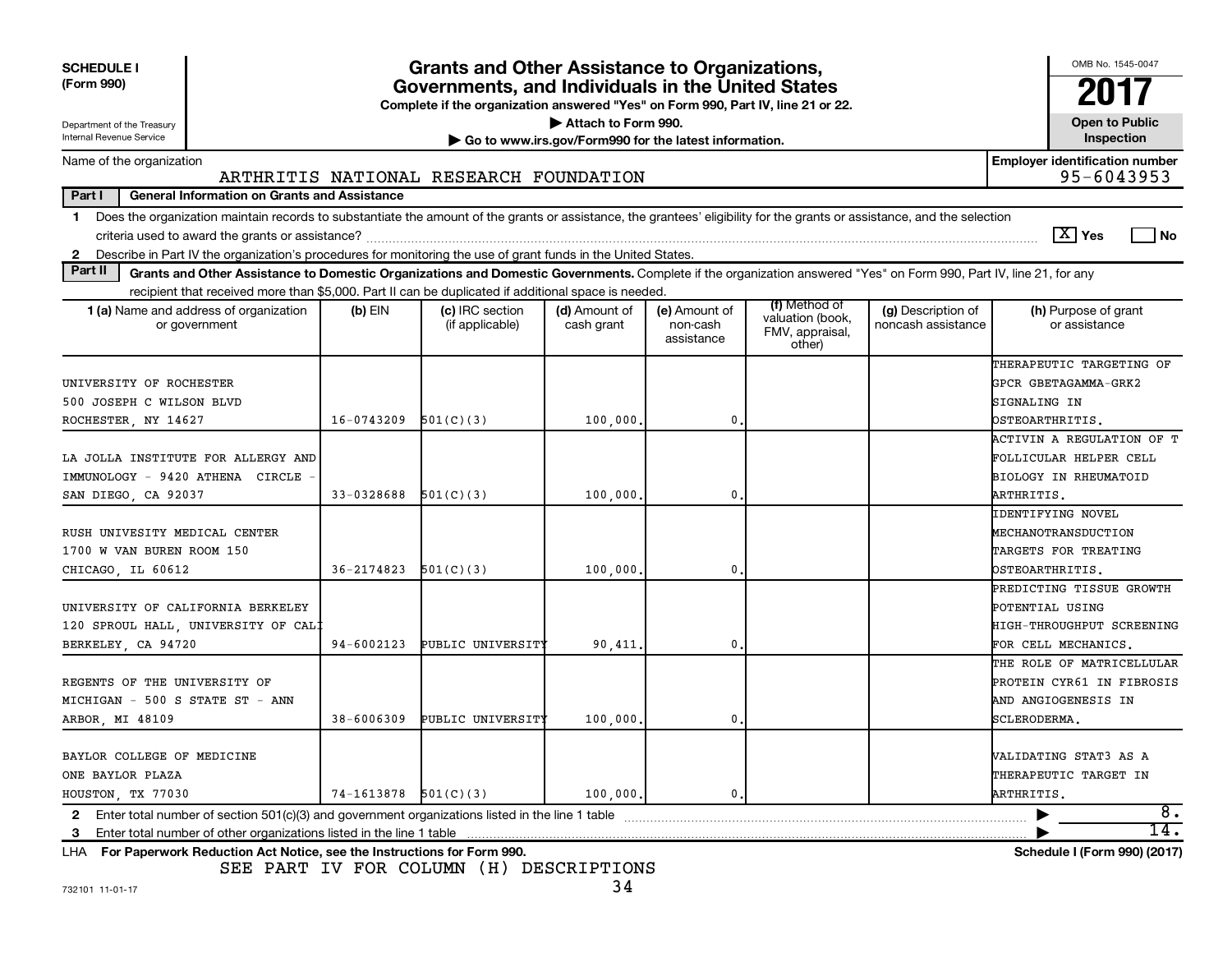#### Schedule I (Form 990) Page 1 ARTHRITIS NATIONAL RESEARCH FOUNDATION 95-6043953

| (a) Name and address of<br>organization or government                                               | $(b)$ EIN                    | (c) IRC section<br>if applicable | (d) Amount of<br>cash grant | (e) Amount of<br>non-cash<br>assistance | (f) Method of<br>valuation<br>(book, FMV,<br>appraisal, other) | (g) Description of<br>non-cash assistance | (h) Purpose of grant<br>or assistance                                                                           |
|-----------------------------------------------------------------------------------------------------|------------------------------|----------------------------------|-----------------------------|-----------------------------------------|----------------------------------------------------------------|-------------------------------------------|-----------------------------------------------------------------------------------------------------------------|
| NORTHWESTERN UNIVERSITY<br>333 CLARK ST                                                             |                              |                                  |                             | 0                                       |                                                                |                                           | COMPARING THE REGULATORY<br>NETWORKS UNDERLYING<br>INFLAMMATION IN ARTHRITIS                                    |
| EVANSTON, IL 60208<br>VAN ANDEL RESEARCH INSTITUTE<br>333 BOSTWICK AVE NE<br>GRAND RAPIDS, MI 49503 | 36-2167817<br>$52 - 2000820$ | 501(C)(3)<br>501(C)(3)           | 100,000<br>100,000          | 0                                       |                                                                |                                           | AND AGING.<br>THE FUNCTION OF SENP6<br>DESUMOYLASE IN PREVENTING<br>ARTICULAR CHONDROCYTE<br>SENESCENCE AND     |
| BOSTON CHILDREN'S HOSPITAL<br>300 LONGWOOD AVE<br>BOSTON, MA 02115                                  | 04-2774441                   | 501(C)(3)                        | 100,000                     | 0.                                      |                                                                |                                           | IDENTIFYING NOVEL<br>DEVELOPMENTAL PROGENITORS<br>OF ARTICULAR CARTILAGE.                                       |
| SEATTLE CHILDREN'S HOSPITAL<br>4800 SAND POINT WAY NE<br>SEATTLE, WA 98105                          | 91-0564748                   | 501(C)(3)                        | 100,000.                    | 0.                                      |                                                                |                                           | MECHANISMS UNDERLYING<br>TACI-DEPENDENT ACTIVATION<br>OF IMMATURE TRANSITIONAL<br><b>B CELLS IN BAFF-DRIVEN</b> |
| REGENTS OF THE UNIVERSITY OF<br>MICHIGAN - 500 S STATE ST - ANN<br>ARBOR, MI 48109                  | $38 - 6006309$               | PUBLIC UNIVERSITY                | 100,000.                    | $\mathbf{0}$ .                          |                                                                |                                           | THROMBO-INFLAMMATORY ROLE<br>OF NEUTROPHILS IN LUPUS.                                                           |
| UNIVERSITY OF ALABAMA AT<br>BIRMINGHAM - 1720 2ND AVE S -<br>BIRMINGHAM, AL 35294                   | 63-6005396                   | PUBLIC UNIVERSITY                | 100,000                     | 0                                       |                                                                |                                           | GENETIC AND EPIGENETIC<br>DETERMINANTS OF GOUT,                                                                 |
| UNIVERSITY OF MICHIGAN<br>500 S STATE ST<br>ANN ARBOR, MI 48109                                     | $38 - 6006309$               | PUBLIC UNIVERSITY                | 50,000                      | $\mathbf{0}$                            |                                                                |                                           | PERSONALIZED APPROACH TO<br>ENHANCE PREDICTION OF<br>PSORIATIC ARTHRITIS.                                       |
| UNIVERSITY OF NORTH CAROLINA AT<br>CHAPEL HILL - 523 E FRANKLIN ST -<br>CHAPEL HILL, NC 27514       | 56-1150509                   | PUBLIC UNIVERSITY                | 50,000.                     | 0.                                      |                                                                |                                           | CELLULAR SENESCENCE AS A<br>DRIVER AND THERAPEUTIC<br>TARGET FOR<br>OSTEOARTHRITIS.                             |
|                                                                                                     |                              |                                  |                             |                                         |                                                                |                                           |                                                                                                                 |

**Schedule I (Form 990)**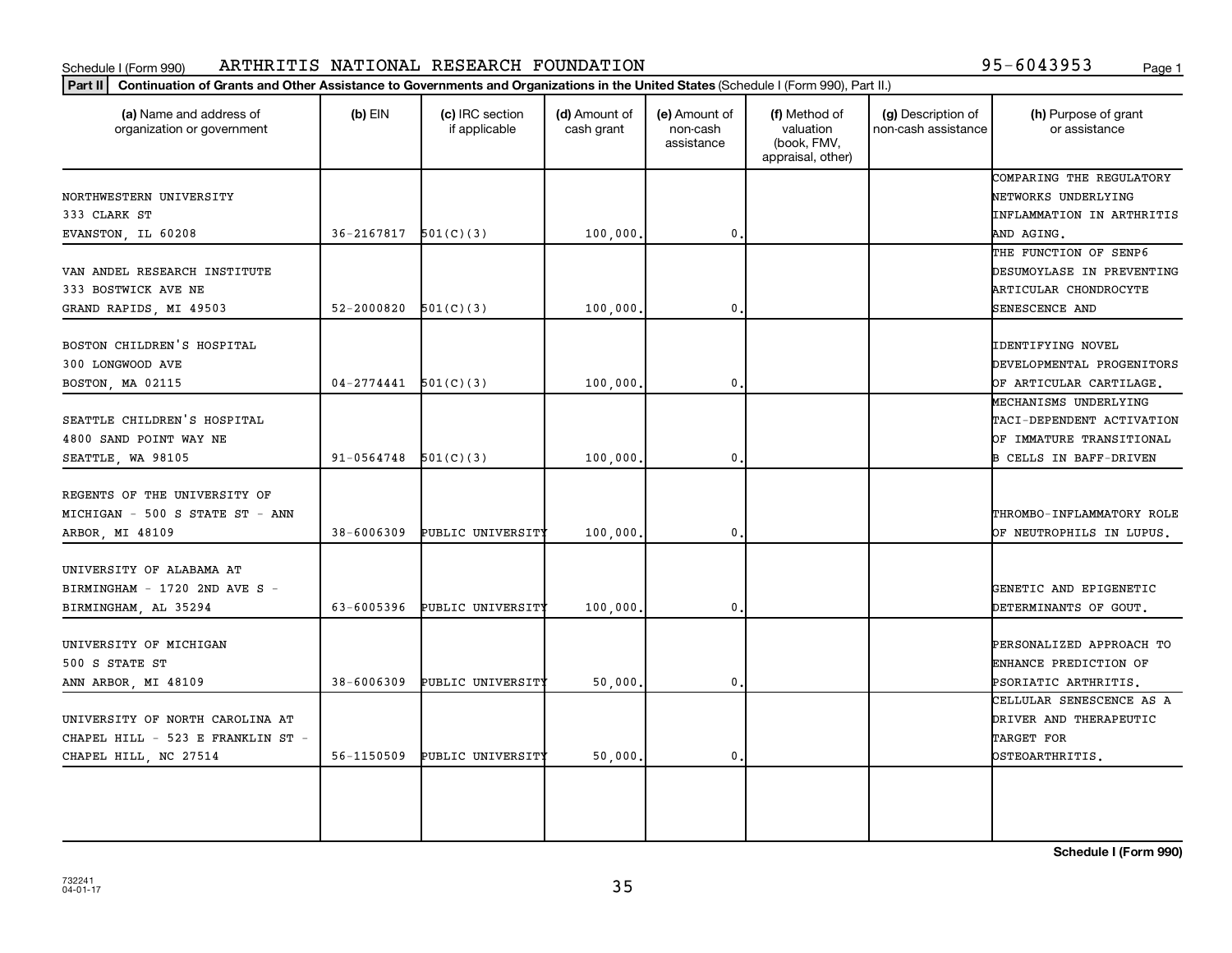### Schedule I (Form 990) (2017) Page ARTHRITIS NATIONAL RESEARCH FOUNDATION 95-6043953

**2**

Part III | Grants and Other Assistance to Domestic Individuals. Complete if the organization answered "Yes" on Form 990, Part IV, line 22. Part III can be duplicated if additional space is needed.

| (a) Type of grant or assistance                | (b) Number of<br>recipients | (c) Amount of<br>cash grant | (d) Amount of non-<br>cash assistance | (e) Method of valuation<br>(book, FMV, appraisal, other) | (f) Description of noncash assistance |
|------------------------------------------------|-----------------------------|-----------------------------|---------------------------------------|----------------------------------------------------------|---------------------------------------|
|                                                |                             |                             |                                       |                                                          |                                       |
| TRAVEL GRANTS FOR PROFESSIONAL MEETING SUPPORT |                             | 23,099.                     | $\mathbf{0}$ .                        |                                                          |                                       |
|                                                |                             |                             |                                       |                                                          |                                       |
|                                                |                             |                             |                                       |                                                          |                                       |
|                                                |                             |                             |                                       |                                                          |                                       |
|                                                |                             |                             |                                       |                                                          |                                       |
|                                                |                             |                             |                                       |                                                          |                                       |
|                                                |                             |                             |                                       |                                                          |                                       |
|                                                |                             |                             |                                       |                                                          |                                       |
|                                                |                             |                             |                                       |                                                          |                                       |

Part IV | Supplemental Information. Provide the information required in Part I, line 2; Part III, column (b); and any other additional information.

PART I, LINE 2:

THE SCIENTIFIC ADVISORY BOARD (SAB) OF THE ORGANIZATION REVIEWS THE GRANT

APPLICATIONS AND RECOMMENDS TO THE BOARD OF DIRECTORS A LIST OF GRANTS THEY

BELIEVE ARE WORTHY OF FUNDING. THE EXECUTIVE DIRECTOR AND STAFF OF THE

ORGANIZATION REVIEW AND MONITOR THE GRANTS AWARDED.

PART II, LINE 1, COLUMN (H):

NAME OF ORGANIZATION OR GOVERNMENT: VAN ANDEL RESEARCH INSTITUTE

(H) PURPOSE OF GRANT OR ASSISTANCE: THE FUNCTION OF SENP6 DESUMOYLASE IN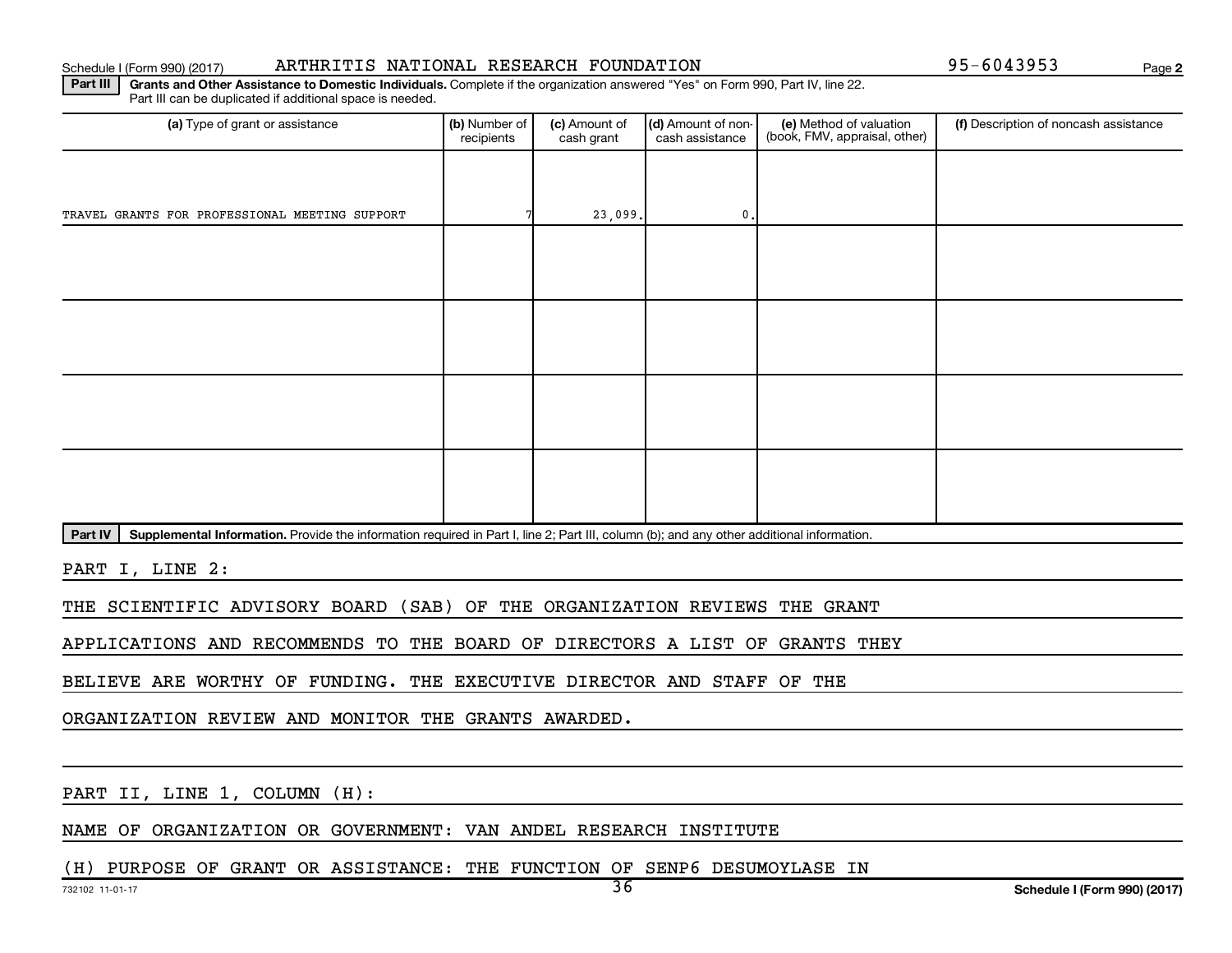95-6043953 Page 2 Schedule I (Form 990) ARTHRITIS NATIONAL RESEARCH FOUNDATION 95-6043953 Page **Part IV Supplemental Information**

PREVENTING ARTICULAR CHONDROCYTE SENESCENCE AND OSTEOARTHRITIS

DEVELOPMENT.

NAME OF ORGANIZATION OR GOVERNMENT: SEATTLE CHILDREN'S HOSPITAL

(H) PURPOSE OF GRANT OR ASSISTANCE: MECHANISMS UNDERLYING TACI-DEPENDENT

ACTIVATION OF IMMATURE TRANSITIONAL B CELLS IN BAFF-DRIVEN HUMORAL

### AUTOIMMUNITY.

**Schedule I (Form 990)**

732291 04-01-17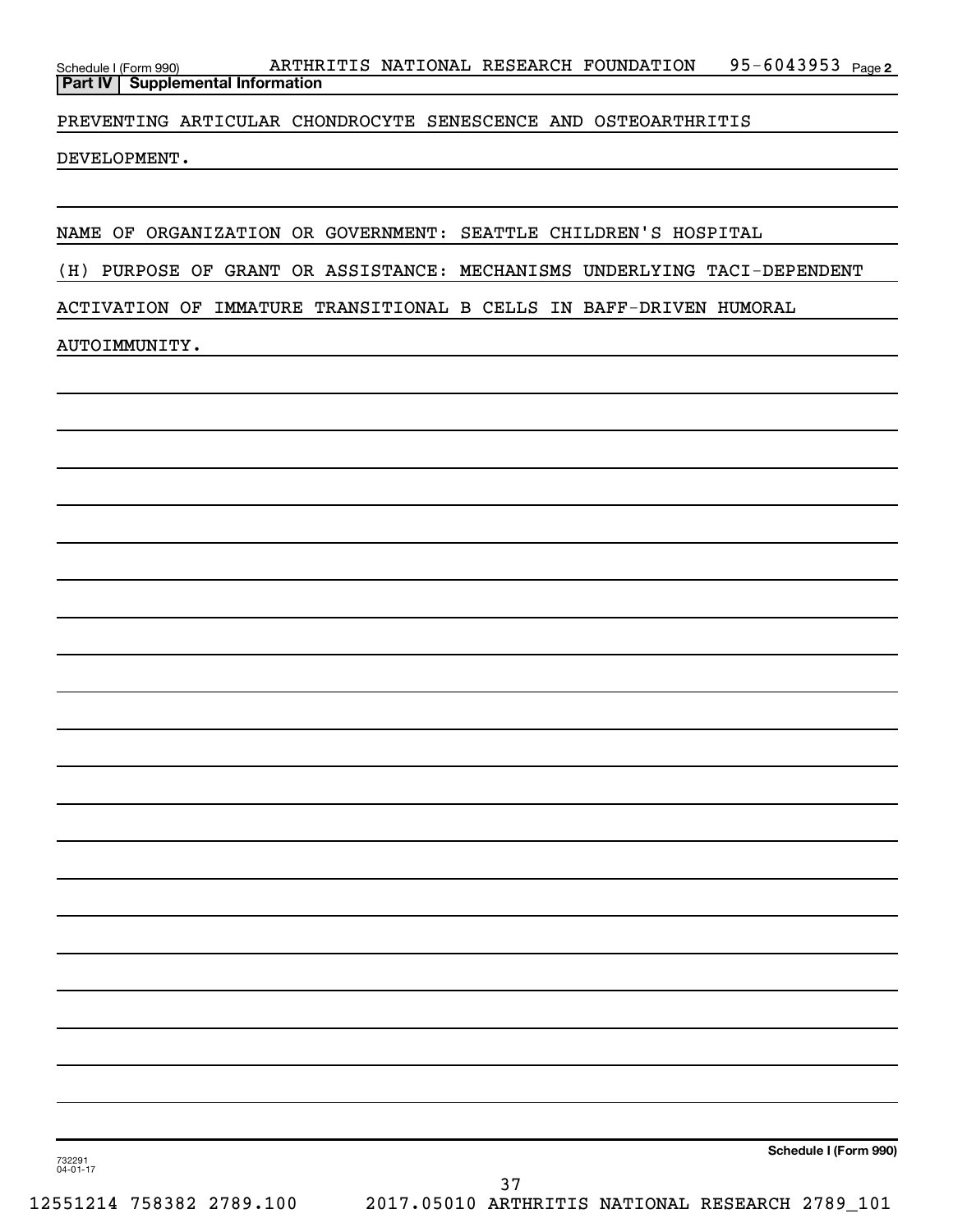| <b>SCHEDULE L</b>                                                                                                    |                   | <b>Transactions With Interested Persons</b>                                                                                                      |    |                           |                                    |                                |     |                          |                           | OMB No. 1545-0047            |            |                                       |
|----------------------------------------------------------------------------------------------------------------------|-------------------|--------------------------------------------------------------------------------------------------------------------------------------------------|----|---------------------------|------------------------------------|--------------------------------|-----|--------------------------|---------------------------|------------------------------|------------|---------------------------------------|
| (Form 990 or 990-EZ)   Complete if the organization answered "Yes" on Form 990, Part IV, line 25a, 25b, 26, 27, 28a, |                   |                                                                                                                                                  |    |                           |                                    |                                |     |                          |                           |                              |            |                                       |
|                                                                                                                      |                   | 28b, or 28c, or Form 990-EZ, Part V, line 38a or 40b.                                                                                            |    |                           | Attach to Form 990 or Form 990-EZ. |                                |     |                          |                           | <b>Open To Public</b>        |            |                                       |
| Department of the Treasury<br>Internal Revenue Service                                                               |                   | Go to www.irs.gov/Form990 for instructions and the latest information.                                                                           |    |                           |                                    |                                |     |                          |                           | Inspection                   |            |                                       |
| Name of the organization                                                                                             |                   |                                                                                                                                                  |    |                           |                                    |                                |     |                          |                           |                              |            | <b>Employer identification number</b> |
| Part I                                                                                                               |                   | ARTHRITIS NATIONAL RESEARCH FOUNDATION<br>Excess Benefit Transactions (section 501(c)(3), section 501(c)(4), and 501(c)(29) organizations only). |    |                           |                                    |                                |     |                          | 95-6043953                |                              |            |                                       |
|                                                                                                                      |                   | Complete if the organization answered "Yes" on Form 990, Part IV, line 25a or 25b, or Form 990-EZ, Part V, line 40b.                             |    |                           |                                    |                                |     |                          |                           |                              |            |                                       |
| 1                                                                                                                    |                   | (b) Relationship between disqualified                                                                                                            |    |                           |                                    |                                |     |                          |                           |                              |            | (d) Corrected?                        |
| (a) Name of disqualified person                                                                                      |                   | person and organization                                                                                                                          |    |                           |                                    | (c) Description of transaction |     |                          |                           |                              | Yes        | <b>No</b>                             |
|                                                                                                                      |                   |                                                                                                                                                  |    |                           |                                    |                                |     |                          |                           |                              |            |                                       |
|                                                                                                                      |                   |                                                                                                                                                  |    |                           |                                    |                                |     |                          |                           |                              |            |                                       |
|                                                                                                                      |                   |                                                                                                                                                  |    |                           |                                    |                                |     |                          |                           |                              |            |                                       |
|                                                                                                                      |                   |                                                                                                                                                  |    |                           |                                    |                                |     |                          |                           |                              |            |                                       |
|                                                                                                                      |                   |                                                                                                                                                  |    |                           |                                    |                                |     |                          |                           |                              |            |                                       |
| 2 Enter the amount of tax incurred by the organization managers or disqualified persons during the year under        |                   |                                                                                                                                                  |    |                           |                                    |                                |     |                          |                           |                              |            |                                       |
| section 4958                                                                                                         |                   |                                                                                                                                                  |    |                           |                                    |                                |     | $\blacktriangleright$ \$ | $\triangleright$ \$       |                              |            |                                       |
|                                                                                                                      |                   |                                                                                                                                                  |    |                           |                                    |                                |     |                          |                           |                              |            |                                       |
| Part II                                                                                                              |                   | Loans to and/or From Interested Persons.                                                                                                         |    |                           |                                    |                                |     |                          |                           |                              |            |                                       |
|                                                                                                                      |                   | Complete if the organization answered "Yes" on Form 990-EZ, Part V, line 38a or Form 990, Part IV, line 26; or if the organization               |    |                           |                                    |                                |     |                          |                           |                              |            |                                       |
|                                                                                                                      | (b) Relationship  | reported an amount on Form 990, Part X, line 5, 6, or 22.<br>(c) Purpose                                                                         |    | (d) Loan to or            |                                    |                                |     |                          | <b>(h)</b> Approved       |                              |            | (i) Written                           |
| (a) Name of<br>interested person                                                                                     | with organization | of loan                                                                                                                                          |    | from the<br>organization? | (e) Original<br>principal amount   | (f) Balance due                |     | $(g)$ In<br>default?     | by board or<br>committee? |                              | agreement? |                                       |
|                                                                                                                      |                   |                                                                                                                                                  | To | <b>IFrom</b>              |                                    |                                | Yes | No                       | Yes                       | <b>No</b>                    | Yes        | No.                                   |
|                                                                                                                      |                   |                                                                                                                                                  |    |                           |                                    |                                |     |                          |                           |                              |            |                                       |
|                                                                                                                      |                   |                                                                                                                                                  |    |                           |                                    |                                |     |                          |                           |                              |            |                                       |
|                                                                                                                      |                   |                                                                                                                                                  |    |                           |                                    |                                |     |                          |                           |                              |            |                                       |
|                                                                                                                      |                   |                                                                                                                                                  |    |                           |                                    |                                |     |                          |                           |                              |            |                                       |
|                                                                                                                      |                   |                                                                                                                                                  |    |                           |                                    |                                |     |                          |                           |                              |            |                                       |
|                                                                                                                      |                   |                                                                                                                                                  |    |                           |                                    |                                |     |                          |                           |                              |            |                                       |
|                                                                                                                      |                   |                                                                                                                                                  |    |                           |                                    |                                |     |                          |                           |                              |            |                                       |
|                                                                                                                      |                   |                                                                                                                                                  |    |                           |                                    |                                |     |                          |                           |                              |            |                                       |
| Total                                                                                                                |                   |                                                                                                                                                  |    |                           | $\blacktriangleright$ \$           |                                |     |                          |                           |                              |            |                                       |
| Part II                                                                                                              |                   | <b>Grants or Assistance Benefiting Interested Persons.</b>                                                                                       |    |                           |                                    |                                |     |                          |                           |                              |            |                                       |
|                                                                                                                      |                   | Complete if the organization answered "Yes" on Form 990, Part IV, line 27.                                                                       |    |                           |                                    |                                |     |                          |                           |                              |            |                                       |
| (a) Name of interested person                                                                                        |                   | (b) Relationship between<br>interested person and<br>the organization                                                                            |    |                           | (c) Amount of<br>assistance        | (d) Type of<br>assistance      |     |                          |                           | (e) Purpose of<br>assistance |            |                                       |
|                                                                                                                      |                   |                                                                                                                                                  |    |                           |                                    |                                |     |                          |                           |                              |            |                                       |
|                                                                                                                      |                   |                                                                                                                                                  |    |                           |                                    |                                |     |                          |                           |                              |            |                                       |
|                                                                                                                      |                   |                                                                                                                                                  |    |                           |                                    |                                |     |                          |                           |                              |            |                                       |
|                                                                                                                      |                   |                                                                                                                                                  |    |                           |                                    |                                |     |                          |                           |                              |            |                                       |
|                                                                                                                      |                   |                                                                                                                                                  |    |                           |                                    |                                |     |                          |                           |                              |            |                                       |
|                                                                                                                      |                   |                                                                                                                                                  |    |                           |                                    |                                |     |                          |                           |                              |            |                                       |
|                                                                                                                      |                   |                                                                                                                                                  |    |                           |                                    |                                |     |                          |                           |                              |            |                                       |
|                                                                                                                      |                   |                                                                                                                                                  |    |                           |                                    |                                |     |                          |                           |                              |            |                                       |
|                                                                                                                      |                   |                                                                                                                                                  |    |                           | 000F7                              |                                |     |                          |                           |                              |            |                                       |

LHA For Paperwork Reduction Act Notice, see the Instructions for Form 990 or 990-EZ. Schedule L (Form 990 or 990-EZ) 2017

732131 10-18-17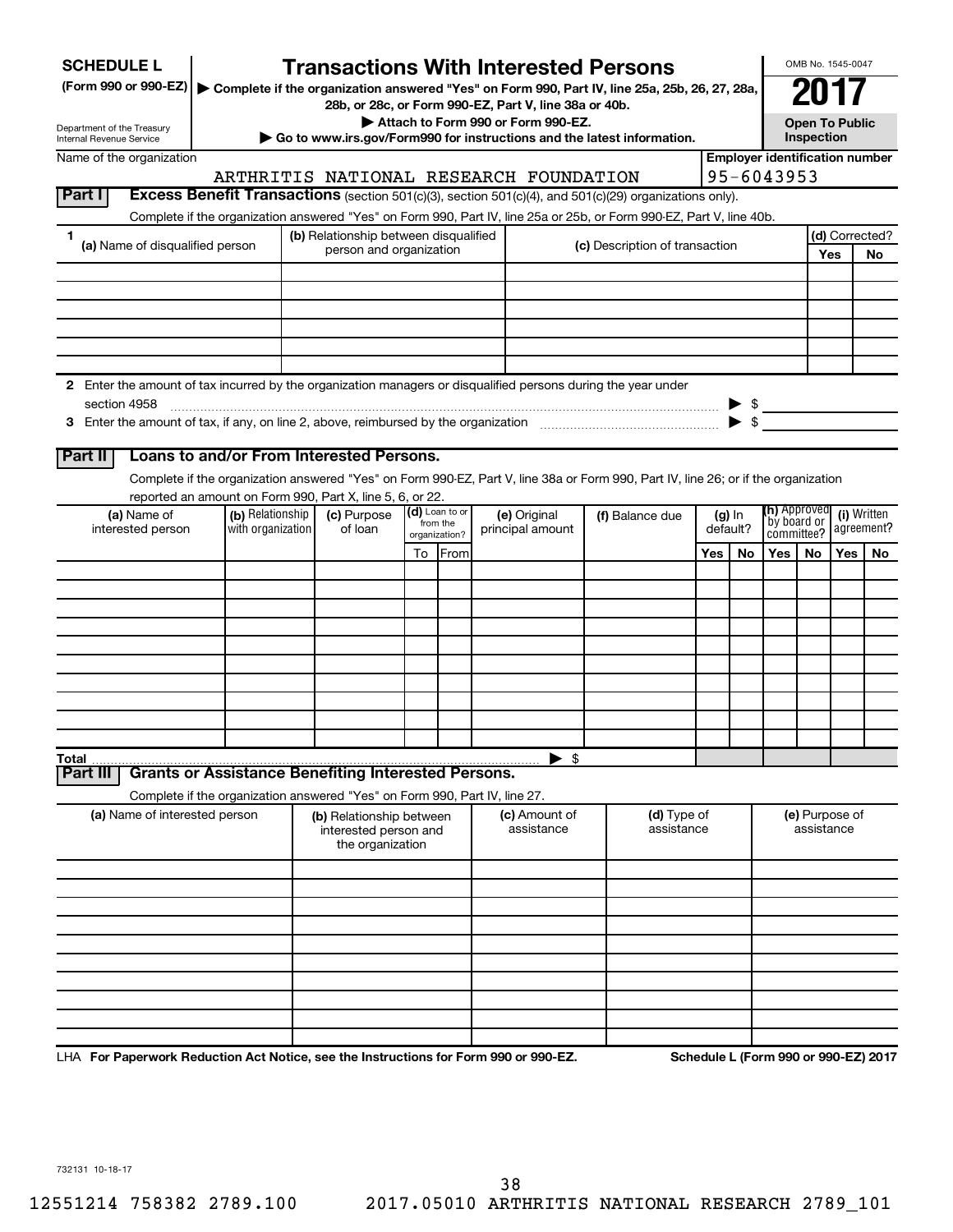| <b>Part IV</b>       | Schedule L (Form 990 or 990-EZ) 2017 ARTHRITIS NATIONAL RESEARCH FOUNDATION<br><b>Business Transactions Involving Interested Persons.</b> |                                                                    |    |                              | 95-6043953                        |     | Page 2                                        |
|----------------------|-------------------------------------------------------------------------------------------------------------------------------------------|--------------------------------------------------------------------|----|------------------------------|-----------------------------------|-----|-----------------------------------------------|
|                      |                                                                                                                                           |                                                                    |    |                              |                                   |     |                                               |
|                      | Complete if the organization answered "Yes" on Form 990, Part IV, line 28a, 28b, or 28c.<br>(a) Name of interested person                 | (b) Relationship between interested<br>person and the organization |    | (c) Amount of<br>transaction | (d) Description of<br>transaction |     | (e) Sharing of<br>organization's<br>revenues? |
|                      |                                                                                                                                           |                                                                    |    |                              |                                   | Yes | No                                            |
| <b>DEREK BELISLE</b> |                                                                                                                                           | <b>FAMILY MEMBER OF</b>                                            | HE |                              | 75,364.COMPENSATIO                |     | $\overline{\textbf{x}}$                       |
|                      |                                                                                                                                           |                                                                    |    |                              |                                   |     |                                               |
|                      |                                                                                                                                           |                                                                    |    |                              |                                   |     |                                               |
|                      |                                                                                                                                           |                                                                    |    |                              |                                   |     |                                               |
|                      |                                                                                                                                           |                                                                    |    |                              |                                   |     |                                               |
|                      |                                                                                                                                           |                                                                    |    |                              |                                   |     |                                               |
|                      |                                                                                                                                           |                                                                    |    |                              |                                   |     |                                               |
|                      |                                                                                                                                           |                                                                    |    |                              |                                   |     |                                               |
|                      |                                                                                                                                           |                                                                    |    |                              |                                   |     |                                               |
| Part V               | <b>Supplemental Information</b>                                                                                                           |                                                                    |    |                              |                                   |     |                                               |
|                      | Provide additional information for responses to questions on Schedule L (see instructions).                                               |                                                                    |    |                              |                                   |     |                                               |
|                      |                                                                                                                                           |                                                                    |    |                              |                                   |     |                                               |
|                      | SCH L, PART IV, BUSINESS TRANSACTIONS INVOLVING INTERESTED PERSONS:                                                                       |                                                                    |    |                              |                                   |     |                                               |
| (A)                  | NAME OF PERSON: DEREK BELISLE                                                                                                             |                                                                    |    |                              |                                   |     |                                               |
| (B)                  | RELATIONSHIP BETWEEN INTERESTED PERSON AND ORGANIZATION:                                                                                  |                                                                    |    |                              |                                   |     |                                               |
|                      | FAMILY MEMBER OF HELENE BELISLE                                                                                                           |                                                                    |    |                              |                                   |     |                                               |
| (D)                  | DESCRIPTION OF TRANSACTION: COMPENSATION PAID FOR SERVICES AS AN                                                                          |                                                                    |    |                              |                                   |     |                                               |
| <b>EMPLOYEE</b>      |                                                                                                                                           |                                                                    |    |                              |                                   |     |                                               |
|                      |                                                                                                                                           |                                                                    |    |                              |                                   |     |                                               |
|                      |                                                                                                                                           |                                                                    |    |                              |                                   |     |                                               |
|                      |                                                                                                                                           |                                                                    |    |                              |                                   |     |                                               |
|                      |                                                                                                                                           |                                                                    |    |                              |                                   |     |                                               |
|                      |                                                                                                                                           |                                                                    |    |                              |                                   |     |                                               |
|                      |                                                                                                                                           |                                                                    |    |                              |                                   |     |                                               |
|                      |                                                                                                                                           |                                                                    |    |                              |                                   |     |                                               |
|                      |                                                                                                                                           |                                                                    |    |                              |                                   |     |                                               |
|                      |                                                                                                                                           |                                                                    |    |                              |                                   |     |                                               |
|                      |                                                                                                                                           |                                                                    |    |                              |                                   |     |                                               |
|                      |                                                                                                                                           |                                                                    |    |                              |                                   |     |                                               |
|                      |                                                                                                                                           |                                                                    |    |                              |                                   |     |                                               |
|                      |                                                                                                                                           |                                                                    |    |                              |                                   |     |                                               |
|                      |                                                                                                                                           |                                                                    |    |                              |                                   |     |                                               |

**Schedule L (Form 990 or 990-EZ) 2017**

732132 10-18-17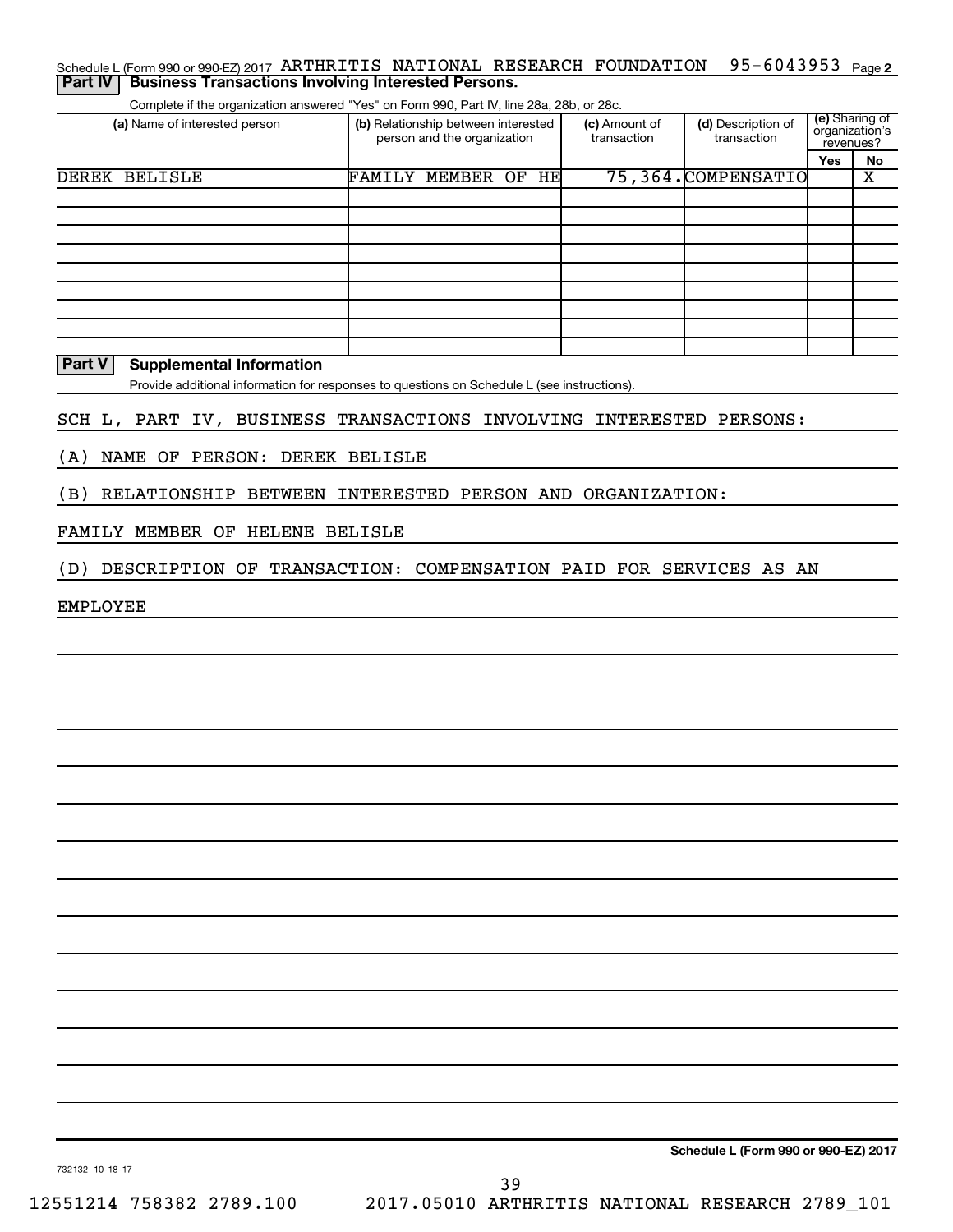**(Form 990 or 990-EZ)**

Department of the Treasury Internal Revenue Service Name of the organization

**Complete to provide information for responses to specific questions on Form 990 or 990-EZ or to provide any additional information. | Attach to Form 990 or 990-EZ. | Go to www.irs.gov/Form990 for the latest information. SCHEDULE O Supplemental Information to Form 990 or 990-EZ** <br>(Form 990 or 990-EZ) Complete to provide information for responses to specific questions on



ARTHRITIS NATIONAL RESEARCH FOUNDATION 95-6043953

**Employer identification number**

FORM 990, PART VI, SECTION B, LINE 11B:

BOTH THE AUDITED FINANCIAL STATEMENTS AND FORM 990 ARE DISTRIBUTED TO THE MEMBERS OF THE BOARD FOR REVIEW. UPON APPROVAL BY THE BOARD OF DIRECTORS, THE EXECUTIVE DIRECTOR SIGNS AND RELEASES THESE DOCUMENTS TO THE PUBLIC, POSTS ON THE WEBSITE, AND/OR SUBMITS THE DOCUMENTS TO THE INTERNAL REVENUE SERVICE.

FORM 990, PART VI, SECTION B, LINE 12C:

CONFLICTS OF INTEREST ARE MONITORED CONSTANTLY THROUGH AN ANNUAL WRITTEN CONFIRMATION THAT IS COMPLETED AND SUBMITTED BY ALL BOARD MEMBERS. ADDITIONALLY, ANY POSSIBLE INDICATION OF CONFLICTS OF INTEREST THAT ARE BROUGHT TO THE ATTENTION OF THE BOARD, SAB MEMBERS OR THE EXECUTIVE DIRECTOR ARE FURTHER REVIEWED BY THE AUDIT COMMITTEE CHAIR TO DETERMINE WHETHER OR NOT A CONFLICT OF INTEREST EXISTS. ANRF IS VIGILANT IN ITS POLICIES WITH REGARDS TO CONFLICT OF INTEREST. AFTER REVIEW BY THE AUDIT COMMITTEE CHAIR, IF THERE ARE REMAINING QUESTIONS AS TO A CONFLICT OF INTEREST, ANRF'S COUNSEL WOULD BE CONTACTED AND THE MATTER BROUGHT UP TO ALL INDEPENDENT MEMBERS OF THE BOARD OF DIRECTORS THAT WOULD MAKE THE FINAL DETERMINATION AS TO WHETHER OR NOT A CONFLICT EXISTS.

FORM 990, PART VI, SECTION B, LINE 15:

732211 09-07-17 LHA For Paperwork Reduction Act Notice, see the Instructions for Form 990 or 990-EZ. Schedule O (Form 990 or 990-EZ) (2017) THE FINANCE COMMITTEE WORKED WITH AN ADVISORY BOARD MEMBER WHO IS AN EXPERT IN HUMAN RESOURCES. FOR THE PURPOSES OF DETERMINING COMPENSATION OF THE EXECUTIVE DIRECTOR, TOGETHER THEY FORMED A COMPENSATION COMMITTEE. THIS INCLUDED REVIEW OF COMPARABLE COMPENSATION FOR COMPARABLE POSITIONS AT SIMILARLY SITUATED ORGANIZATIONS AND AN ONLINE SALARY REVIEW COMPLETED BY 40

12551214 758382 2789.100 2017.05010 ARTHRITIS NATIONAL RESEARCH 2789\_101